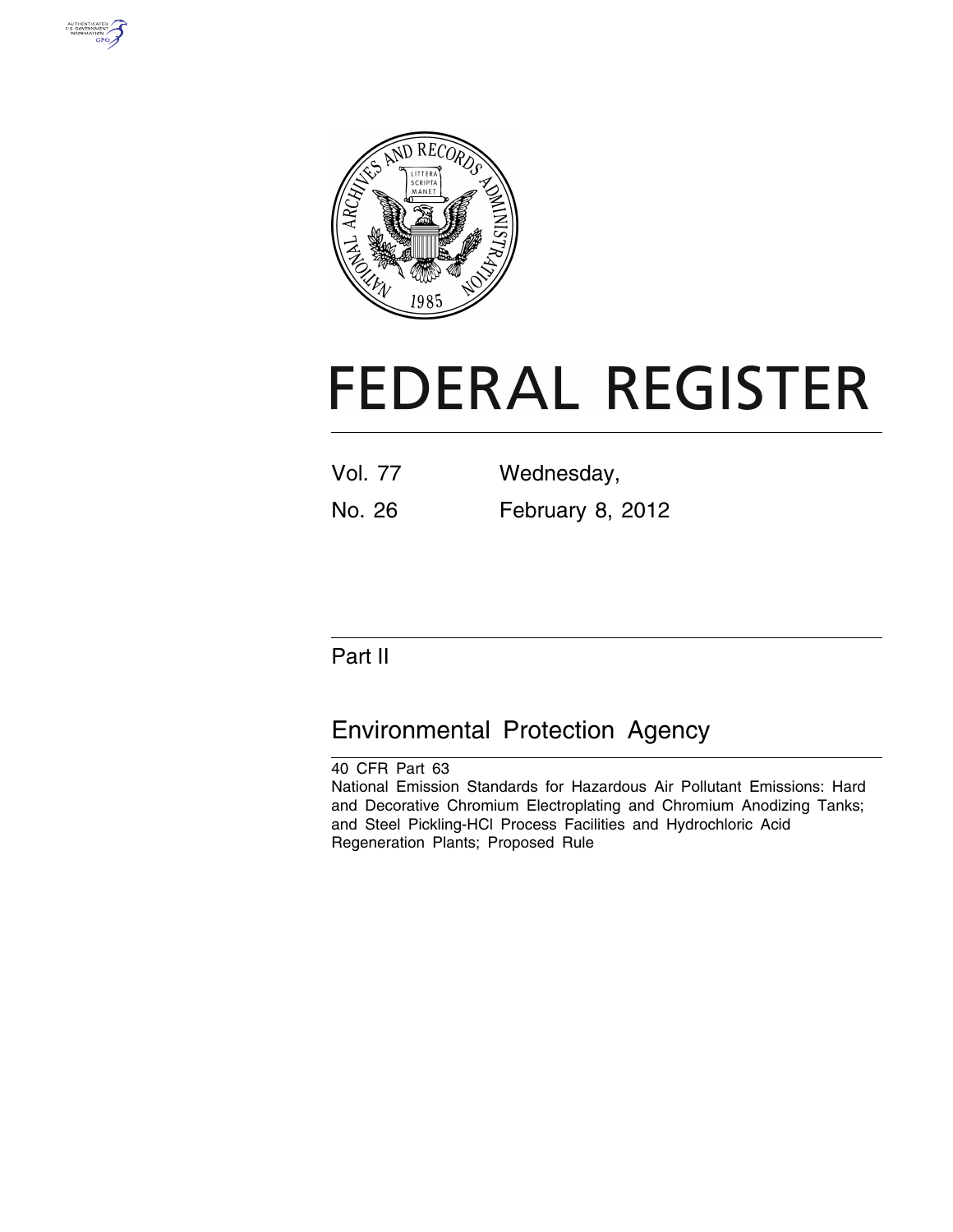# **ENVIRONMENTAL PROTECTION AGENCY**

# **40 CFR Part 63**

**[EPA–HQ–OAR–2010–0600; FRL–9626–7]** 

**RIN 2060–AQ60** 

# **National Emission Standards for Hazardous Air Pollutant Emissions: Hard and Decorative Chromium Electroplating and Chromium Anodizing Tanks; and Steel Pickling-HCl Process Facilities and Hydrochloric Acid Regeneration Plants**

**AGENCY:** Environmental Protection Agency (EPA).

**ACTION:** Supplemental notice of proposed rulemaking.

**SUMMARY:** This action supplements our proposed amendments to National Emission Standards for Hazardous Air Pollutant Emissions for Hard and Decorative Chromium Electroplating and Chromium Anodizing Tanks; and Steel Pickling-HCl Process Facilities and Hydrochloric Acid Regeneration Plants, which were published on October 21, 2010 (75 FR 65068, October 21, 2010). In that action, EPA proposed amendments to these NESHAP under section  $112(d)(6)$  and  $(f)(2)$  of the Clean Air Act. Specifically, this action presents a new technology review and a new residual risk analysis for chromium electroplating and anodizing facilities and proposes revisions to the NESHAP based on those reviews. This action also proposes to remove an alternative compliance method for Steel Pickling hydrochloric acid regeneration plants. Finally, this action proposes to incorporate electronic reporting requirements into both NESHAP.

**DATES:** Comments must be received on or before March 26, 2012. Under the Paperwork Reduction Act, comments on the information collection provisions are best assured of having full effect if the Office of Management and Budget (OMB) receives a copy of your comments on or before March 9, 2012.

*Public Hearing.* If anyone contacts the EPA requesting to speak at a public hearing by February 21, 2012, a public hearing will be held on February 23, 2012.

**ADDRESSES:** You may submit comments, identified by Docket ID No. EPA–HQ– OAR–2010–0600, by one of the following methods:

• *Federal eRulemaking Portal: [www.regulations.gov:](http://www.regulations.gov)* Follow the instructions for submitting comments.

• *Email: [a-and-r-docket@epa.gov.](mailto:a-and-r-docket@epa.gov)*  Include Docket ID No. EPA–HQ–OAR– 2010–0600 in the subject line of the message.

• *Fax:* (202) 566–9744. Attention Docket ID No. EPA–HQ–OAR–2010– 0600.

• *Mail:* U.S. Postal Service, send comments to: EPA Docket Center, EPA West (Air Docket), Attention Docket ID No. EPA–HQ–OAR–2010–0600, U.S. Environmental Protection Agency, Mailcode: 2822T, 1200 Pennsylvania Ave. NW., Washington, DC 20460. Please include a total of two copies. In addition, please mail a copy of your comments on the information collection provisions to the Office of Information and Regulatory Affairs, Office of Management and Budget (OMB), Attn: Desk Officer for EPA, 725 17th Street NW., Washington, DC 20503.

• *Hand Delivery:* U.S. Environmental Protection Agency, EPA West (Air Docket), Room 3334, 1301 Constitution Ave. NW., Washington, DC 20004. Attention Docket ID No. EPA–HQ– OAR–2010–0600. Such deliveries are only accepted during the Docket's normal hours of operation, and special arrangements should be made for deliveries of boxed information.

*Instructions.* Direct your comments to Docket ID No. EPA–HQ–OAR–2010– 0600. EPA's policy is that all comments received will be included in the public docket without change and may be made available online at *[www.regulations.gov,](http://www.regulations.gov)* including any personal information provided, unless the comment includes information claimed to be confidential business information (CBI) or other information whose disclosure is restricted by statute. Do not submit information that you consider to be CBI or otherwise protected through *[www.regulations.gov](http://www.regulations.gov)*  or email. The *[www.regulations.gov](http://www.regulations.gov)* Web site is an ''anonymous access'' system, which means EPA will not know your identity or contact information unless you provide it in the body of your comment. If you send an email comment directly to EPA without going through *[www.regulations.gov,](http://www.regulations.gov)* your email address will be automatically captured and included as part of the comment that is placed in the public docket and made available on the Internet. If you submit an electronic comment, EPA recommends that you include your name and other contact information in the body of your comment and with any disk or CD–ROM you submit. If EPA cannot read your comment due to technical difficulties and cannot contact you for clarification, EPA may not be able to consider your comment. Electronic files should avoid the use of special characters, any form of encryption, and be free of any defects

or viruses. For additional information about EPA's public docket, visit the EPA Docket Center homepage at *[http://](http://www.epa.gov/epahome/dockets.htm) [www.epa.gov/epahome/dockets.htm.](http://www.epa.gov/epahome/dockets.htm)* 

*Docket.* The EPA has established a docket for this rulemaking under Docket ID No. EPA–HQ–OAR–2010–0600. All documents in the docket are listed in the *[www.regulations.gov](http://www.regulations.gov)* index. Although listed in the index, some information is not publicly available, *e.g.,* CBI or other information whose disclosure is restricted by statute. Certain other material, such as copyrighted material, is not placed on the Internet and will be publicly available only in hard copy. Publicly available docket materials are available either electronically in *[www.regulations.gov](http://www.regulations.gov)* or in hard copy at the EPA Docket Center, EPA West, Room 3334, 1301 Constitution Ave. NW., Washington, DC. The Public Reading Room is open from 8:30 a.m. to 4:30 p.m., Monday through Friday, excluding legal holidays. The telephone number for the Public Reading Room is (202) 566–1744, and the telephone number for the EPA Docket Center is (202) 566–1742.

**FOR FURTHER INFORMATION CONTACT:** For questions about this proposed action, contact Mr. Phil Mulrine, Sector Policies and Programs Division (D243– 02), Office of Air Quality Planning and Standards, U.S. Environmental Protection Agency, Research Triangle Park, NC 27711, telephone (919) 541– 5289; fax number: (919) 541–3207; and email address: *[mulrine.phil@epa.gov.](mailto:mulrine.phil@epa.gov)*  For specific information regarding the risk modeling methodology, contact Mr. Mark Morris, Health and Environmental Impacts Division (C539–02), Office of Air Quality Planning and Standards, U.S. Environmental Protection Agency, Research Triangle Park, NC 27711; telephone number: (919) 541–5416; fax number: (919) 541–0840; and email address: *[morris.mark@epa.gov.](mailto:morris.mark@epa.gov)* 

# **SUPPLEMENTARY INFORMATION:**

*Organization of this Document.* The information in this preamble is organized as follows:

I. General Information

- A. Does this action apply to me?
- B. Where can I get a copy of this document and other related information?
- C. What should I consider as I prepare my comments for the EPA?
- D. When would a public hearing occur? II. Background Information
- A. Overview of the Chromium
	- Electroplating and Chromium Anodizing Source Categories
- B. What is the history of the chromium electroplating and chromium anodizing risk and technology reviews?
- C. Overview of the steel pickling source category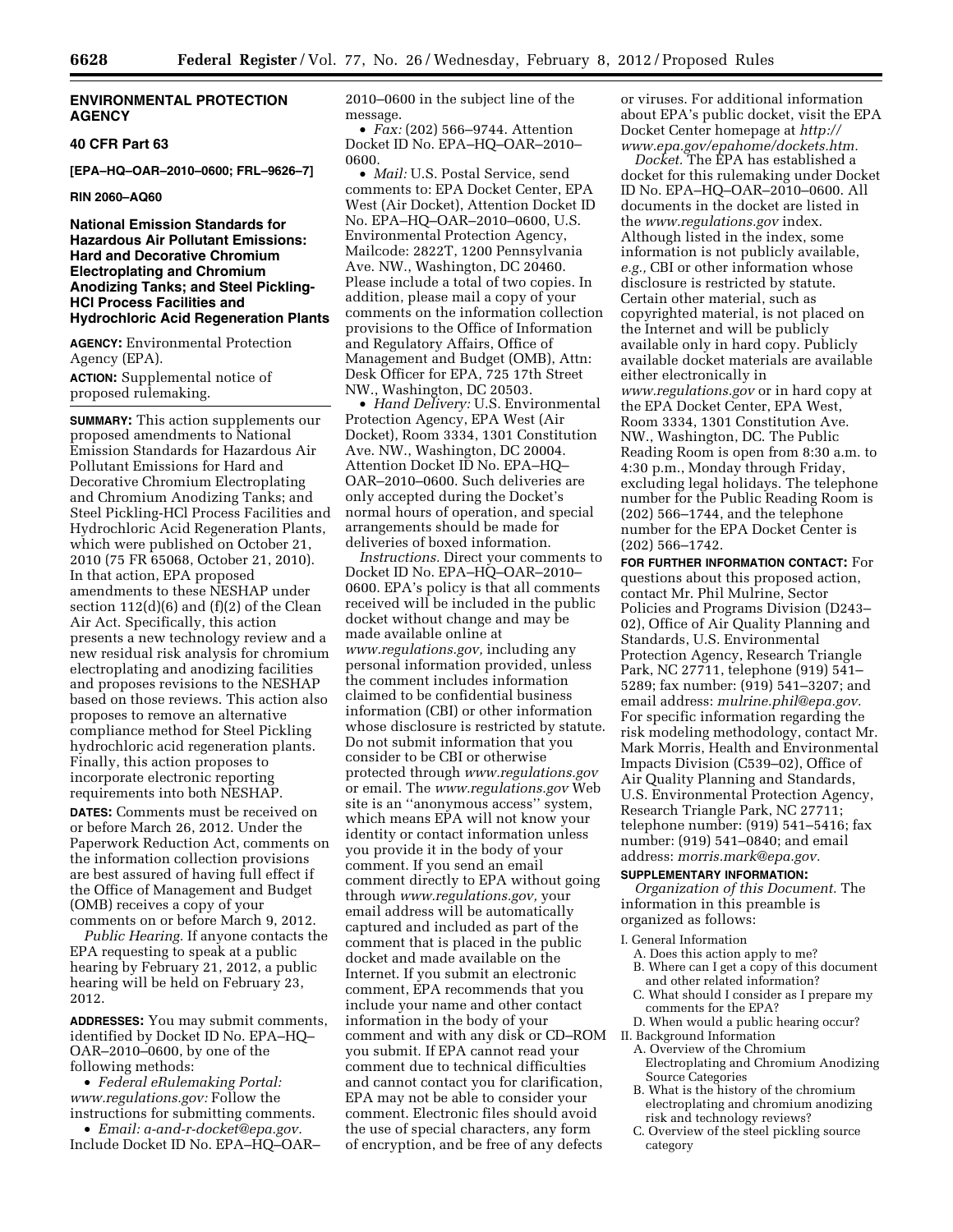- D. What is the history of the Steel Pickling Risk and Technology Review?
- E. What data collection activities were conducted to support this action?
- III. Analyses Performed
- A. How did we perform the technology review?
- B. For purposes of this supplemental proposal, how did we estimate the risk posed by each of the three chromium electroplating source categories?
- IV. Analytical Results and Proposed Decisions for the Three Chromium Electroplating Source Categories
	- A. What are the results and proposed decisions based on our technology review?
	- B. What are the results of the risk assessment?
	- C. What are our proposed decisions regarding risk acceptability and ample margin of safety?
	- D. Compliance Dates
- V. What action are we proposing for the steel pickling source category?
	- A. Elimination of an Alternative Compliance Option
	- B. Compliance Dates
- VI. What other actions are we proposing?
- A. Electronic Reporting
- VII. Summary of Cost, Environmental, and Economic Impacts
	- A. What are the affected sources?
	- B. What are the emission reductions?
	- C. What are the cost impacts?
	- D. What are the economic impacts?
	- E. What are the benefits?
- VIII. Request for Comments
- IX. Statutory and Executive Order Reviews A. Executive Order 12866: Regulatory Planning and Review and Executive Order 13563: Improving Regulation and Regulatory Review
	- B. Paperwork Reduction Act
	- C. Regulatory Flexibility Act
	- D. Unfunded Mandates Reform Act
	- E. Executive Order 13132: Federalism
	- F. Executive Order 13175: Consultation and Coordination With Indian Tribal Governments
	- G. Executive Order 13045: Protection of Children From Environmental Health Risks and Safety Risks
	- H. Executive Order 13211: Actions Concerning Regulations That Significantly Affect Energy Supply, Distribution, or Use
- I. National Technology Transfer and Advancement Act
- J. Executive Order 12898: Federal Actions To Address Environmental Justice in Minority Populations and Low-Income Populations

# **I. General Information**

#### *A. Does this action apply to me?*

The regulated industrial source categories that are the subject of this proposal are listed in Table 1 to this preamble. Table 1 is not intended to be exhaustive, but rather provides a guide for readers regarding entities likely to be affected by the proposed action for the source categories listed. These standards, and any changes considered in this rulemaking, would be directly applicable to sources as a federal program. Thus, federal, state, local, and tribal government entities are not affected by this proposed action. Table 1 shows the regulated categories affected by this proposed action.

# TABLE 1—NESHAP AND INDUSTRIAL SOURCE CATEGORIES AFFECTED BY THIS PROPOSED ACTION

| NESHAP and source category                                                                          |  | NAICS code 1               | MACT code <sup>2</sup> |
|-----------------------------------------------------------------------------------------------------|--|----------------------------|------------------------|
| Chromium Electroplating NESHAP, Subpart N                                                           |  | 332813<br>332813<br>332813 | 1607<br>1610<br>1615   |
| Steel Pickling—HCI Process Facilities And Hydrochloric Acid Regeneration Plants NESHAP, Subpart CCC |  |                            | 0310<br>3311, 3312     |

1 North American Industry Classification System.

2 Maximum Achievable Control Technology.

# *B. Where can I get a copy of this document and other related information?*

In addition to being available in the docket, an electronic copy of this proposal will also be available on the World Wide Web (WWW) through the Technology Transfer Network (TTN). Following signature by the EPA Administrator, a copy of this proposed action will be posted on the TTN's policy and guidance page for newly proposed or promulgated rules at the following address: *[http://www.epa.gov/](http://www.epa.gov/ttn/atw/rrisk/rtrpg.html) [ttn/atw/rrisk/rtrpg.html](http://www.epa.gov/ttn/atw/rrisk/rtrpg.html)*. The TTN provides information and technology exchange in various areas of air pollution control.

Additional information is available on the residual risk and technology review (RTR) web page at *[http://www.epa.gov/](http://www.epa.gov/ttn/atw/rrisk/rtrpg.html) [ttn/atw/rrisk/rtrpg.html.](http://www.epa.gov/ttn/atw/rrisk/rtrpg.html)* This information includes source category descriptions and detailed emissions and other data that were used as inputs to the risk assessments.

# *C. What should I consider as I prepare my comments for the EPA?*

*Submitting CBI.* Do not submit information containing CBI to the EPA through *<http://www.regulations.gov>* or email. Clearly mark the part or all of the information that you claim to be CBI. For CBI information on a disk or CD– ROM that you mail to the EPA, mark the outside of the disk or CD–ROM as CBI and then identify electronically within the disk or CD–ROM the specific information that is claimed as CBI. In addition to one complete version of the comment that includes information claimed as CBI, a copy of the comment that does not contain the information claimed as CBI must be submitted for inclusion in the public docket. If you submit a CD–ROM or disk that does not contain CBI, mark the outside of the disk or CD–ROM clearly that it does not contain CBI. Information not marked as CBI will be included in the public docket and the EPA's electronic public docket without prior notice. Information marked as CBI will not be disclosed except in accordance with procedures set forth in 40 CFR part 2. Send or

deliver information identified as CBI only to the following address: Roberto Morales, OAQPS Document Control Officer (C404–02), Office of Air Quality Planning and Standards, U.S. Environmental Protection Agency, Research Triangle Park, North Carolina 27711, Attention Docket ID Number EPA–HQ–OAR–2010–0600.

# *D. When would a public hearing occur?*

If a public hearing is held, it will be held at 10:00 a.m. on February 23, 2012 and will be held at a location to be determined. Persons interested in presenting oral testimony at the hearing should contact Mr. Phil Mulrine, Office of Air Quality Planning and Standards, Sector Policies and Programs Division (D243–02), U.S. Environmental Protection Agency, Research Triangle Park, NC 27711, telephone (919) 541– 5289; fax number: (919) 541–3207; email address: *[mulrine.phil@epa.gov.](mailto:mulrine.phil@epa.gov)*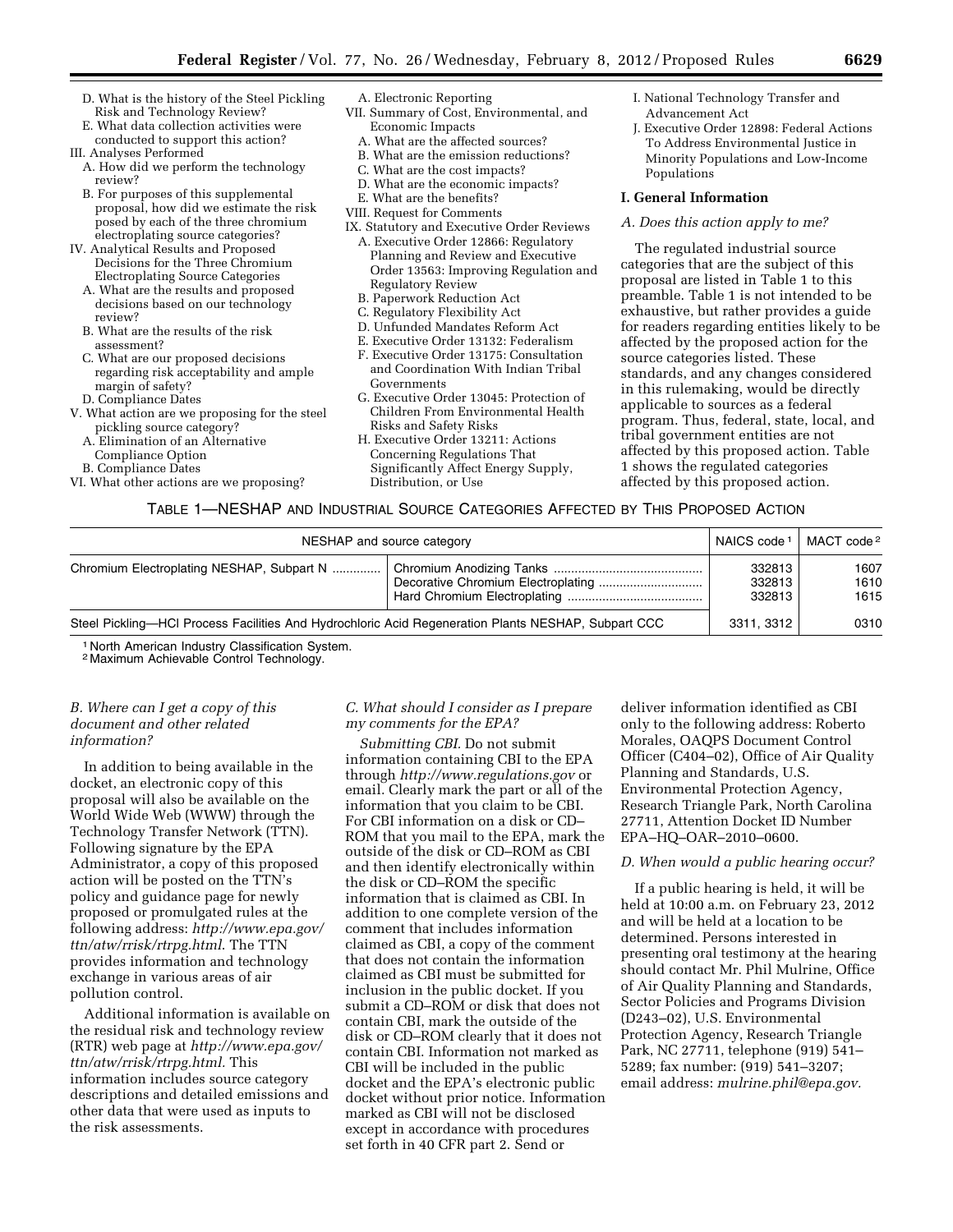#### **II. Background Information**

# *A. Overview of the Chromium Electroplating and Chromium Anodizing Source Categories*

The Chromium Electroplating NESHAP regulates emissions of chromium compounds from three source categories: hard chromium electroplating, decorative chromium electroplating, and chromium anodizing. The NESHAP apply to both major sources and area sources. The NESHAP were promulgated on January 25, 1995 (60 FR 4963) and codified at 40 CFR part 63, subpart N. We proposed amendments to the NESHAP on June 5, 2002 (67 FR 38810) to address issues related to changes in control technology, monitoring and implementation. The amendments were promulgated on July 19, 2004 (69 FR 42885).

#### 1. Hard Chromium Electroplating

The Hard Chromium Electroplating source category consists of facilities that plate base metals with a relatively thick layer of chromium using an electrolytic process. Hard chromium electroplating provides a finish that is resistant to wear, abrasion, heat, and corrosion. These facilities plate large cylinders and industrial rolls used in construction equipment and printing presses, hydraulic cylinders and rods, zinc die castings, plastic molds, engine components, and marine hardware.

The NESHAP distinguishes between large hard chromium electroplating facilities and small hard chromium electroplating facilities. Large hard chromium electroplating facilities are defined as any such facility with a cumulative annual rectifier capacity equal to or greater than 60 million ampere-hours per year (amp-hr/yr). Small hard chromium electroplating facilities are defined as any facility with a cumulative annual rectifier capacity less than 60 million amp-hr/yr. The NESHAP requires all affected tanks located at large hard chromium electroplating facilities to meet an emissions limit of 0.015 milligrams per dry standard cubic meter (mg/dscm). Alternatively, large hard chromium facilities also can comply with the NESHAP by maintaining the surface tension limits in affected tanks equal to or less than 45 dynes per centimeter (dynes/cm), if measured using a stalagmometer, or 35 dynes/cm, if measured using a tensiometer.

The Chromium Electroplating NESHAP requires affected tanks at existing small hard chromium electroplating facilities to meet an emissions limit of 0.030 mg/dscm and affected tanks at new small hard

chromium electroplating facilities to meet a limit of 0.015 mg/dscm. Alternatively, these sources have the option of complying with surface tension limits equal to or less than 45 dynes per centimeter (dynes/cm), if measured using a stalagmometer, or 35 dynes/cm, if measured using a tensiometer. Under the current NESHAP, any small hard chromium electroplating tank for which construction or reconstruction was commenced on or before December 16, 1993 (*i.e.,* the proposal date for the original NESHAP) is subject to the existing source standards and any small hard chromium electroplating tank constructed or reconstructed after December 16, 1993 is subject to new source standards.

We estimate that there currently are approximately 230 large hard chromium electroplating facilities and 450 small hard chromium electroplating facilities in operation. Of the 450 small hard chromium electroplating facilities, we estimate that 150 of these facilities have one or more tanks that are subject to the new source standards, and the affected sources at the other 300 facilities are subject to the existing source standards.

#### 2. Decorative Chromium Electroplating

The Decorative Chromium Electroplating source category consists of facilities that plate base materials such as brass, steel, aluminum, or plastic with layers of copper and nickel, followed by a relatively thin layer of chromium to provide a bright, tarnishand wear-resistant surface. Decorative chromium electroplating is used for items such as automotive trim, metal furniture, bicycles, hand tools, and plumbing fixtures. We estimate that there currently are approximately 590 decorative chromium electroplating plants in operation. The NESHAP requires all existing and new decorative chromium electroplating sources to meet an emissions limit of 0.01 mg/ dscm, or meet the surface tension limits of 45 dynes/cm, if measured using a stalagmometer, or 35 dynes/cm, if measured using a tensiometer.

#### 3. Chromium Anodizing

The Chromium Anodizing source category consists of facilities that use chromic acid to form an oxide layer on aluminum to provide resistance to corrosion. The chromium anodizing process is used to coat aircraft parts (such as wings and landing gears) as well as architectural structures that are subject to high stress and corrosive conditions. We estimate that there currently are about 180 chromium anodizing plants in operation. The

NESHAP requires all existing and new chromium anodizing sources to meet an emissions limit of 0.01 mg/dscm, or meet the surface tension limits of 45 dynes/cm, if measured using a stalagmometer, or 35 dynes/cm, if measured using a tensiometer.

# *B. What is the history of the chromium electroplating and chromium anodizing risk and technology reviews?*

Pursuant to section 112(f)(2) of the CAA, we evaluated the residual risk associated with the NESHAP in 2010. At that time, we also conducted a technology review, as required by section 112(d)(6). Based on the results of our initial residual risk and technology reviews, we proposed on October 21, 2010 (75 FR 65071) that the risks due to HAP emissions from these source categories were acceptable and that no additional controls were necessary to provide an ample margin of safety to protect public health because we had not identified additional controls that would reduce risk at reasonable costs. Thus, we did not propose to revise the NESHAP under 112(f)(2). However, as explained in that proposal publication, we were concerned about the potential cancer risks due to emissions from this category and asked for additional information and comments on this issue.

As a result of our technology review in 2010, we proposed the following amendments to the NESHAP to:

• Incorporate several housekeeping practices into 40 CFR 63.342(f);

• phase out the use of wetting agent fume suppressants (WAFS) based on perfluorooctyl sulfonates (PFOS);

• revise the startup, shutdown, and malfunction provisions (SSM) in the rule;

• revise the monitoring and testing requirements; and,

• make a few technical corrections to the NESHAP.

The comment period for the October 21, 2010 proposal ended on December 6, 2010, and we are not re-opening the comment period on those issues. However, we will address the comments we received during the October 21, 2010 to December 6, 2010 public comment period at the time we take final action.

# *C. Overview of the Steel Pickling Source Category*

Steel pickling is a treatment process in which the heavy oxide crust or mill scale that develops on the steel surface during hot forming or heat treating is removed chemically in a bath of aqueous acid solution. Pickling is a process applied to metallic substances that removes surface impurities, stains,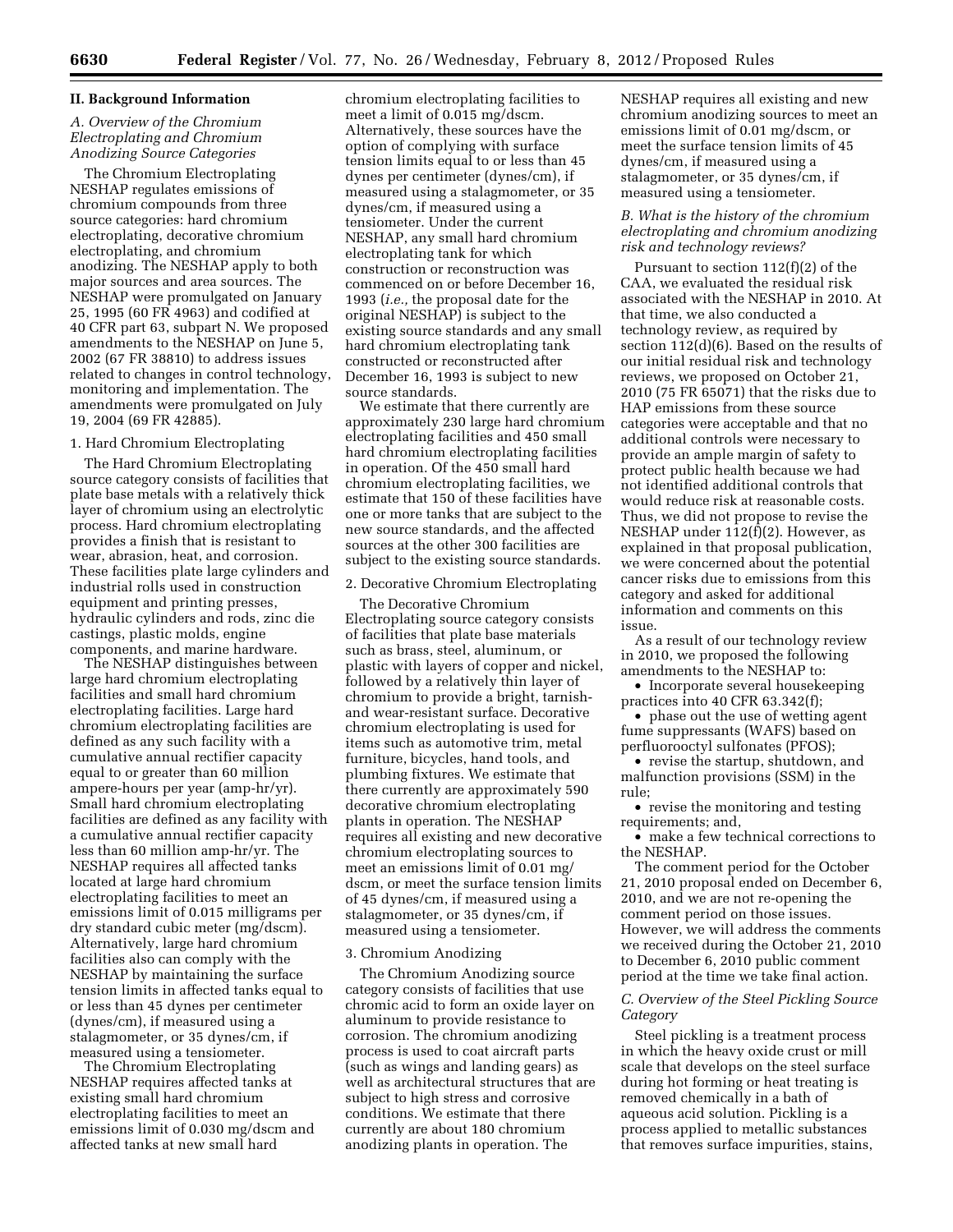or crusts to prepare the metal for subsequent plating (*e.g.,* with chromium) or other treatment, such as galvanization or painting. An acid regeneration plant is defined in the rule as the equipment and processes that regenerate fresh hydrochloric acid pickling solution from spent pickle liquor using a thermal treatment process. The HAP emission points from the steel pickling process include steel pickling baths, steel pickling sprays, and tank vents. The HAP emission point from acid regeneration plants is the spray roaster.

We estimate that there are approximately 80 facilities subject to the MACT standards that are currently performing steel pickling and/or acid regeneration. Many of these facilities are located adjacent to integrated iron and steel manufacturing plants or electric arc furnace steelmaking facilities (minimills) that produce steel from scrap. Facilities that regenerate HCl may or may not be located at steel pickling operations.

# *D. What is the history of the steel pickling risk and technology review?*

Pursuant to section 112(f)(2) of the CAA, we evaluated the residual risk associated with the NESHAP in 2010. We also conducted a technology review, as required by section 112(d)(6) of the CAA. Based on the results of our residual risk assessment, we proposed on October 21, 2010 that the risks were acceptable and that there were no additional cost effective controls to reduce risk further and that the NESHAP provides an ample margin of safety to protect public health and prevented an adverse environmental effect. In that notice, we also proposed no changes based on the technology review because we did not identify any new, feasible technologies that warranted changes to the NESHAP. We are not taking comment on these proposed determinations.

# *E. What data collection activities were conducted to support this action?*

1. Chromium Electroplating and Chromium Anodizing Source Categories

Several commenters expressed concern that the data set used in the risk assessment that was relied on for the October 2010 proposal was not based on actual data from an adequate number of facilities and was not representative of the current chromium electroplating industry. In response to these comments, we contacted 28 State and local air pollution control agencies to request information on the industry. The requested information included

facility data (name, location, number of employees), process type, tank design and operating parameters, annual hours of operation, emission control technology, control device operating parameters, emission test data, and other available supporting documents, such as emission inventory reports and operating permits. Agencies were asked to provide data on the 5 to 10 facilities that were likely to have the highest risk based on either chromium emissions or close proximity to sensitive receptors, and any additional facilities for which the data were readily available. The agencies were also asked to review the list of facilities we had in our Chromium Electroplating Database and update the list to the extent that they had more recent information on plant closings, new plants, or changes in processes.

We received the most current data available from a total of 24 agencies. We supplemented the data provided by the agencies with additional information we obtained from operating permits and other information downloaded from State Web sites. We also received some data from an industry organization (*i.e.,*  the National Association for Surface Finishing, located in Washington, DC). The updated data set included information on 346 plants. After eliminating redundancies in the data and deleting data for facilities that were no longer in operation or no longer performing chromium electroplating or anodizing, the new data set included annual emissions for 301 plants currently in operation. Of these, approximately 128 plants were located in California, and 173 plants were located in other States. Finally, we performed a quality control check of plant geographic coordinates and updated the coordinates for approximately 400 plants, focusing on those plants most likely to have high emissions.

We believe the current data set to be significantly better than the data set we relied on for the 2010 proposal for a number of reasons. The current data set provides improved emissions estimates for many facilities, based on actual emissions test data; provides actual emissions data for a larger number of facilities than had been modeled for the 2010 proposal; includes an updated plant list that accounts for facilities that have opened recently and eliminates nearly 200 plants that have recently closed or have stopped performing chromium electroplating; includes more plant-specific data on numbers and types of electroplating tanks, types of emissions controls, and control system operating parameters; and corrected

geographic locations (latitudes, longitudes) for hundreds of chromium electroplating and anodizing facilities.

For the October 21, 2010, proposal we used the actual emissions data available at the time, which covered far fewer plants, and, in many cases, were based on general emission factors and other data not specific to the plant in question. To fill in data gaps for the October 2010 proposal, we relied on plant capacity, process design, process operating, and control device data collected during the development of the original MACT standard in the early 1990's to develop a series of model plants for each process (hard chromium electroplating, decorative chromium electroplating, and chromium anodizing). We used theoretical emissions estimates for the model plants to represent actual facilities in operation. As we have collected much more data on actual emissions from facilities currently in operation, we now realize that the emission estimates based on pre-MACT data used for the October proposal significantly overestimated emissions. In addition, we modeled all of the unknown facilities (*i.e.,* the facilities where we did not know the type of plating) using the hard chromium electroplating emission factor developed from the model plants. Since hard chromium electroplating facilities have the highest emissions among the three source categories this resulted in very conservative estimates of emissions for those unknown sources.

The list of plants in our current data set much better reflects the current status of the industry. First, it better reflects the status because we have greatly improved the locations of several hundred plants, which is critical in assessing risk. Second, the emissions data in the current data set better reflect actual emissions from facilities currently in operation because it reflects emission levels since implementation of the NESHAP.

In addition, having more accurate data on such things as the emission controls in use, the number of affected electroplating and anodizing tanks, tank operating parameters, facility types, stack parameters (such as exhaust flow rates), and other information allowed us to better estimate current nationwide emissions and the cost and environmental impacts associated with the control options. More details on the data collection activities for this supplemental proposal are provided in the technical document ''Information on Chromium Electroplating Facilities Collected from State and Local Agencies from January to March 2011,'' which is available in the docket for this action.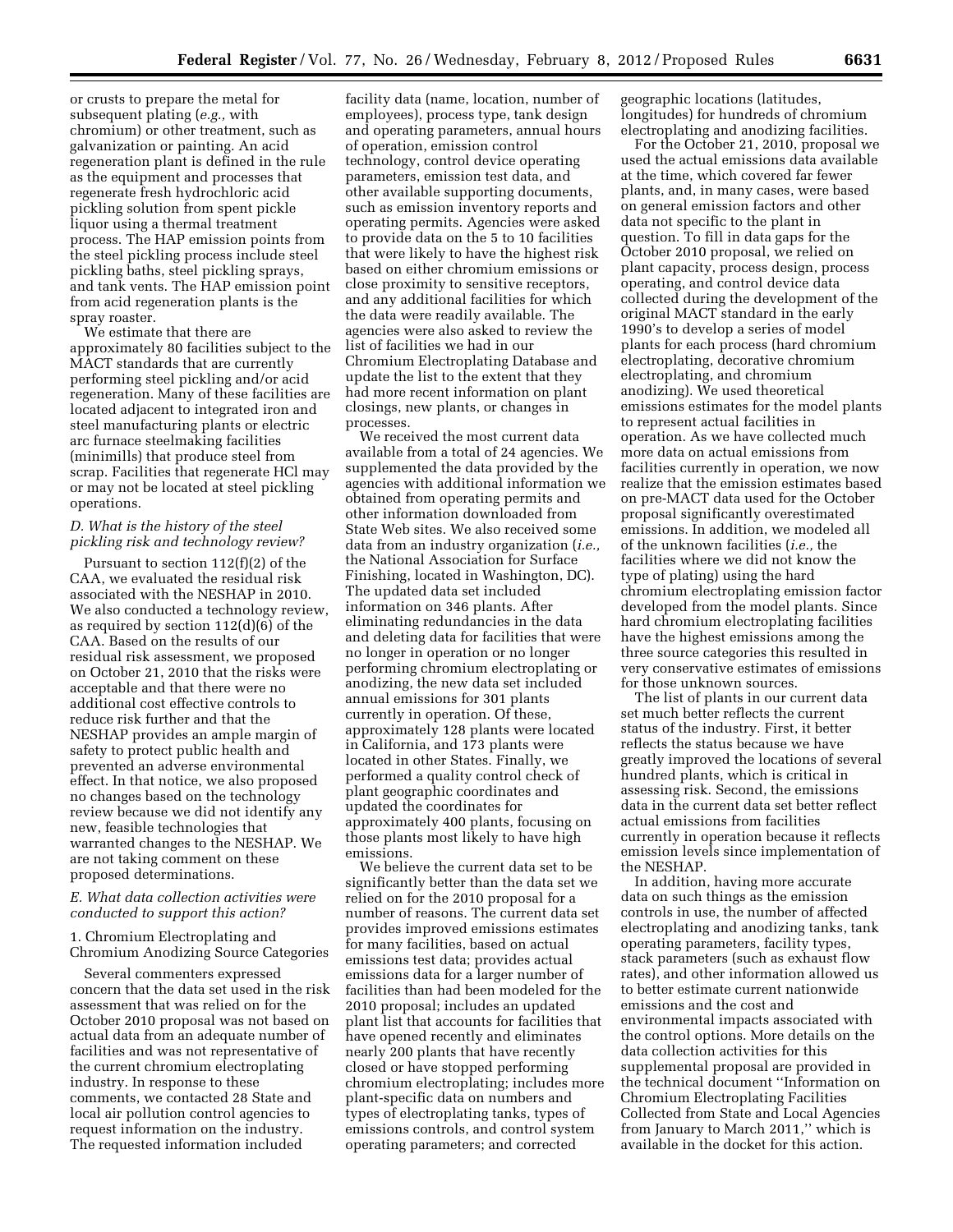Additional details on the industry data collected are provided in the technical document ''Profile of Chromium Electroplating Processes and Emissions,'' which is available in the docket for this action.

#### 2. Steel Pickling Source Category

We had sufficient emissions data for this source category at the time of the October 21, 2010 proposal for the risk analysis. Nevertheless, subsequent to the close of the comment period, we gathered more data and information regarding the status of facility processes and controls, and we further evaluated the MACT rule to determine if any updates or corrections would be appropriate.

#### **III. Analyses Performed**

# *A. How did we perform the technology review?*

For our October 2010 proposal, we performed several activities for purposes of evaluating developments in practices, processes, and control technologies for the chromium electroplating source categories: (1) We reviewed comments received on the proposed 2002 amendments to the Chromium Electroplating NESHAP (67 FR 38810, June 5, 2002) to determine whether they identified any developments that warranted further consideration; (2) we reviewed the supporting documentation for the 2007 amendments to California's Airborne Toxic Control Measure (ATCM) for Chromium Plating and Chromium Anodizing Facilities; and (3) we searched the RACT/BACT/LAER Clearinghouse (RBLC) and the Internet to identify other practices, processes, or control technologies that could be applied to chromium electroplating.

The October 21, 2010 proposal of the Chromium Electroplating NESHAP identified four developments in practices, processes, and control technologies that were considered for the technology review: emission elimination devices, high efficiency particulate air (HEPA) filters, wetting agent fume suppressants (WAFS), and housekeeping practices. These technologies and practices are described in detail in the October 2010 proposal. Furthermore, our initial analyses, findings, and conclusions regarding these developments are discussed in the preamble to the October 2010 proposal. The following paragraphs describe additional analyses that were performed for today's supplemental proposal.

# 1. Emissions Limits

*a. Large Hard Chromium Electroplating.* Most large hard chromium facilities currently have one or more add-on control devices such as packed bed scrubbers (PBS), composite mesh pad (CMP) scrubbers, mesh pad mist eliminators (MPMEs), high efficiency scrubbers, or HEPA filters. Some facilities use add-on controls plus WAFS to limit emissions. However, some facilities control their emissions using only WAFS and have no add-on control device.

To evaluate how effective the emission control technologies currently used on existing large hard chromium electroplating sources are in reducing emissions and meeting the emissions limit, we compiled the available data on emission concentration (mg/dscm) we collected from the 24 State and local agencies and ranked the data from lowest to highest. We have data from 75 tanks located at 38 facilities. We then reviewed the data to better understand where existing sources operated with respect to the emissions limit. That is, we looked at the number of sources that operated at or below various emission levels, including 75 percent of the emissions limit, 50 percent of the emissions limit, and 40 percent of the emissions limit.

The data indicate that most of these sources operate well below the 0.015 mg/dscm emissions limit. For example, approximately 88 percent of existing sources operate at less than 75 percent of the emissions limit (*i.e.,* below 0.011 mg/dscm); 72 percent of sources operate at less than 50 percent of the emissions limit (*i.e.,* below 0.0075 mg/dscm); and about 67 percent of existing large hard chromium electroplating sources achieve emissions below 0.006 mg/ dscm. We then considered several options for reducing the emissions and weighed the costs and emissions reductions associated with each option. Further discussion of these options and the proposed decisions are presented in section IV below.

For purpose of addressing new large chromium electroplating facilities, we considered the feasibility of a more stringent emissions limit. Specifically, we examined what emission level could be met using available add-on control devices (such as with a CMP, MPME, or high efficiency scrubber) or a combination of add-on controls (such as a CMP plus a HEPA filter or an MPME plus a HEPA filter) and the emissions concentrations that could be achieved by using a combination of add-on control technology and WAFS. The results of this analysis and the proposed decisions are described in section IV below.

*b. Small Hard Chromium Electroplating.* For small hard chromium electroplating facilities, we performed the same type of analyses described in the previous section for large hard chromium electroplating. In terms of emissions limits, the NESHAP distinguishes between existing facilities, which are subject to an emissions limit of 0.030 mg/dscm, and new facilities, which are subject to an emissions limit of 0.015 mg/dscm. We compiled and ranked the available data, which also indicate that the large majority of sources operate well below the current emissions limits. We have data on emissions concentrations for 73 tanks at 56 facilities located in States other than California which were used for this ranking. We estimate that there are a total of 414 small hard chromium plants located in States other than California. We estimate that there are a total of 450 plants nationwide, with about 36 plants located in California. We considered different options for reducing the emissions limits. We also considered removing the existing distinction between existing and new, as they are currently defined in the NESHAP, because many of the ''new'' facilities have been in operation for more than 17 years and we were considering proposing a more stringent new source standard for all sources. We evaluated the impacts, in terms of costs and emissions reductions, that would result for various potential proposed emissions limits at or below 0.015 mg/ dscm. We did not evaluate potential limits greater than 0.015 mg/dscm since about one-third of the currently operating small hard chromium sources are already subject to an emissions limit of 0.015 mg/dscm. Specifically, we considered two main options: (1) Propose that all small hard chromium electroplating facilities currently in operation meet an emissions limit of 0.015 mg/dscm, and (2) propose that all small hard chromium electroplating facilities currently in operation meet an emissions limit of 0.010 mg/dscm. The results of this analysis and the proposed decisions are described in section IV below.

We also considered revising the definition of new small hard chromium electroplating facilities, based on the proposal date for this action, and requiring those facilities to meet a more stringent emissions limit. The results of this analysis and the proposed decisions are described in section IV below.

*c. Decorative Chromium Electroplating.* For decorative chromium electroplating, we intended to perform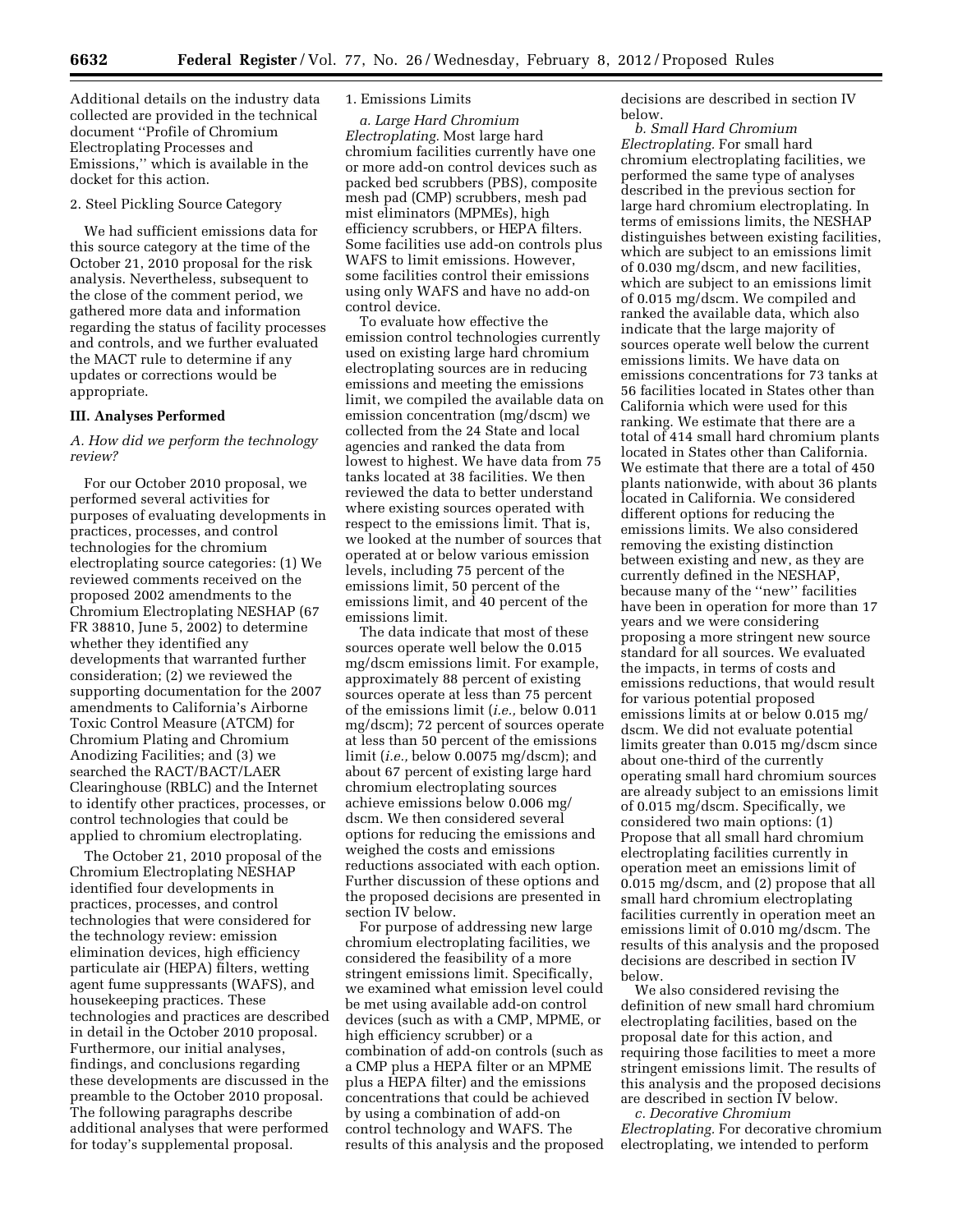analyses similar to that performed for hard chromium electroplating. However, the data set for decorative chromium electroplating was much smaller (*e.g.,* 20 data points for decorative chromium electroplating vs. 75 data points for large hard chromium), and we did not think the data were adequate for considering several different emissions reductions options. The primary reason for the smaller data set is that the most commonly used method for controlling emissions from decorative chromium electroplating is adding WAFS to the electroplating tank bath. Since sources that use WAFS and comply with the surface tension limits are not required to conduct an emission test, there are limited test data available.

However, we did rank the available data on existing sources in the decorative chromium electroplating source category by emissions level to determine the typical level of emissions performance and range of performance among those sources to determine options for revising these limits. All the facilities for which we have data have emissions concentrations less than 0.007 mg/dscm (*i.e.,* at least 30 percent below the applicable emissions limit of 0.010 mg/dscm). Further discussion of this analysis and the proposed decisions for existing and new decorative chromium electroplating sources are presented in section IV below.

*d. Chromium Anodizing.* In the case of chromium anodizing, we had only a single data point (0.0016 mg/dscm), which is significantly below the current emissions limit of 0.010 mg/dscm. However, we concluded that the data on decorative chromium electroplating was relevant to determining the feasible options for chromium anodizing. For one, many chromium anodizing sources (approximately 50 percent) are controlled using only WAFS. It was for this reason that the current NESHAP specifies the same emissions limits of 0.010 mg/dscm for both chromium anodizing and decorative chromium electroplating sources. In addition, chromium anodizing plants are comparable to decorative chromium electroplating plants with respect to the relative magnitude of chromium emissions. Finally, the feasibility and options for controlling emissions from chromium anodizing are similar to those for decorative chromium. Further discussion of this analysis and the proposed decisions for existing and new chromium anodizing sources are presented in section IV below.

#### 2. Surface Tension Limits

The NESHAP provides that affected sources must either meet an emissions

limit specified in the NESHAP or must maintain the surface tension in chromium electroplating or chromium anodizing tanks below one of two specified surface tension limits, depending on the type of instrument used to measure surface tension. Despite the fact that the emissions limits for the three chromium electroplating source categories differ, the surface tension limits in the current NESHAP are the same for all three source categories and are the same for existing and new sources, as follows: if a stalagmometer is used to measure surface tension, the surface tension limit is 45 dynes/cm, and, if a tensiometer is used, the surface tension limit is 35 dynes/cm. The available data, which are described in detail in the technical document ''Development of Revised Surface Tension Limits for Chromium Electroplating and Anodizing Tanks Controlled with Wetting Agent Fume Suppressants,'' which is available in the docket, indicate that maintaining the surface tension below these limits ensures that emissions are below 0.01 mg/dscm, which is the most stringent limit currently in the NESHAP.

As part of the information collection described in section II.E of this preamble, we obtained test data for several decorative and hard chromium electroplating sources controlled using only WAFS. These data on surface tension and emission concentration were evaluated to determine the relationship between emissions and surface tension. We analyzed these data to evaluate the feasibility of requiring lower surface tension limits and the corresponding emissions levels. Further details of this analysis and the results, and the proposed decisions based on this analysis, are presented below in section IV.A.

# *B. For purposes of this supplemental proposal, how did we estimate the risk posed by each of the three chromium electroplating source categories?*

The EPA conducted a risk assessment that provided estimates of the maximum individual risk (MIR) posed by HAP emissions from sources in the source category and the hazard index (HI) for chronic exposures to HAP with the potential to cause noncancer health effects. The assessment also provided estimates of the distribution of cancer risks within the exposed populations, cancer incidence, and an evaluation of the potential for adverse environmental effects for each source category. The docket for this rulemaking contains the following document which provides more information on the risk assessment inputs and models: Residual Risk

Assessment for the Chromic Acid Anodizing, Decorative Chromium Electroplating, and Hard Chromium Electroplating Source Categories. The methods used to assess risks are consistent with those peer-reviewed by a panel of the EPA's Science Advisory Board (SAB) in 2009 and described in their peer review report issued in 2010 1; they are also consistent with the key recommendations contained in that report.

#### 1. Estimating Actual Emissions

As explained previously, the revised data set for the Chromium Electroplating NESHAP source categories includes significantly improved emissions data for many more plants than the data set used for the October 2010 proposal. However, to assess nationwide residual risk, it was still necessary to estimate emissions for much of the industry. Rather than estimate those emissions using the model plant approach used for the October 2010 proposal, we used a Monte Carlo procedure to simulate actual emissions for those plants for which actual emissions data were not available. The simulation model used the pool of available data on actual emissions concentrations, exhaust flow rates, and annual operating hours for each process type (hard chromium electroplating, decorative chromium electroplating, and chromium anodizing). Actual emissions data (lbs/yr) were fitted to a Weibull distribution and emissions for plants for which emissions were unknown were simulated using the actual data for each plant type. Because process-specific data were used to simulate emissions for each facility, it was necessary to identify the process type for each of the plants. Although the process type was known for many plants, it was unknown for a large number of other plants. By scaling up the data on known plants, and using other available data on the industry, the profile of the current chromium electroplating industry was estimated in terms of the number of each type of plant.

One of the primary goals in simulating actual annual emissions was to develop a data set of emissions estimates that best represents chromium electroplating plants operating in the U.S. For this reason, a distinction was made between chromium electroplating plants located in California and plants located elsewhere (*i.e.,* the non-

<sup>1</sup>U.S. EPA SAB. *Risk and Technology Review (RTR) Risk Assessment Methodologies: For Review by the EPA's Science Advisory Board with Case Studies—MACT I Petroleum Refining Sources and Portland Cement Manufacturing,* May 2010.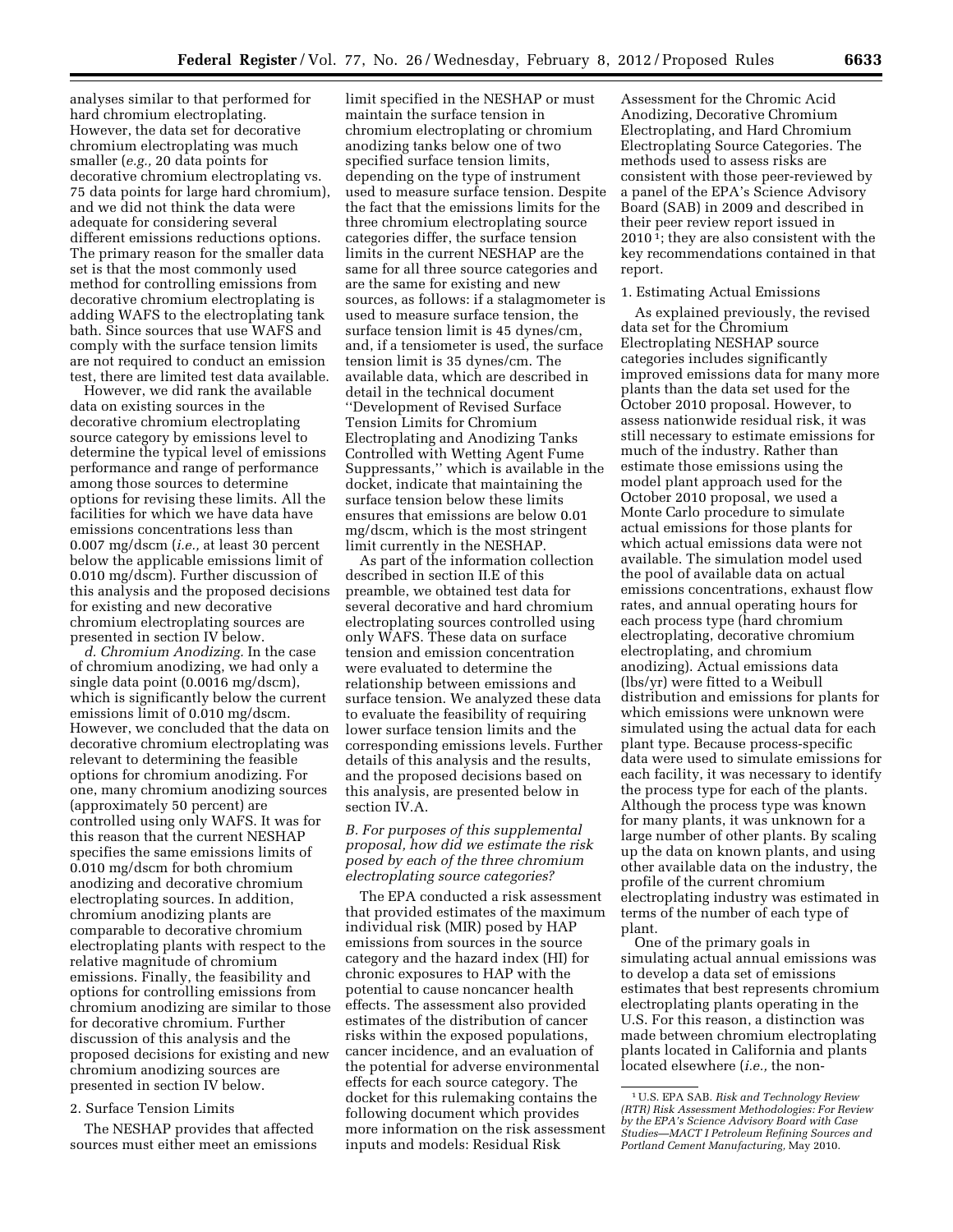California plants). Because chromium electroplating plants located in California are subject to emissions limits that are significantly more stringent than the limits specified in the NESHAP, they typically use multiple emissions controls, including HEPA filters in many cases, to reduce emissions. Thus, emissions for California plants are not representative of emissions for non-California plants. For this reason, the data on California plants were not included in the data set used to simulate emissions for plants located in other States. However, the data on actual emissions from plants located in California were used to estimate emissions for other plants in California. Thus, we did not exclude the California data from the overall analysis; we treated the data from plants in California differently. (Additional details on the emissions data for the California plants are provided below.) Based on the total numbers of plants nationwide, plant types were randomly assigned to each of the unknown plants, while ensuring that the total numbers of each type of plants nationwide were preserved. After assigning plant types,

emissions for each plant was simulated 5,000 times using only the data for that specific type of plant (*e.g.,* only data for small hard chromium electroplating plants were used to simulate emissions for a small hard chromium electroplating plant). Once all 5,000 simulations were completed, the mean of the simulated values for each plant was determined and that value was used to populate the risk modeling file on actual emissions.

Taking into account all of the new emissions data collected following the public comment period for the October 2010 proposal, plus the good quality emissions data collected previously, the data set included emissions estimates for a total of 301 plants. Of these, approximately 128 plants were located in California, and 173 plants were located in other States. A review of the data indicated that emissions for the California plants were significantly lower than emissions for the non-California plants. For example, emissions from the large hard chromium electroplating plants in California averaged 0.027 lbs/yr, whereas the average for the non-California large hard chromium plants was 2.62 lbs/yr. For small hard chromium electroplating, the California plants averaged 0.0095 lbs/yr and the non-California plants averaged 0.56 lbs/yr. For decorative chromium electroplating, the average emissions were 0.00042 lbs/yr (California) and 0.55 lbs/yr (non-California). For

chromium anodizing, the average emissions were 0.00035 lbs/yr (California) and 0.46 lbs/yr (non-California). These results clearly indicated that the data for plants in California were not representative of plants located outside of California. For this reason, all subsequent analyses related to estimating emissions for plants located outside of California were performed using only data for non-California plants.

For the California plants we used the emissions estimates as reported. For all the plants outside of California, we used actual emissions estimates if they were available. For the other plants we used the simulation model described above to estimate emissions.

Overall, we believe that the resulting emissions simulated by the model are much more representative of actual emissions on average and also are more representative of the variability of emissions from plant to plant. Additional details on the simulation approach can be found in the emissions technical document ''Simulation of Actual and Allowable Emissions for Chromium Electroplating Facilities,'' which is available in the docket for this rulemaking.

# 2. Estimating MACT-Allowable Emissions

To estimate allowable annual emissions (*e.g.,* lbs/yr) for those plants for which actual emissions concentration data were available, we calculated the allowable annual emissions using the MACT emissions limit. In other words, we scaled up actual annual emissions for those plants using the ratio of the emissions concentration (measured during the performance test) to the MACT limit. For example, if the measured concentration for a large hard chromium plant was 0.0075 mg/dscm, which is one-half of the 0.015 mg/dscm emissions limit, we scaled up annual emissions by a factor or 2. For those plants for which we did not have actual emissions data, we used the same emissions simulation approach used to estimate actual emissions, as described previously. That is, data for California plants were excluded from the analysis; process types were assigned to each plant for which the process was unknown, while ensuring that the total number of each type of plant matched the estimated numbers of plants nationwide; and a Monte Carlo simulation model was developed using the pool of available data on emissions concentrations, exhaust flow rates, and annual operating hours for each process type to simulate allowable emissions for

each plant. However, instead of using the actual emissions concentration data in the simulation model, we used the corresponding MACT emissions limit. Thus, we calculated the allowable emissions by using the pool of available data on exhaust flow rates and annual operating hours for each process type and assumed each source had emissions concentrations equal to the MACT emissions limit (*i.e.,* we assumed they were emitting at the maximum level allowed by the MACT standard). For example, to estimate the allowable emissions for a large hard chromium electroplating plant, data on large hard chromium plant exhaust flow rates and annual operating hours were used, along with an emissions concentration of 0.015 mg/dscm, which is the emissions limit specified in the NESHAP for large hard chromium electroplating plants. As was used for calculating actual emissions estimates, 5,000 simulations were performed for each plant, and the average of simulated values was used to represent allowable emissions for the plant. Additional details on the simulation approach can be found in the emissions technical document ''Simulation of Actual and Allowable Emissions for Chromium Electroplating Facilities,'' which is available in the docket for this rulemaking.

3. Conducting Dispersion Modeling, Determining Inhalation Exposures, and Estimating Individual and Population Inhalation Risks

Both long-term and short-term inhalation exposure concentrations and health risks from the three chromium electroplating source categories were estimated using the Human Exposure Model (HEM–3). The HEM–3 performs three of the primary risk assessment activities listed above: (1) Conducting dispersion modeling to estimate the concentrations of HAP in ambient air, (2) estimating long-term and short-term inhalation exposures to individuals residing within 50 kilometers (km) of the modeled sources, and (3) estimating individual and population-level inhalation risks using the exposure estimates and quantitative doseresponse information.

The air dispersion model used by the HEM–3 model (AERMOD) is one of the EPA's preferred models for assessing pollutant concentrations from industrial facilities.2 To perform the dispersion modeling and to develop the preliminary risk estimates, HEM–3

<sup>2</sup>U.S. EPA. Revision to the *Guideline on Air Quality Models: Adoption of a Preferred General Purpose (Flat and Complex Terrain) Dispersion Model and Other Revisions* (70 FR 68218, November 9, 2005).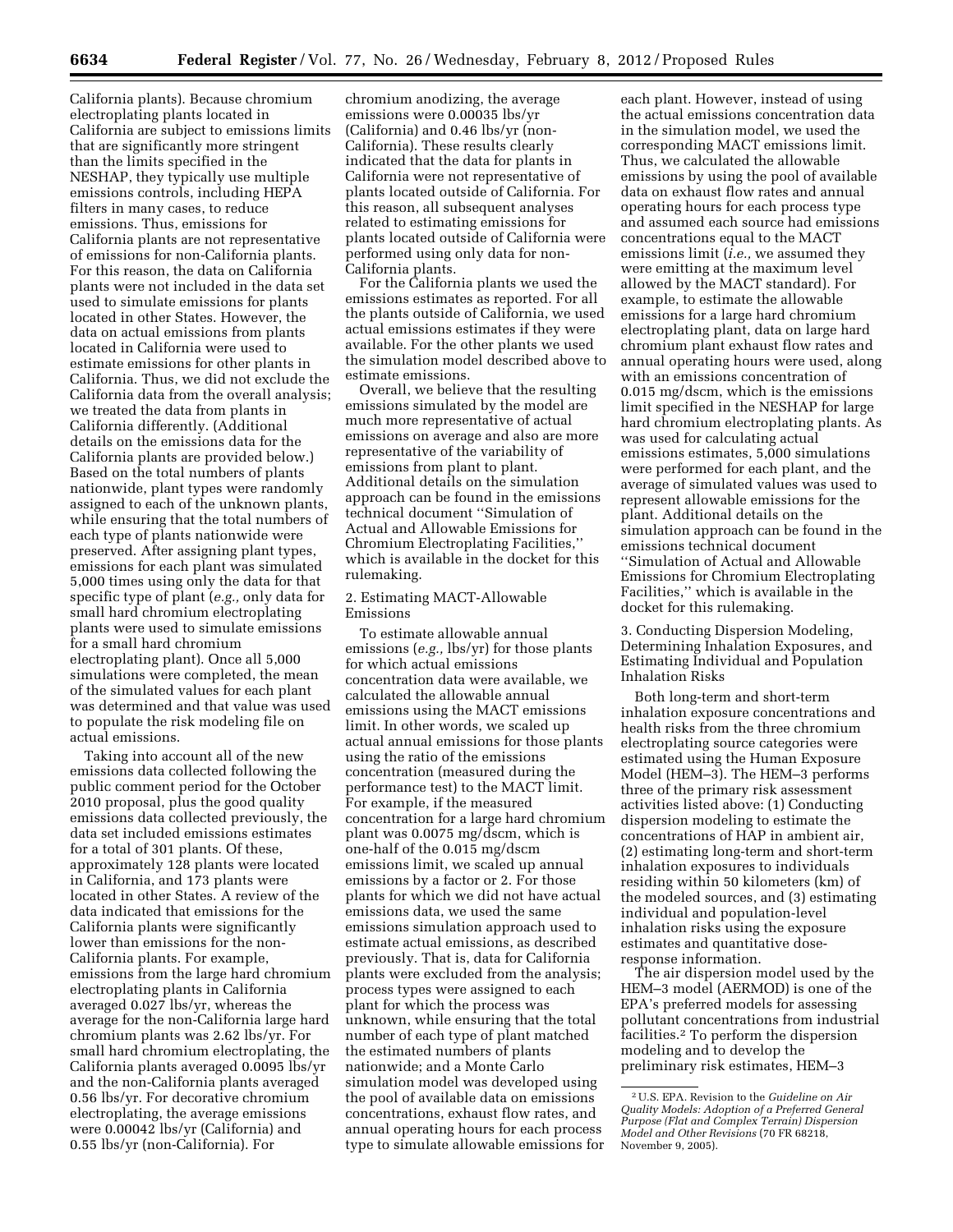draws on three data libraries. The first is a library of meteorological data, which is used for dispersion calculations. This library includes 1 year of hourly surface and upper air observations for approximately 200 meteorological stations, selected to provide coverage of the United States and Puerto Rico. A second library, of United States Census Bureau census block 3 internal point locations and populations, provides the basis of human exposure calculations (Census, 2010). In addition, for each census block, the census library includes the elevation and controlling hill height, which are also used in dispersion calculations. A third library of pollutant unit risk factors and other health benchmarks is used to estimate health risks. These risk factors and health benchmarks are the latest values recommended by the EPA for HAP and other toxic air pollutants. These values are available at *[http://www.epa.gov/ttn/](http://www.epa.gov/ttn/atw/toxsource/summary.html) [atw/toxsource/summary.html](http://www.epa.gov/ttn/atw/toxsource/summary.html)* and are discussed in more detail later in this section.

In developing the risk assessment for chronic exposures, we used the estimated annual average ambient air concentrations of chromium emitted by each source. The air concentrations at each nearby census block centroid were used as a surrogate for the chronic inhalation exposure concentration for all the people who reside in that census block. We calculated the MIR for each facility as the cancer risk associated with a continuous lifetime (24 hours per day, 7 days per week, and 52 weeks per year for a 70-year period) exposure to the maximum concentration at the centroid of inhabited census blocks. Individual cancer risks were calculated by multiplying the estimated lifetime exposure to the ambient concentration of chromium (in micrograms per cubic meter ( $\mu$ g/m<sup>3</sup>)) by its unit risk estimate (URE), which is an upper bound estimate of an individual's probability of contracting cancer over a lifetime of exposure to a concentration of 1 microgram of the pollutant per cubic meter of air. For residual risk assessments, we generally use URE values from the EPA's Integrated Risk Information System (IRIS). For carcinogenic pollutants without the EPA IRIS values, we look to other reputable sources of cancer dose-response values, often using California EPA (CalEPA) URE values, where available. In cases where new, scientifically credible dose response values have been developed in a manner consistent with the EPA

guidelines and have undergone a peer review process similar to that used by the EPA, we may use such doseresponse values in place of, or in addition to, other values, if appropriate.

Incremental individual lifetime cancer risks were estimated as the sum of the risks for each of the carcinogenic HAP (including those classified as carcinogenic to humans, likely to be carcinogenic to humans, and suggestive evidence of carcinogenic potential 4) emitted by the modeled source. Cancer incidence and the distribution of individual cancer risks for the population within 50 km of the sources were also estimated for the source category as part of this assessment by summing individual risks. A distance of 50 km is consistent with both the analysis supporting the 1989 Benzene NESHAP (54 FR 38044) and the limitations of Gaussian dispersion models, including AERMOD.

To assess the risk of non-cancer health effects from chronic exposures, we summed the HQ for each of the HAP that affects a common target organ system to obtain the HI for that target organ system (or target organ-specific HI, TOSHI). The HQ is the estimated exposure divided by the chronic reference value, which is either the EPA reference concentration (RfC), defined as ''an estimate (with uncertainty spanning perhaps an order of magnitude) of a continuous inhalation exposure to the human population (including sensitive subgroups) that is likely to be without an appreciable risk of deleterious effects during a lifetime,'' or, in cases where an RfC from the EPA's IRIS database is not available, the EPA will utilize the following prioritized sources for our chronic doseresponse values: (1) The Agency for Toxic Substances and Disease Registry Minimum Risk Level, which is defined as ''an estimate of daily human exposure to a substance that is likely to be without an appreciable risk of adverse effects (other than cancer) over a specified duration of exposure''; (2) the CalEPA Chronic Reference Exposure Level (REL), which is defined as ''the

concentration level at or below which no adverse health effects are anticipated for a specified exposure duration''; and (3), as noted above, in cases where scientifically credible dose-response values have been developed in a manner consistent with the EPA guidelines and have undergone a peer review process similar to that used by the EPA, we may use those dose-response values in place of or in concert with other values.

# 4. Conducting Multipathway Exposure and Risk Screening

As explained in the October 2010 proposal, chromium electroplating facilities do not emit any of the 14 PB– HAP compounds or compound classes identified for the multipathway screening in the EPA's Air Toxics Risk Assessment Library (available at *[http://](http://www.epa.gov/ttn/fera/risk_atra_vol1.html) [www.epa.gov/ttn/fera/](http://www.epa.gov/ttn/fera/risk_atra_vol1.html)  risk*\_*atra*\_*[vol1.html](http://www.epa.gov/ttn/fera/risk_atra_vol1.html)*). Because none of these PB–HAP are emitted by sources in the chromium electroplating source categories, we concluded at the time of the proposal that there is low potential for significant non-inhalation human or environmental risks for these source categories. The data we received since proposal continues to indicate that chromium electroplating sources do not emit any of those 14 PB–HAP compounds or compound classes.

5. Conducting Other Analyses: Facility-Wide Risk Assessments and Demographic Analyses

#### a. Facility-Wide Risk

To put the source category risks in context, we examined the risks from the entire ''facility,'' where the facility includes all HAP-emitting operations within a contiguous area and under common control. In other words, for each facility that includes one or more sources from a source category under review, we examined the HAP emissions not only from that source category, but also emissions of HAP from all other emission sources at the facility. The emissions data for generating these ''facility-wide'' risks were obtained from the 2005 NEI. We analyzed risks due to the inhalation of HAP that are emitted ''facility-wide'' for the populations residing within 50 km of each facility, consistent with the methods used for the source category analysis described above. For these facility-wide risk analyses, the modeled source category risks were compared to the facility-wide risks to determine the portion of facility-wide risks that could be attributed to each of the three chromium electroplating source categories. We specifically examined the facility that was associated with the

<sup>3</sup>A census block is the smallest geographic area for which census statistics are tabulated.

<sup>4</sup>These classifications also coincide with the terms ''known carcinogen, probable carcinogen, and possible carcinogen,'' respectively, which are the terms advocated in the EPA's previous *Guidelines for Carcinogen Risk Assessment,* published in 1986 (51 FR 33992, September 24, 1986). Summing the risks of these individual compounds to obtain the cumulative cancer risks is an approach that was recommended by the EPA's Science Advisory Board (SAB) in their 2002 peer review of EPA's National Air Toxics Assessment (NATA) entitled, *NATA— Evaluating the National-scale Air Toxics Assessment 1996 Data—an SAB Advisory,* available at: *[http://yosemite.epa.gov/sab/sabproduct.nsf/](http://yosemite.epa.gov/sab/sabproduct.nsf/214C6E915BB04E14852570CA007A682C/$File/ecadv02001.pdf) [214C6E915BB04E14852570CA007A682C/\\$File/](http://yosemite.epa.gov/sab/sabproduct.nsf/214C6E915BB04E14852570CA007A682C/$File/ecadv02001.pdf) [ecadv02001.pdf.](http://yosemite.epa.gov/sab/sabproduct.nsf/214C6E915BB04E14852570CA007A682C/$File/ecadv02001.pdf)*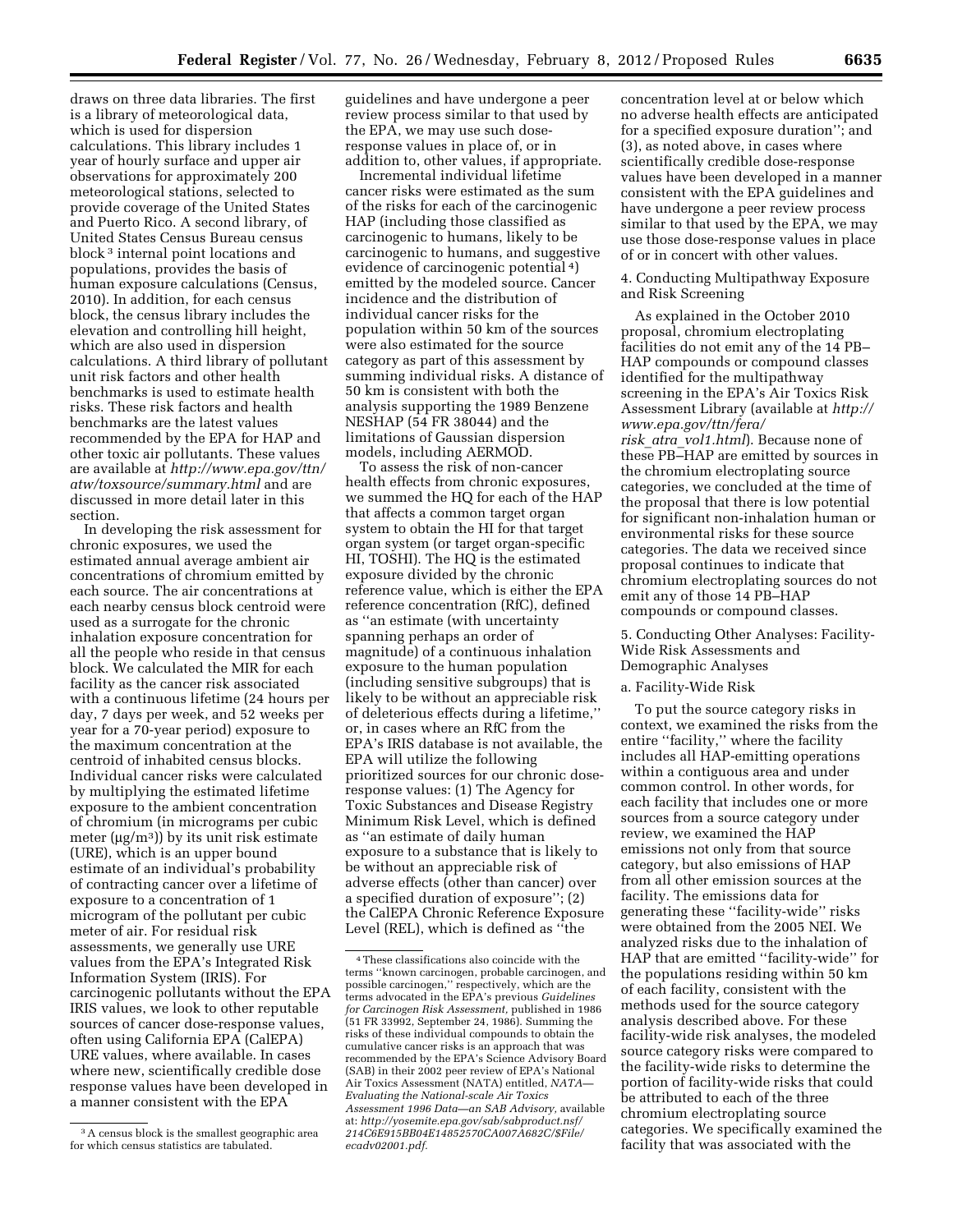highest estimate of risk and determined the percentage of that risk attributable to the source category of interest. The risk documentation available through the docket for this action provides all facility-wide risks and the percentage of source category contribution for the three chromium electroplating source categories.

The methodology and results of the facility-wide analyses for each source category are included in the residual risk documentation as referenced in section IV of this preamble, which is available in the docket for this action.

#### b. Demographic Analysis

To examine the potential for any environmental justice (EJ) issues that might be associated with these source categories, we performed demographic analyses of the at-risk populations for two of the three chromium electroplating categories. We performed these analyses for only these two source categories because the chromium anodizing source category is not associated with significant populations with estimated cancer risks above 1 in a million. For the hard and decorative chromium electroplating source categories, we evaluated the percentages of different social, demographic and economic groups within the populations living near the facilities who were estimated to be subjected to cancer risks greater than 1 in a million due to HAP emissions from chromium electroplating. We compared the percentages of these demographic groups to the total percentages of those demographic groups nationwide. The methodology and results of the demographic analyses are included in the technical reports: ''Risk and Technology Review—Analysis of Socio-Economic Factors for Populations Living Near Hard Chromium Electroplating Facilities''; and ''Risk and Technology Review—Analysis of Socio-Economic Factors for Populations Living Near Decorative Chromium Electroplating Facilities.'' These reports are available in the docket for this action.

6. Considering Uncertainties in Risk Assessment

Uncertainty and the potential for bias are inherent in all risk assessments, including those performed for the source category addressed in this supplemental proposal. Although uncertainty exists, we believe that our approach, which used conservative tools and assumptions, ensures that our decisions are health-protective. A brief discussion of the uncertainties in the emissions data set, dispersion modeling,

inhalation exposure estimates and doseresponse relationships follows below. A more thorough discussion of these uncertainties is included in the risk assessment documentation available in the docket for this action.

a. Uncertainties in the Emissions Data Set

Although the development of the RTR data sets involved quality assurance/ quality control processes, the accuracy of emissions values will vary depending on the source of the data, the degree to which data are incomplete or missing, the degree to which assumptions made to complete the data sets are inaccurate, errors in estimating emissions values, and other factors.

The emission estimates considered in this analysis generally are annual totals for certain years that do not reflect short-term fluctuations during the course of a year or variations from year to year. Additionally, although we believe that we have good data for hundreds of facilities in these source categories in our RTR data set, our data set does not include data for many other existing facilities.

To simulate emissions estimates for plants for which we did not have actual emissions estimates, separate data sets were compiled for each process type: large hard chromium electroplating, small hard chromium electroplating, decorative chromium electroplating, and chromium anodizing. The data sets included combinations of actual data on emissions concentrations, exhaust flow rates, annual operating hours, and hourly emission rates. In addition, assumptions were used to fill in some of the data gaps. For example, if, for a specific facility, data on all parameters except exhaust flow rate were known, the exhaust flow rate was estimated using average flow rate data for other plants of similar process (*e.g.,* large hard chromium electroplating). A similar procedure was used to estimate annual operating hours if all data except for annual operating hours were known. The relative sizes of the data sets used to simulate emissions also introduce various levels of uncertainty in the simulations: the smaller the data set, the greater the variability in the analysis, and the greater the uncertainty in the emissions estimates. For example, the data set for chromium anodizing was the smallest and, therefore, is expected to have the highest level of uncertainty; the data set for large hard chromium electroplating was the largest and is expected to have the lowest degree of uncertainty in the emissions simulations.

Moreover, even after collecting the additional information, we still had many sources in our data set for which we did not know the type of facility (*e.g.,* hard chromium electroplating, decorative chromium electroplating, or chromium anodizing). To assign source types to these unknown sources for the model input file, we first determined the percent of each of the type of sources among the sources for which we have data, then we assumed that the remaining unknown sources (those for which we did not know the source type) would comprise the same percentages for each type. Finally, we randomly assigned a source type to each unknown plant based on these percentages. For further details on these data, the simulation approach, and the associated uncertainties, see the technical document ''Simulation of Actual and Allowable Emissions for Chromium Electroplating Facilities,'' which is available in the docket.

In terms of speciation, it was assumed that emissions from all chromium electroplating sources consisted of 98 percent hexavalent chromium and 2 percent trivalent chromium. The actual speciation of chromium in exhaust streams may vary slightly from source to source. However, historical data indicate that emissions from chromium electroplating sources are almost entirely comprised of hexavalent chromium, and the 98%/2% assumed speciation was believed to be representative of sources on average.

# b. Uncertainties in Dispersion Modeling

While the analysis employed the EPA's recommended regulatory dispersion model, AERMOD, we recognize that there is uncertainty in ambient concentration estimates associated with any model, including AERMOD. In circumstances where we had to choose between various model options, where possible, model options (*e.g.,* rural/urban, plume depletion, chemistry) were selected to provide an overestimate of ambient air concentrations of the HAP rather than underestimates. However, because of practicality and data limitation reasons, some factors (*e.g.,* meteorology, building downwash) have the potential in some situations to overestimate or underestimate ambient impacts. For example, meteorological data were taken from a single year (1991) and facility locations can be a significant distance from the site where these data were taken.

c. Uncertainties in Inhalation Exposure

The effects of human mobility on exposures were not included in the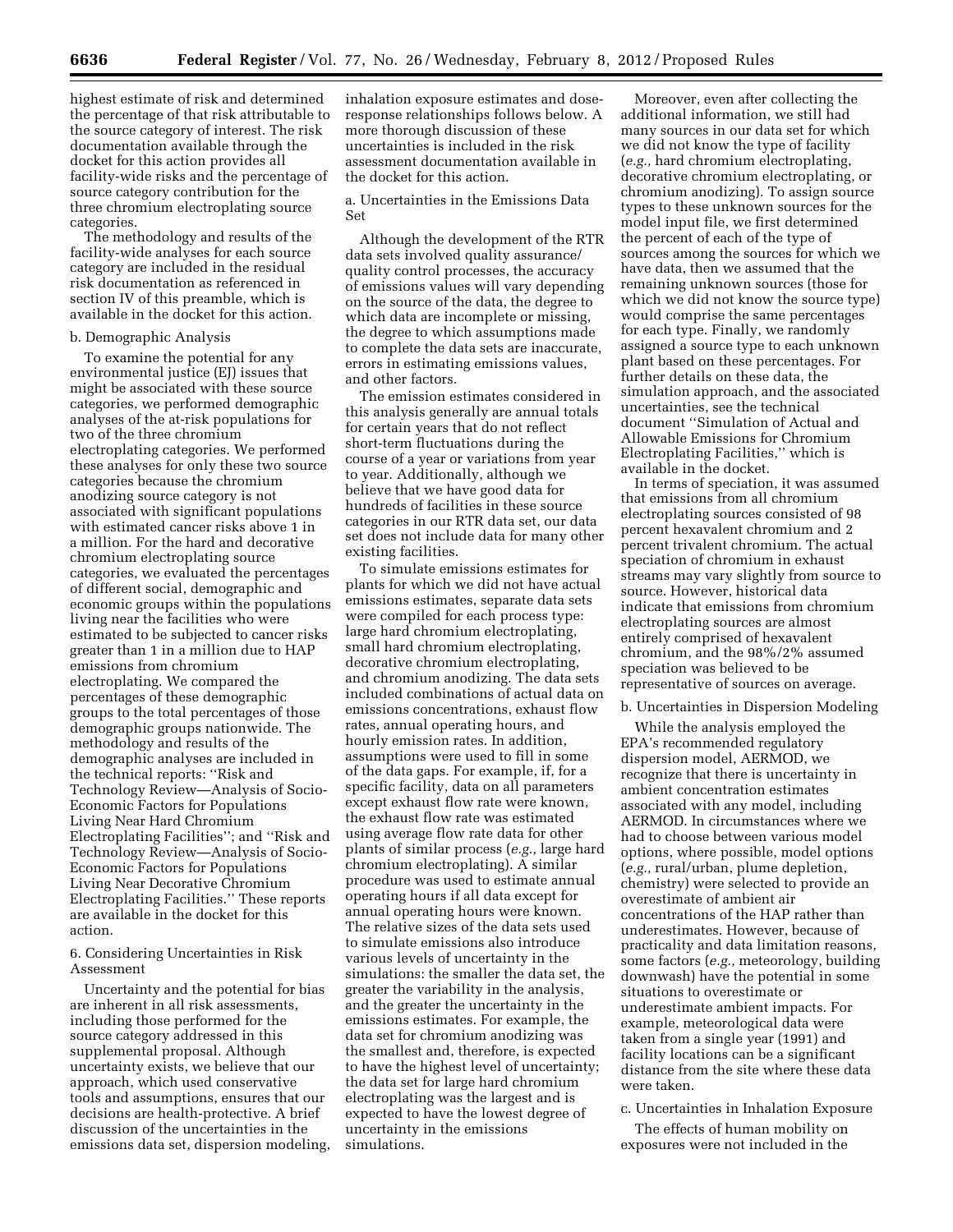assessment. Specifically, short-term mobility and long-term mobility between census blocks in the modeling domain were not considered.5 The assumption of not considering short or long-term population mobility does not bias the estimate of the theoretical MIR, nor does it affect the estimate of cancer incidence because the total population number remains the same. It does, however, affect the shape of the distribution of individual risks across the affected population, shifting it toward higher estimated individual risks at the upper end and reducing the number of people estimated to be at lower risks, thereby increasing the estimated number of people at specific high risk levels (*e.g.,* one in 10,000 or one in one million).

In addition, the assessment predicted the chronic exposures at the centroid of each populated census block as surrogates for the exposure concentrations for all people living in that block. Using the census block centroid to predict chronic exposures tends to over-predict exposures for people in the census block who live farther from the facility and underpredict exposures for people in the census block who live closer to the facility. Thus, using the census block centroid to predict chronic exposures may lead to a potential understatement or overstatement of the true maximum impact, but is an unbiased estimate of average risk and incidence.

The assessment evaluates the cancer inhalation risks associated with pollutant exposures over a 70-year period, which is the assumed lifetime of an individual. In reality, both the length of time that modeled emissions sources at facilities actually operate (*i.e.,* more or less than 70 years), and the domestic growth or decline of the modeled industry (*i.e.,* the increase or decrease in the number or size of United States facilities), will influence the future risks posed by a given source or source category. Depending on the characteristics of the industry, these factors will, in most cases, result in an overestimate both in individual risk levels and in the total estimated number of cancer cases. However, in rare cases, where a facility maintains or increases its emissions levels beyond 70 years, residents live beyond 70 years at the same location, and the residents spend most of their days at that location, then the risks could potentially be underestimated. Annual cancer

incidence estimates from exposures to emissions from these sources would not be affected by uncertainty in the length of time emissions sources operate.

The exposure estimates used in these analyses assume chronic exposures to ambient levels of pollutants. Because most people spend the majority of their time indoors, actual exposures may not be as high, depending on the characteristics of the pollutants modeled. For many of the HAP, indoor levels are roughly equivalent to ambient levels, but for very reactive pollutants or larger particles, these levels are typically lower. This factor has the potential to result in an overstatement of 25 to 30 percent of exposures.6

In addition to the uncertainties highlighted above, there are several factors specific to the acute exposure assessment that should be highlighted. The accuracy of an acute inhalation exposure assessment depends on the simultaneous occurrence of independent factors that may vary greatly, such as hourly emissions rates, meteorology, and human activity patterns. In this assessment, we assume that individuals remain for 1 hour at the point of maximum ambient concentration as determined by the cooccurrence of peak emissions and worstcase meteorological conditions. These assumptions would tend to be worstcase actual exposures as it is unlikely that a person would be located at the point of maximum exposure during the time of worst-case impact.

d. Uncertainties in Dose-Response Relationships

There are uncertainties inherent in the development of the dose-response values used in our risk assessments for cancer effects from chronic exposures and non-cancer effects from both chronic and acute exposures. Some uncertainties may be considered quantitatively, and others generally are expressed in qualitative terms. We note as a preface to this discussion a point on dose-response uncertainty that is brought out in the EPA's 2005 Cancer Guidelines; namely, that ''the primary goal of EPA actions is protection of human health; accordingly, as an Agency policy, risk assessment procedures, including default options that are used in the absence of scientific data to the contrary, should be health protective'' (EPA 2005 Cancer Guidelines, pages 1–7). This is the approach followed here, as summarized in the next several paragraphs. A

complete detailed discussion of uncertainties and variability in doseresponse relationships is given in the residual risk documentation which is available in the docket for this action.

Cancer URE values used in our risk assessments are those that have been developed to generally provide an upper bound estimate of risk. That is, they represent a ''plausible upper limit to the true value of a quantity'' (although this is usually not a true statistical confidence limit).7 In some circumstances, the true risk could be as low as zero; however, in other circumstances the risk could be greater.8 When developing an upper bound estimate of risk and to provide risk values that do not underestimate risk, health-protective default approaches are generally used. To err on the side of ensuring adequate health protection, the EPA typically uses the upper bound estimates rather than lower bound or central tendency estimates in our risk assessments, an approach that may have limitations for other uses (*e.g.,* prioritysetting or expected benefits analysis).

Chronic non-cancer reference concentration (RfC) and reference dose (RfD) values represent chronic exposure levels that are intended to be healthprotective levels. Specifically, these values provide an estimate (with uncertainty spanning perhaps an order of magnitude) of a continuous inhalation exposure (RfC) or a daily oral exposure (RfD) to the human population (including sensitive subgroups) that is likely to be without an appreciable risk of deleterious effects during a lifetime. To derive values that are intended to be ''without appreciable risk,'' the methodology relies upon an uncertainty factor (UF) approach, (U.S. EPA, 1993, 1994) which considers uncertainty, variability and gaps in the available data. The UF are applied to derive reference values that are intended to protect against appreciable risk of deleterious effects. The UF are commonly default values,9 *e.g.,* factors of

9According to the NRC report, *Science and Judgment in Risk Assessment* (NRC, 1994) ''[Default] options are generic approaches, based on general scientific knowledge and policy judgment, that are applied to various elements of the risk assessment process when the correct scientific model is unknown or uncertain.'' The 1983 NRC report, *Risk Assessment in the Federal Government: Managing the Process,* defined default option as ''the option chosen on the basis of risk assessment policy that appears to be the best choice in the Continued

<sup>5</sup>Short-term mobility is movement from one micro-environment to another over the course of hours or days. Long-term mobility is movement from one residence to another over the course of a lifetime.

<sup>6</sup>U.S. EPA. *National-Scale Air Toxics Assessment for 1996.* (EPA 453/R–01–003; January 2001; page 85.)

<sup>7</sup> IRIS glossary (*[http://www.epa.gov/NCEA/iris/](http://www.epa.gov/NCEA/iris/help_gloss.htm) help*\_*[gloss.htm](http://www.epa.gov/NCEA/iris/help_gloss.htm)*).

<sup>8</sup>An exception to this is the URE for benzene, which is considered to cover a range of values, each end of which is considered to be equally plausible, and which is based on maximum likelihood estimates.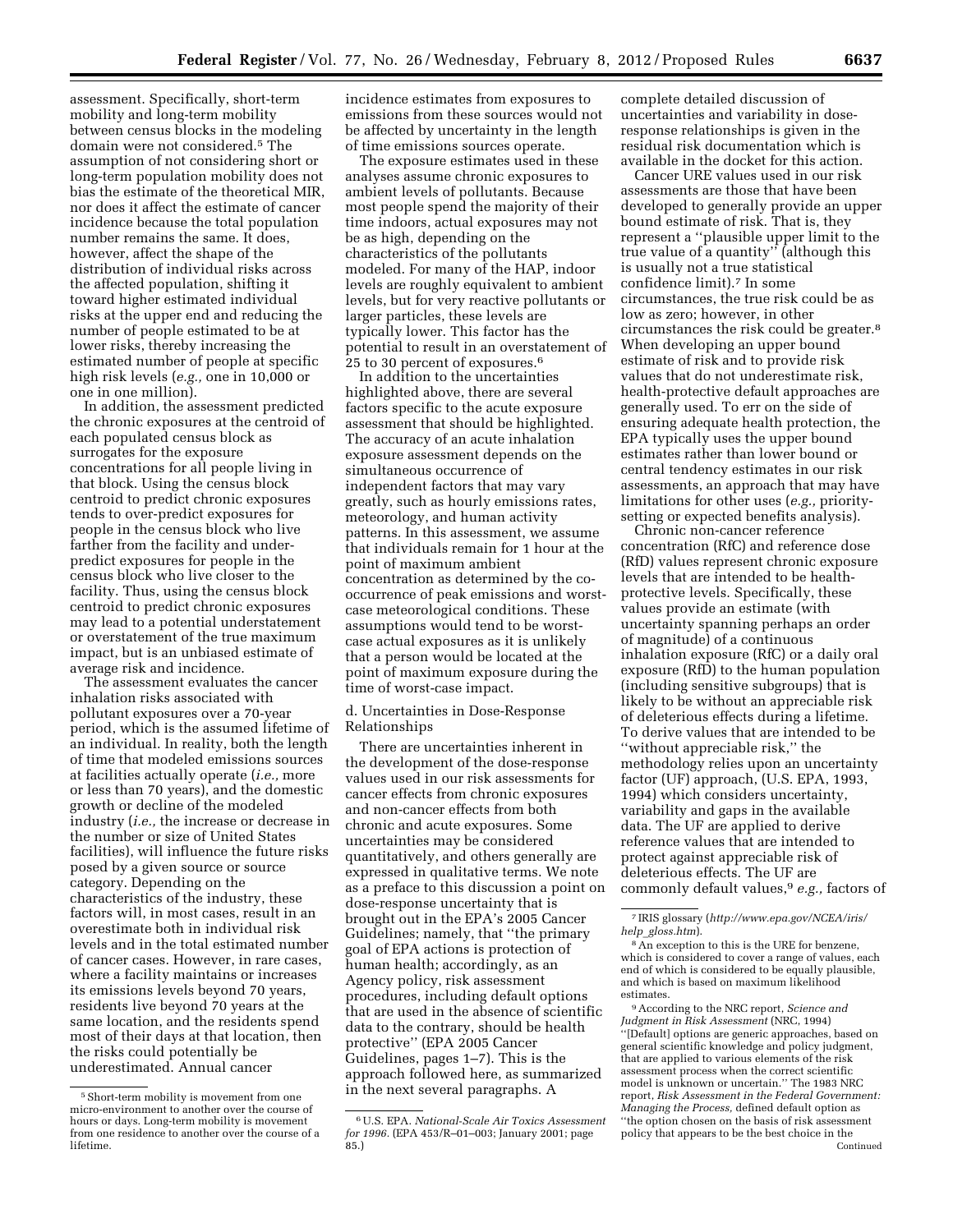10 or 3, used in the absence of compound-specific data; where data are available, UF may also be developed using compound-specific information. When data are limited, more assumptions are needed and more UF are used. Thus, there may be a greater tendency to overestimate risk in the sense that further study might support development of reference values that are higher (*i.e.,* less potent) because fewer default assumptions are needed. However, for some pollutants, it is possible that risks may be underestimated.

While collectively termed ''UF,'' these factors account for a number of different quantitative considerations when using observed animal (usually rodent) or human toxicity data in the development of the RfC. The UF are intended to account for: (1) Variation in susceptibility among the members of the human population (*i.e.,* inter-individual variability); (2) uncertainty in extrapolating from experimental animal data to humans (*i.e.,* interspecies

differences); (3) uncertainty in extrapolating from data obtained in a study with less-than-lifetime exposure (*i.e.,* extrapolating from sub-chronic to chronic exposure); (4) uncertainty in extrapolating the observed data to obtain an estimate of the exposure associated with no adverse effects; and (5) uncertainty when the database is incomplete or there are problems with the applicability of available studies.

# **IV. Analytical Results and Proposed Decisions for the Three Chromium Electroplating Source Categories**

*A. What are the results and proposed decisions based on our technology review?* 

1. Emissions Limits for Large Hard Chromium Electroplating

*a. Emissions Limits for Existing Large Hard Chromium Sources.* As mentioned above, the available data from 75 tanks located at 38 facilities outside of California indicate that approximately 88 percent of existing large hard

chromium electroplating sources located outside of California have emissions levels that are less than 75 percent of the current emissions limit (*i.e.,* below 0.011 mg/dscm); 72 percent of these sources emit at less than 50 percent of the emissions limit (*i.e.,*  below 0.0075 mg/dscm); and about 60 percent of these sources achieve emissions below 0.006 mg/dscm. There are an additional 17 facilities located in California, which on average have considerably lower emissions compared to plants in other States. These findings demonstrate that the add-on emission control technologies and/or the fume suppressants used by the majority of facilities in this source category are very effective in reducing chromium emissions and that most facilities have emissions well below the current limit.

We considered three options to lower the emissions limit. Table 2 summarizes the emissions, costs, and cost effectiveness for these options, which are described further in the following paragraphs.

TABLE 2—SUMMARY OF OPTIONS CONSIDERED FOR POTENTIAL REVISED EMISSIONS LIMITS FOR LARGE HARD CHROMIUM ELECTROPLATING FACILITIES

| Option | Number of<br>plants<br>affected | <b>Emissions</b><br>reductions,<br>lbs/vr | Capital costs, | Annualized<br>costs, \$/yr | Cost<br>effectiveness,<br>\$/lb |
|--------|---------------------------------|-------------------------------------------|----------------|----------------------------|---------------------------------|
|        | 41                              | 121                                       | \$1,821,000    | \$2,196,000                | \$18,100                        |
|        | 76                              | 169                                       | 2,847,000      | 4,182,000                  | 24.700                          |
|        | 97                              | 180                                       | 3.414.000      | 5.368.000                  | 29,900                          |

The first option considered was to propose that large hard chromium electroplating plants meet an emissions limit of 0.011 mg/dscm, which is equivalent to a 25 percent reduction of the current emission limit. The second option evaluated was a limit of 0.006 mg/dscm since this is the level that would be equivalent to the concentration that can be achieved (based on the 99 percent upper tolerance limit) when WAFS are used to control emissions and the surface tension in the affected chromium electroplating tank is maintained at the level of the proposed revised surface tension limits (described in section IV.A.5). Finally, as a third option, we selected an emissions limit of 0.0075 mg/dscm for large hard chromium electroplating plants to provide an intermediate option that is more stringent than the first option of 0.011

mg/dscm, but less stringent than the second option of 0.006 mg/dscm.

As noted above, we considered the option of lowering the current emissions limit by 25 percent, which would result in a limit of 0.011 mg/dscm. Under this option, we estimate that 26 plants (11 percent of the total plants nationwide) would need to reduce emissions to comply with this option because they have emissions above 0.011 mg/dscm. We also assume that an additional 15 plants (6 percent) that have emissions close to this level (*i.e.,* have emissions concentrations greater than 0.009 mg/ dscm) would likely need to make adjustments and reduce emissions to ensure continuous compliance with a limit of 0.011 mg/dscm. Therefore, overall we estimate that 41 of the existing large hard chromium facilities (about 18 percent of the total) would reduce emissions in order to ensure compliance with a new emissions limit

of 0.011 mg/dscm. We assume that most of these 41 facilities would achieve these extra reductions with the addition of fume suppressants. The available data, which are described in the technical document ''Development of Revised Surface Tension Limits for Chromium Electroplating and Anodizing Tanks Controlled with Wetting Agent Fume Suppressants,'' indicate that about 15 percent of sources in the large hard chromium electroplating industry outside of California use fume suppressants to supplement the level of control achieved by an add-on control device; for facilities located in California the percentage is even higher. However, we also assume that some facilities would need to install new add-on control devices or retrofit their existing controls to meet the proposed limit. The only costs for the other 192 facilities (82

*Examination of EPA Risk Assessment Principles and Practices,* EPA/100/B–04/001 available at: *[http://www.epa.gov/osa/pdfs/ratf-final.pdf.](http://www.epa.gov/osa/pdfs/ratf-final.pdf)* 

absence of data to the contrary'' (NRC, 1983a, p. 63). Therefore, default options are not rules that bind the Agency; rather, the Agency may depart from them in evaluating the risks posed by a specific substance when it believes this to be appropriate.

In keeping with EPA's goal of protecting public health and the environment, default assumptions are used to ensure that risk to chemicals is not underestimated (although defaults are not intended to overtly overestimate risk). See EPA, 2004, *An*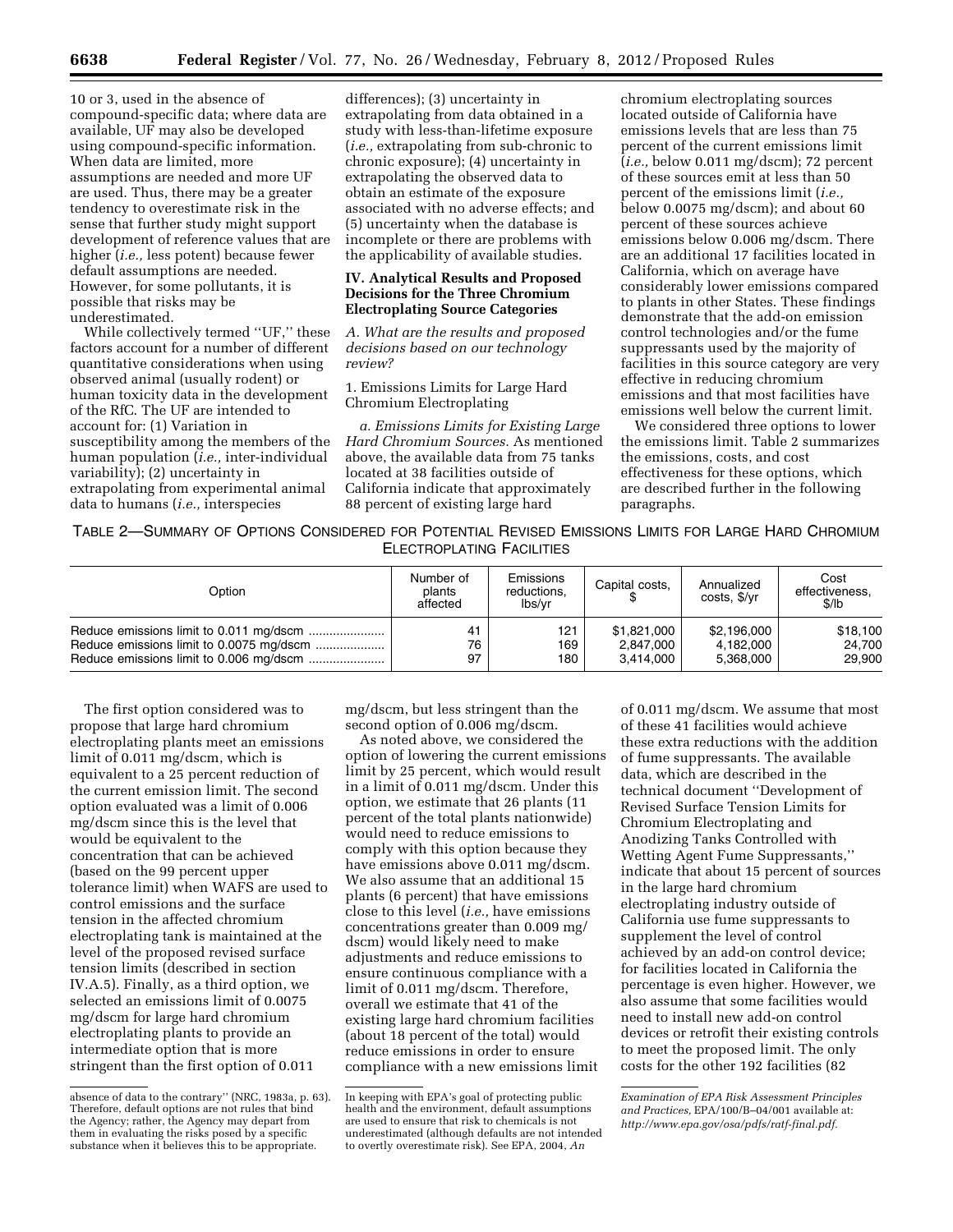percent of the total) would be testing and/or monitoring costs.

Based on this analysis, we estimate that the total estimated capital costs for all large hard chromium electroplating sources to comply with this option (*i.e.,*  a limit of 0.011 mg/dscm) and conduct the necessary testing and monitoring would be \$1.8 million and the average capital costs per facility across all facilities would be \$8,300. The estimated range of capital costs per plant would be from \$0 to \$180,000. The total annualized costs would be an estimated \$2.2 million, which includes the costs for controls (WAFS and addon controls) plus testing. The average annual cost per facility across all facilities would be about \$10,000. The annualized costs per facility range from \$0 to \$55,000. We estimate that these requirements would reduce emissions of chromium (mainly hexavalent chromium) by 121 pounds per year (lbs/ yr), and that the cost-effectiveness would be \$18,100 per pound. The cost estimates for the WAFS accounts for the potential for slightly higher costs for non-PFOS WAFS compared to PFOSbased WAFS and includes a conservative assumption that the costs for non-PFOS WAFS will be 15 percent higher than the costs for PFOS-based WAFS. The use of non-PFOS WAFS to limit surface tension is described further in section IV.A.5 below. More information about the estimates of costs and reductions and how they were derived are provided in the technical support document ''Procedures for Determining Control Costs and Cost Effectiveness for Chromium Electroplating Supplemental Proposal'', which is available in the docket for this action.

Another option considered was to lower the current emissions limit by 50 percent, which would result in a limit of 0.0075 mg/dscm. Under this option, and using a similar assumption (as that used above) that facilities with emissions close to this level (*i.e.,* with emissions greater than 0.006) would make adjustments and reduce emissions to ensure compliance with the revised limit, we estimate that 76 of the existing large hard chromium facilities (about 33 percent of the total) would reduce emissions in order to ensure compliance with an emissions limit of 0.0075 mg/ dscm. This would include the approximately 28 percent of sources not currently meeting this limit, as well as sources (approximately 5 percent) that are currently measuring close to this limit and that would likely need to make adjustments to ensure continuous compliance with a limit of 0.0075 mg/ dscm. We assume that most of these 76

facilities would achieve these extra reductions with the addition of fume suppressants. However, we also assume that some facilities would need to install new add-on control devices or retrofit their existing controls to meet the limit.

Based on this analysis, we estimate that the total estimated capital costs for all large hard chromium electroplating sources to comply with this second option (*i.e.,* a limit of 0.0075 mg/dscm) and conduct the necessary testing and monitoring would be about \$2.8 million, and the average capital costs per facility across all facilities would be about \$12,000. The total annualized costs are estimated to be about \$4.2 million, and the estimated average annual cost per facility across all facilities would be about \$19,000. We estimate that these requirements would reduce emissions by 169 lbs/yr, and that the costeffectiveness would be about \$24,700 per pound. Moreover, the incremental cost-effectiveness (*i.e.,* the increased costs per pound that result from increasing the level of stringency from option 1 to option 2) is estimated to be about \$41,800 per pound. This option would also result in more facilities needing to install or retrofit add-on controls and would have more significant impacts on small businesses compared to the first option discussed above.

We also considered the option of lowering the limit by 60 percent, which would result in a limit of 0.006 mg/ dscm. The option of reducing the emissions limit to 0.006 mg/dscm was evaluated because that concentration is equivalent to the concentration that can be achieved when WAFS are used to control emissions and the surface tension in the affected chromium electroplating tank is maintained at levels consistent with the surface tension limits that are being proposed in this action (as described in section IV.A.5). However, the number of facilities affected, the cost-effectiveness, and incremental cost-effectiveness were significantly higher than the estimated costs and impacts for the two options presented above (as shown in Table 2), and would result in greater economic impacts to small businesses.

We made the decision to consider more stringent emissions limits than the limit in the current NESHAP primarily because the revised data set indicated that most facilities were operating well below the current emissions limit. This indicated that more stringent emissions limits could be implemented without significant economic burden to the industry.

After considering the three options described above for reducing the emissions limit and after weighing the costs and emissions reductions associated with each option, we are proposing to reduce the emissions limit for affected tanks located at existing large hard chromium electroplating facilities to 0.011 mg/dscm. We conclude this emissions limit would achieve significant reductions in emissions at a reasonable cost. This option results in reductions from about 18 percent of the facilities. We project that these facilities would generally be the higher emitting facilities since they would be the facilities with emissions concentrations at the upper end (above 0.009 mg/dscm) compared to other facilities; therefore, this lower limit will achieve significant reductions. We did not choose the other options for a number of reasons, including the following: those options would pose greater economic burden, would be less cost effective, would have significantly higher incremental cost-effectiveness, would have higher total annualized costs and higher average costs per facility, would impact substantially more facilities, and would result in greater impacts to a greater number of small businesses.

Nevertheless, as an alternative to meeting the proposed emissions limits, we are proposing to allow existing large hard chromium electroplating facilities to meet the surface tension limits that are also being proposed in this action. The proposed surface tension limits would be 40 dynes/cm, if measured using a stalagmometer, and 33 dynes/ cm, if measured using a tensiometer. Section IV.A.5 of this preamble discusses the analyses performed and the basis for these proposed surface tension limits. As described in section IV.A.5 of this preamble, we conclude that maintaining surface tension at this level would reflect a level of emissions that is lower than the emissions limit (of 0.011 mg/dscm) proposed above.

*b. Compliance Testing and Monitoring.* To demonstrate compliance, we are proposing that each facility would need to provide a new or previous performance stack emissions test that is representative of current operations and current controls and is conducted at the exit of the control device to show they are in compliance with the emissions limit. Or, as an alternative, facilities could demonstrate compliance with the MACT standard by monitoring surface tension and demonstrate that they maintain the surface tension below the proposed limits of 40 dynes/cm, if measured with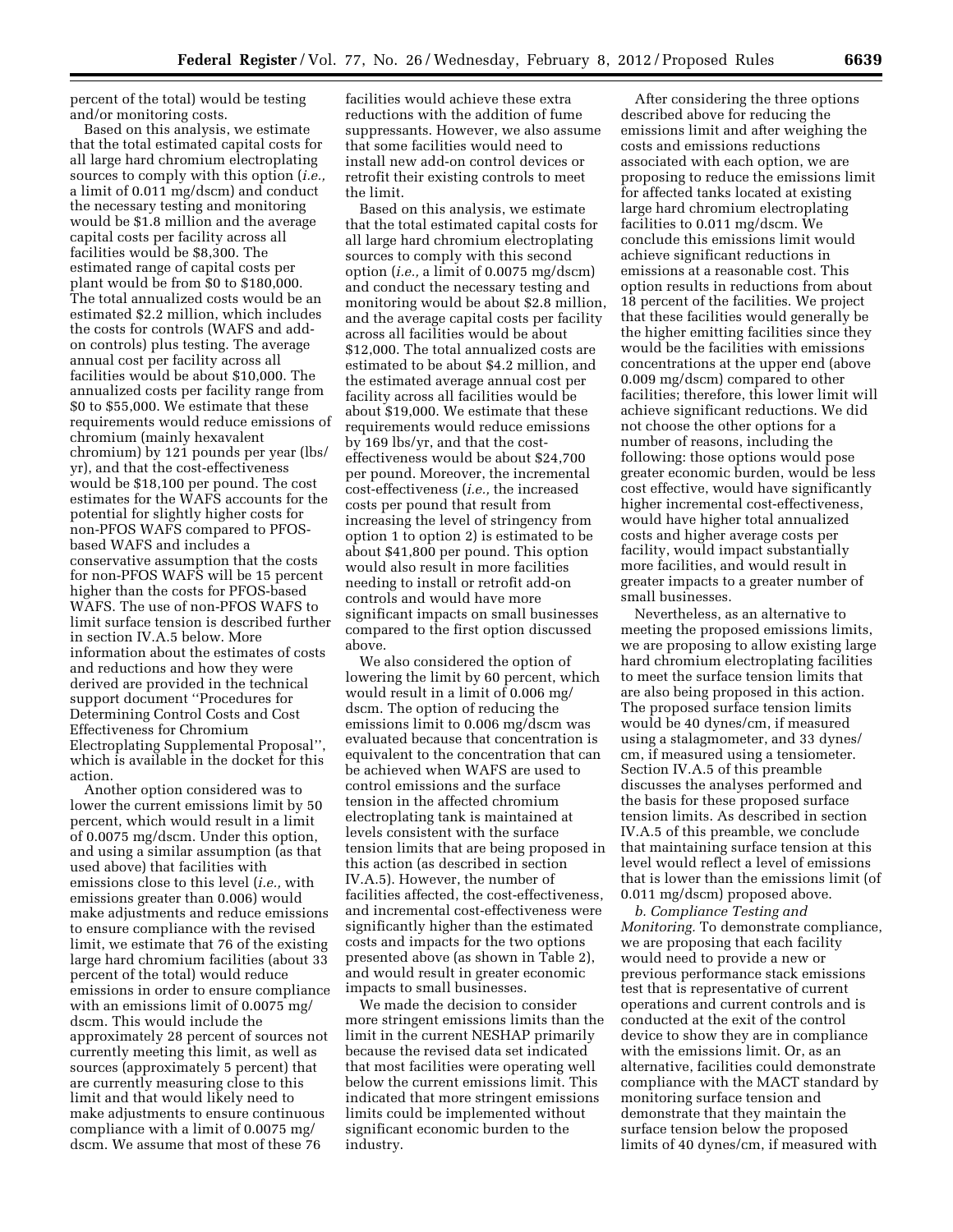a stalagmometer, and 33 dynes/cm, if measured with a tensiometer.

*c. Estimated Costs and Impacts for Existing Large Hard Chromium Facilities for the Proposed Option.* We estimate that 41 of the existing large hard chromium facilities (about 18 percent of the total) would reduce emissions in order to ensure compliance with a new emissions limit of 0.011 mg/ dscm. This would include the approximately 11 percent not currently meeting this limit, as well as sources (approximately 6 percent) that are currently measuring close to this limit and that would likely need to make adjustments to ensure continuous compliance with the proposed 0.011 mg/dscm level. We assume that most of these 41 facilities would achieve these extra reductions with the addition of fume suppressants. However, we also assume that some facilities would need to install new add-on control devices or retrofit their existing controls to meet the limit. We estimate that 27 plants would be required only to conduct performance tests; and the remaining plants would not be required to test or add additional controls.

Based on this analysis, we estimate that the total estimated capital costs for all large hard chromium electroplating sources to comply with the revised limits and conduct the necessary testing and monitoring is estimated to be \$1.8 million and the average capital costs per facility across all facilities are \$8,300. The total annualized costs are estimated to be \$2.2 million, and the average annual cost per facility across all facilities is estimated to \$10,000. The range for annualized costs per facility range from \$0 to \$57,000. These costs include the costs for controls (WAFS and add-on controls) plus testing. We estimate these requirements will reduce chromium emissions (mainly hexavalent chromium) by 121 pounds per year, and that the cost-effectiveness would be \$18,100 per pound. We conclude that these costs (*e.g.,* total capital and annualized costs, and the costs per plant) and the cost effectiveness are reasonable, particularly since hexavalent chromium is a known human carcinogen.

*d. Emissions Limits for New Large Hard Chromium Sources.* We also considered options for a more stringent emissions limit for new sources. In doing so, we recognized the need to redefine ''new source'' to help clarify which facilities would be subject to the new source standards being proposed in this action. For purposes of the revisions to the NESHAP being proposed, a new facility would be one that commences construction or

reconstruction after February 8, 2012. All other sources are considered existing facilities for purposes of these proposed amendments.

In evaluating options for a more stringent emissions limit for new large hard chromium electroplating facilities, we considered the emissions concentrations that could be achieved using available add-on control devices (such as with a CMP, MPME or high efficiency scrubber) or a combination of add-on controls (such as a CMP plus a HEPA filter or an MPME plus a HEPA filter) and the emissions concentrations that could be achieved using WAFS. To analyze the level of emissions that can be achieved with add-on controls, we evaluated available data on the emissions concentrations that are achieved by existing hard chromium electroplating facilities that have various add-on controls or combinations of controls. Based on our analysis, we conclude that the best available control technology configurations, such as CMP plus a HEPA filter, a MPME plus a HEPA filter, or a high efficiency scrubber, can achieve emissions concentrations of approximately 0.003 mg/dscm or lower. We also considered the costs associated with each of these types of control configurations. We estimate that the capital cost to install a CMP plus a HEPA filter for a new large hard chromium source is about \$306,400 and that the annualized costs would be \$109,300/yr. We also estimate that the capital and annualized costs for the other comparable control technology configurations would be no greater than these. We conclude that these costs are reasonable for new sources that choose one of these combinations of add-on controls to minimize emissions.

Nevertheless, as discussed in section IV.A.5 of this preamble, maintaining affected tanks below the proposed surface tension limits, which would be a cost-effective compliance option for new large hard chromium sources, would limit chromium emissions concentrations to less than 0.006 mg/ dscm. The combination of add-on controls described above (*e.g.,* CMP plus HEPA filter or an MPME plus HEPA filter or a high efficiency scrubber) can reliably achieve emissions of 0.003 mg/ dscm or lower at a reasonable cost for those new sources that choose to use these add-on controls to comply with the NESHAP instead of WAFS. The available data indicate that all existing hard chromium electroplating sources that use these add-on controls (*e.g.,*  CMP plus HEPA filter or an MPME plus HEPA filter) achieve emissions of 0.003 mg/dscm or lower, well below 0.006 mg/dscm. Moreover, based on the data

that we have, 60 percent of all existing large hard chromium facilities already achieve emissions below 0.006 regardless of the type of controls they use. For example, many facilities that only have a CMP alone (without the HEPA filter) have emissions below 0.006 mg/dscm. Therefore, we conclude that some new facilities may be able to achieve emissions below 0.006 mg/dscm with only a CMP, which would be lower costs than those costs mentioned above for the combination of controls. Taking into account an allowance for variability in emission testing and control device performance for those sources that comply using add-on controls, and to provide new facilities the flexibility to use WAFS to minimize emissions to comply with the emissions limit as an alternative to add-on controls, we are proposing an emissions limit of 0.006 mg/dscm for new sources. That is, we are proposing to require affected tanks at new large hard chromium electroplating facilities to meet an emissions limit of 0.006 mg/dscm.

Today's action would also allow new large hard chromium electroplating sources the option of meeting the proposed surface tension limits (40 dynes/cm by stalagmometer and 33 dynes/cm by tensiometer) as an alternative to the proposed emissions limit of 0.006 mg/dscm.

2. Emissions Limits for Small Hard Chromium Electroplating

*a. Emissions Limits for Small Hard Chromium Sources.* As we did for large hard chromium electroplating, described above to evaluate possible options to reduce the emissions limits, we compiled and ranked the available data, which indicate that more than 80 percent of the currently operating small hard chromium electroplating sources have emissions concentrations below the current emissions limit for new small hard chromium electroplating sources (*i.e.,* 0.015 mg/dscm). We have such data for 73 tanks at 56 facilities located in States other than California. We estimate that there are a total of 450 small hard chromium plants in the U.S., with 36 of those plants located in California and 414 plants located in other States. The plants located in California have considerably lower emissions on average compared to plants in other States. We evaluated three possible options for a more stringent standard for these small hard chromium electroplating sources, considering the costs and emissions reductions that would be achieved under each of these options. Table 3 summarizes the emissions reductions,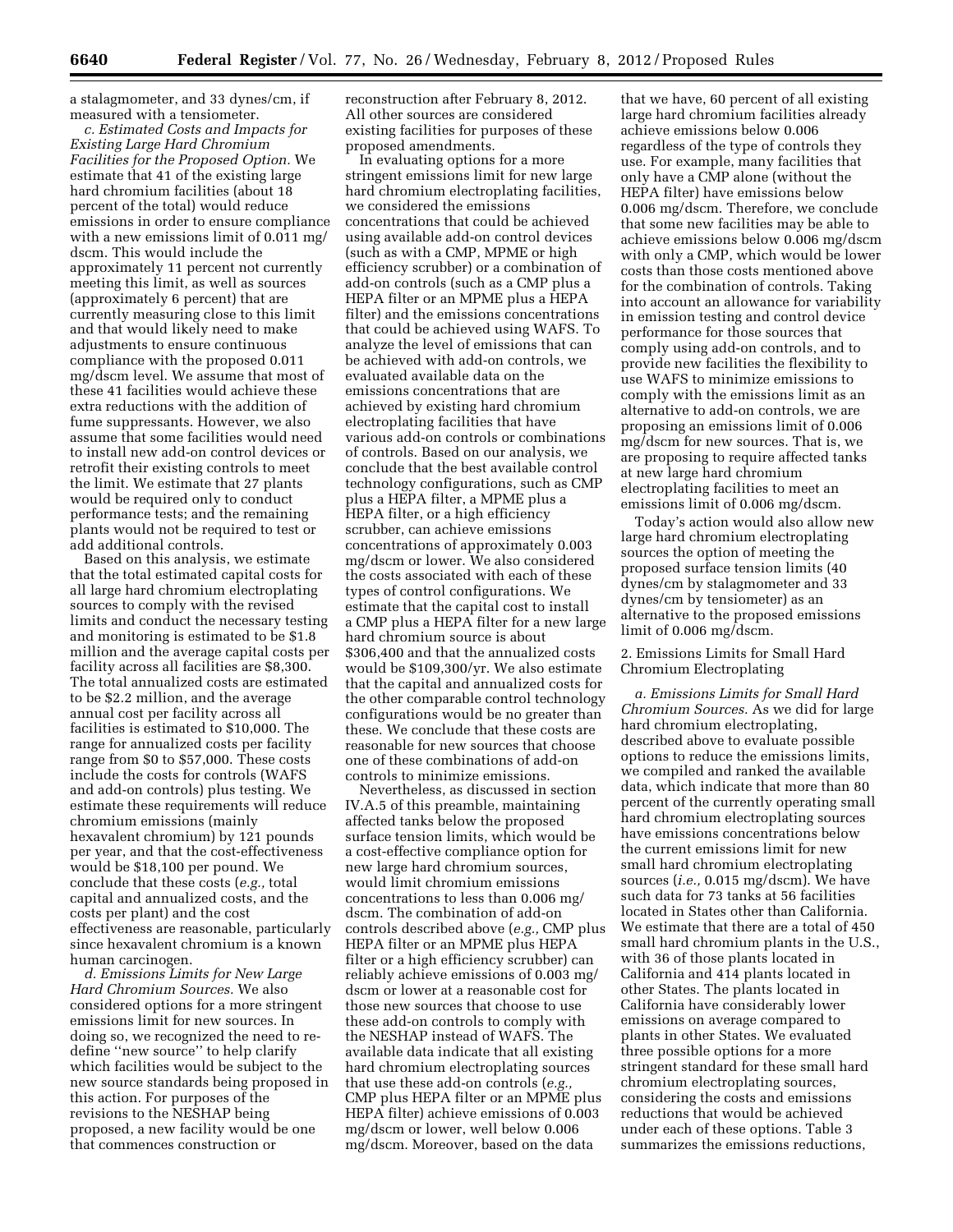costs, and cost effectiveness associated with these options.

TABLE 3—SUMMARY OF OPTIONS CONSIDERED FOR POTENTIAL REVISED EMISSIONS LIMITS FOR SMALL HARD CHROMIUM ELECTROPLATING FACILITIES

| Option                                  | Numer of<br>plants | Emissions<br>reductions.<br>lbs/yr | Capital<br>costs. \$   | Annualized<br>costs, \$/yr | Cost<br>effectiveness.<br>\$/lb |
|-----------------------------------------|--------------------|------------------------------------|------------------------|----------------------------|---------------------------------|
| Reduce emissions limit to 0.015 mg/dscm |                    |                                    |                        |                            |                                 |
|                                         | 85                 | 41                                 | \$1,445,000            | \$652,000                  | \$15,800                        |
| Reduce emissions limit to 0.010 mg/dscm |                    |                                    |                        |                            |                                 |
|                                         | 140<br>34          | 64                                 | 2,447,000<br>571.000   | 1,225,000<br>243.000       | 19,200<br>36,000                |
| Reduce emissions limit to 0.006 mg/dscm |                    |                                    |                        |                            |                                 |
|                                         | 171<br>80          | 81<br>35                           | 3.161.000<br>1.268.000 | 1,585,000<br>653.000       | 19,700<br>18.800                |

\* The term ''new'' as used in this table refers to sources subject to the new source limit in the current NESHAP (*i.e.,* sources that were constructed or reconstructed after December 16, 1993).

The first option evaluated was to require existing small hard chromium electroplating plants to meet the emissions limit currently required for new small hard chromium electroplating plant (*i.e.,* 0.015 mg/ dscm). As described above, the current NESHAP (promulgated in 1995), includes a limit of 0.03 for existing sources and a limit of 0.015 for new sources (those constructed or reconstructed after December 16, 1993). We decided that it was appropriate to evaluate this option since many small hard chromium plants (those constructed or reconstructed since December 16, 1993) are already subject to this limit and because the vast majority of currently operating small hard chromium plants are achieving emissions at or below this level.

We also considered a more stringent option of proposing a limit of 0.006 mg/ dscm for the same reason described previously for large hard chromium electroplating. That is, an emissions limit of 0.006 mg/dscm would be equivalent to the concentration that can be achieved when WAFS are used to control emissions and the surface tension in the affected chromium electroplating tank is maintained by the revised limits that are being proposed in this action.

Finally, as a third option, we evaluated a possible emissions limit of 0.010 mg/dscm for small hard chromium electroplating plants to provide an intermediate option that is more stringent than the first option of 0.015 mg/dscm, but less stringent than the second option of 0.006 mg/dscm. These options are described in more detail in the following paragraphs.

As noted above, the first option we considered was to propose that all currently operating small hard chromium facilities meet the new source limit in the current NESHAP (*i.e.,* 0.015 mg/dscm). Under this option, we estimate that 55 plants (12 percent of the total small hard chromium plants nationwide) would need to reduce emissions to comply with this option because they have emissions at or above 0.015 mg/dscm. We also assume that an additional 30 plants (7 percent) that have emissions close to this level (*i.e.,*  have emissions concentrations greater than 0.012 mg/dscm) would likely need to make adjustments and reduce emissions to ensure continuous compliance with a limit of 0.015 mg/ dscm. Under this option we estimate that 85 small hard chromium facilities (about 19 percent of the total) would reduce emissions. We assume that most of these 85 facilities would achieve these extra reductions with the addition of fume suppressants. However, we also assume that some facilities would need to install new add-on control devices or retrofit their existing controls to meet the limit.

The total estimated capital costs for all small hard chromium electroplating sources to comply with this option and conduct the necessary testing and monitoring would be \$1.45 million, and the average capital costs per facility across all facilities would be \$5,300. The total annualized costs are estimated to be \$650,000, and the average annual cost per facility across all facilities is \$2,400. These costs include the costs for controls (WAFS and add-on controls) plus testing. The annualized costs per facility are estimated to range from \$0

to \$22,000 per year. We estimate that this option would reduce chromium emissions by 41.3 pounds per year, and that the cost-effectiveness would be \$15,800 per pound. More information about the estimates of costs and reductions and how they were derived are provided in the technical document ''Procedures for Determining Control Costs and Cost Effectiveness for Chromium Electroplating Supplemental Proposal'', which is available in the docket for this action.

Another option evaluated was to lower the limit for existing and new sources to 0.01 mg/dscm. Under this option we estimate that 174 small hard chromium facilities (about 39 percent of the total) would need to reduce emissions. We assume that most of these 174 facilities would achieve these extra reductions with the addition of fume suppressants. However, we also assume that several facilities would need to install new add-on control devices or retrofit their existing controls to meet the limit.

The total estimated capital costs for all small hard chromium electroplating sources to comply with this option and conduct the necessary testing and monitoring would be \$3.02 million and the average capital costs per facility across all facilities would be \$17,400. The total annualized costs are estimated to be about \$1.47 million, and the average annual cost per facility across all facilities would be about \$8,400. We estimate that this option would reduce emissions by 71 pounds per year, and that the cost-effectiveness would be about \$20,700 per pound. Moreover, the incremental cost-effectiveness (*i.e.,* the increased costs per pound that result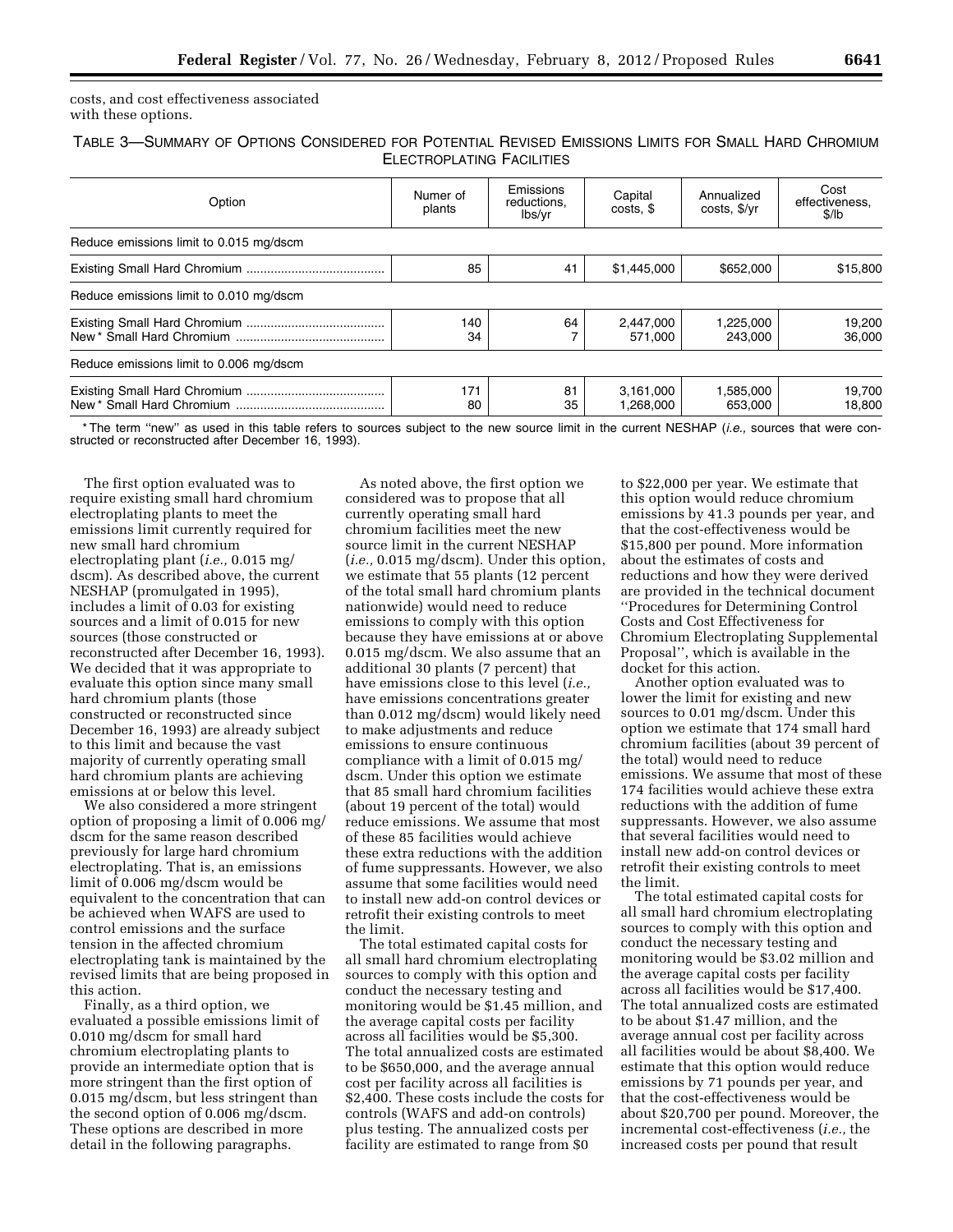from increasing the level of stringency from option 1 to option 2) is estimated to be about \$27,000 per pound. This option would also result in more facilities needing to install or retrofit add-on controls and would have more significant impacts on small businesses compared to option 1.

We also considered the more stringent option of lowering the limit to 0.006 mg/dscm, which would be consistent with the emissions that can be achieved using WAFS and maintaining the surface tension below the limit being proposed in this action. However, the number of facilities affected, the costeffectiveness, and incremental costeffectiveness were significantly higher than the estimated costs and impacts for the two options presented above (as indicated in Table 3), and would result in greater economic impacts to small businesses.

After considering the impacts of these three options, we are proposing to reduce the emissions limit for existing small hard chromium electroplating sources to 0.015 mg/dscm, which is equal to the MACT limit we established for new small hard chromium electroplating sources when we first promulgated the NESHAP (60 FR 4963, January 25, 1995).

As an alternative to meeting the proposed emissions limits, we are proposing to allow existing small hard chromium electroplating facilities to meet the surface tension limits that are also being proposed in this action. The proposed surface tension limits would be 40 dynes/cm, if measured using a stalagmometer, and 33 dynes/cm, if measured using a tensiometer. Section IV.A.5 of this preamble discusses the analyses performed and the basis for these proposed surface tension limits. As described in section IV.A.5 of this preamble, we conclude that maintaining surface tension at this level would reflect a level of emissions that is lower than the emissions limit (of 0.015 mg/ dscm) proposed above.

*b. Compliance Testing and Monitoring.* To demonstrate compliance, we are proposing that each facility would need to provide a new or previous performance stack emissions test that is representative of current operations and current controls and is conducted at the exit of the control device to show they are in compliance with the emissions limit. Or, as an alternative, facilities can demonstrate compliance with the MACT standard by monitoring surface tension and demonstrate that they maintain the surface tension below the proposed limits of 40 dynes/cm, if measured with

a stalagmometer, and 33 dynes/cm, if measured with a tensiometer.

*c. Estimated Costs and Impacts for Small Hard Chromium Facilities*.

We estimate that 85 small hard chromium facilities (about 19 percent of the total) would reduce emissions to ensure compliance with the proposed limit. We assume that most of these 85 facilities would achieve these extra reductions with the addition of fume suppressants. However, we also assume that some facilities would need to install new add-on control devices or retrofit their existing controls to meet the limit. We estimate that 26 plants would be required only to conduct performance tests; and the remaining plants would not be required to test or add additional controls.

The total estimated capital costs for all small hard chromium electroplating sources to comply with the proposed revised limits and conduct the necessary testing and monitoring is estimated to be \$1.45 million and the average capital costs per facility are \$5,300. The total annualized costs are estimated to be \$650,000, and the average annual cost per facility is \$2,400. We estimate that these requirements will reduce chromium emissions by 41.3 pounds per year, and that the cost-effectiveness would be \$15,800 per pound. We conclude that these costs (*e.g.,* total capital and annualized costs, and the costs per plant) and the cost effectiveness are reasonable, particularly since hexavalent chromium is a known human carcinogen.

*d. Emissions Limits for New Small Hard Chromium Sources*.

For new small hard chromium facilities, we considered options for a more stringent emissions limit based on the same type of analysis described above for large hard chromium electroplating sources. As is the case for large hard chromium electroplating, we are also proposing to re-define new source as those sources, the construction or reconstruction of which commenced after February 8, 2012.

For the reasons described previously (in section IV.A.1.d) for large hard chromium electroplating facilities, we are proposing to require new small hard chromium electroplating facilities, to limit emissions from affected tanks to 0.006 mg/dscm. Those reasons include the findings that add-on controls (such as a CMP plus HEPA filter) or WAFS can achieve this level of emissions at new hard chromium sources for a reasonable cost. We estimate that installing a combination of CMP with HEPA filter on a new small hard chromium electroplating source would

result in capital costs of \$127,000 and annualized costs of \$45,000 per year. Furthermore, we believe that sources could meet this level with other control configurations or with WAFS alone for lower costs. We conclude that any new source should be able to achieve this level of performance with typical addon control devices or with use of WAFS.

Today's action would also allow new small hard chromium electroplating sources the option of meeting the proposed surface tension limits (40 dynes/cm by stalagmometer and 33 dynes/cm by tensiometer) as an alternative to the proposed emissions limit of 0.006 mg/dscm.

#### 3. Decorative Chromium Electroplating

*a. Emissions Limits for Existing and New Sources.* As described above, the current emissions limit for decorative chromium electroplating is 0.010 mg/ dscm. We reviewed the available data on existing sources in the decorative chromium electroplating source category to determine the typical level of emissions performance and range of performance among those sources to assess options for revising the current limit. We also reviewed the available data on surface tension levels and the relationship of surface tension to emissions concentrations since most decorative chromium electroplating tanks rely primarily or entirely on WAFS to limit emissions. WAFS are the most common method for limiting emissions from these facilities.

With regard to emissions concentration data, we have data from 20 tanks at 17 facilities. Based on these data, the emissions concentrations from these 20 tanks are all less than 0.007. The highest value is 0.0066 mg/dscm. Two of these tanks (about 11 percent) have emissions between 0.006 to 0.0066. All the other tanks in this data set (about 89 percent) have emissions concentrations below 0.006 mg/dscm. Some tanks have emissions much lower than 0.006 mg/dscm.

With regard to our analysis of surface tension and its relationship with emissions concentrations, as described in section IV.A.5 below (and in more details in the ''Development of Revised Surface Tension Limits for Chromium Electroplating and Anodizing Tanks Controlled with Wetting Agent Fume Suppressants,'' which is available in the docket for this action), we conclude that maintaining surface tension to 40 dynes/cm (as measured by a stalagmometer) and 33 dynes/cm (as measured with a tensiometer) in decorative chromium electroplating baths would maintain emissions below 0.006 mg/dscm.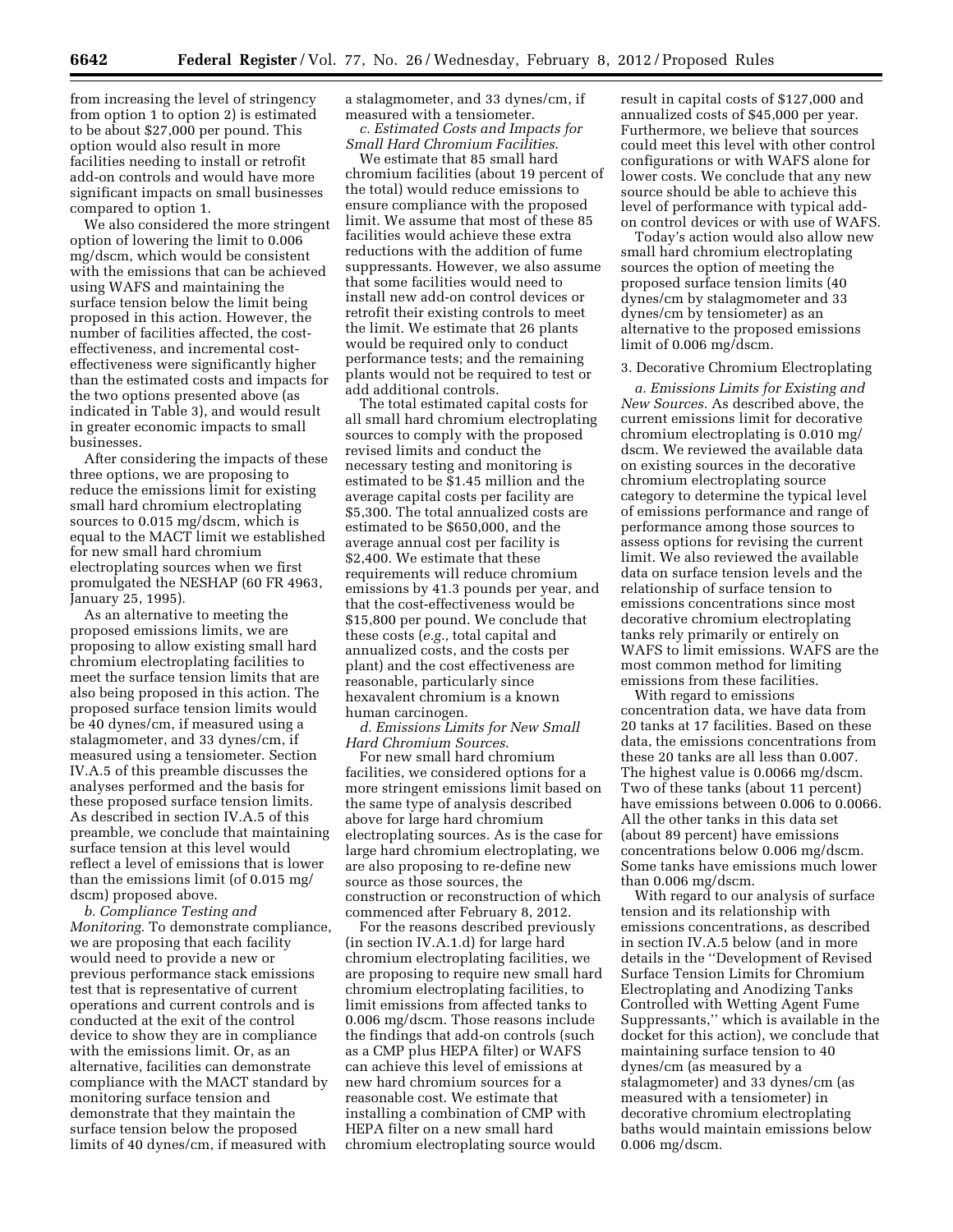After reviewing these data and evaluating various regulatory options, we are proposing to lower the limit for existing decorative electroplating tanks to 0.007 mg/dscm, which would be a 30 percent reduction from the current limit of 0.01 mg/dscm. Our general approach to choosing this option was similar to that explained previously for hard chromium electroplating. On the one hand, the available data indicate that most decorative chromium electroplating sources have emissions well below the current emissions limit of 0.010 mg/dscm. As noted above, all sources in our data set have emissions concentrations below 0.007 mg/dscm. Thus, we concluded that a more stringent limit could achieve reductions in emissions, particularly in terms of allowable emissions, without imposing a significant burden on the industry. On the other hand, the large majority of decorative chromium electroplating tanks are controlled with WAFS, and the available surface tension data indicate that emissions from these source are in the range of 0.004 to 0.006 mg/dscm (as described further in section IV.A.5). We considered this concentration range as a lower bound to what could reasonably be required. Therefore, we decided to select an option between 0.006 and 0.01 mg/dscm for further evaluation. Subsequently, we chose to evaluate 0.007 mg/dscm for this thorough evaluation since this is the upper end of the emissions levels for sources in our data set.

Although all facilities in our data set that use an add-on control device have emissions below 0.007 mg/dscm, we realize that some sources (an estimated 8 facilities) currently have emissions relatively close to this limit and therefore would likely need to make adjustments and achieve reductions to ensure continuous compliance with the proposed 0.007 mg/dscm level. Based on the available emissions concentration data, we estimate that about 8 facilities may need to reduce emissions to ensure compliance with this limit. (See the technical support document ''Procedures for Determining Control Costs and Cost Effectiveness for Chromium Electroplating Supplemental Proposal'' which is available in the docket for more details). However, it is important to note that sources would have the choice to comply with the standard either by demonstrating emissions are less than 0.007 mg/dscm (with a stack test), or by maintaining surface tension below 40 dynes/cm (as measured by a stalagmometer) or 33 dynes/cm (as measured with the tensiometer), as described further in

section IV.A.5 below. We believe that most of the decorative chromium facilities would choose this surface tension compliance approach.

Nevertheless, we estimate that by lowering the limit to 0.007 mg/dscm (and recognizing that plants would have the option to demonstrate compliance by meeting the surface tension limits), the total capital costs for all decorative chromium electroplating facilities to comply with this option and to conduct all the necessary testing and monitoring would be \$183,000, and the average capital costs per facility would be \$400. The total annualized costs are estimated to be \$189,000, and the average annual cost per facility is \$390. We estimate that this option would reduce emissions by 39 pounds per year, and that the cost-effectiveness would be \$4,800 per pound.

We also considered other options, but we concluded that proposing a limit of 0.007 was the most appropriate option. Therefore, we are proposing an emissions limit of 0.007 mg/dscm for existing decorative chromium electroplating sources. We conclude that this lower proposed limit would likely require no costs for add-on controls for these sources since all facilities for which we have data are already performing below this level with their current controls and that all the other facilities (that may need to achieve reductions) will do so by adding fume suppressants rather than installing addon controls or retrofitting their existing controls.

This limit of 0.007 mg/dscm would apply to any affected decorative chromium electroplating source that is controlled with an add-on emission control device and chooses to demonstrate compliance with a stack emissions test.

As an alternative to meeting the proposed emissions limit, we are proposing to allow existing decorative chromium electroplating facilities to meet the surface tension limits that are also being proposed in this action. The proposed surface tension limits would be 40 dynes/cm, if measured using a stalagmometer, and 33 dynes/cm, if measured using a tensiometer. Section IV.A.5 of this preamble discusses the analyses performed and the basis for these proposed surface tension limits. As described in section IV.A.5 of this preamble, we conclude that maintaining surface tension at this level would reflect a level of emissions that is lower than the emissions limit (of 0.007 mg/ dscm) proposed above.

With regard to new sources, we are proposing to require new decorative chromium electroplating tanks meet an

emissions limit of 0.006 mg/dscm, consistent with the proposed new source limit for hard chromium electroplating sources. As explained previously, the available data indicate that chromium electroplating plants that use WAFS to control emissions and maintain the surface tension below the proposed limits would meet an emissions concentration of 0.006 mg/ dscm. Furthermore, the data used to develop these revised surface tension limits indicate that WAFS are equally effective in controlling emissions from hard chromium electroplating tanks and from decorative chromium electroplating tanks. In addition, the available data indicate that over 80 percent of existing decorative chromium electroplating plants with add-on controls already meet this proposed new source emissions limit. Therefore, new facilities should be able to achieve this level of emissions at relatively low costs by using WAFS or with the type of addon control devices used by existing facilities in this source category. As an alternative, we are proposing that new sources can demonstrate compliance with the MACT standards by maintaining surface tension limits of 40 dynes/cm, if measured by stalagmometer, and 33 dynes/cm, if measured by tensiometer.

As is the case for hard chromium electroplating, today's action would redefine new sources to clarify which emissions limits would apply to a specific facility.

*b. Compliance Testing and Monitoring.* 

To demonstrate compliance, we are proposing that each decorative chromium electroplating source that uses an add-on control device to control emissions from affected tanks and chooses to comply with the proposed emissions limit, rather than the surface tension limits, would need to provide a new or previous performance stack emissions test that is representative of current operations and current controls and is conducted at the exit of the control device to show they are in compliance with the emissions limit. Facilities that elect the alternative option to comply with the surface tension limits would be required to monitor surface tension, as currently required by the NESHAP.

*c. Costs and Impacts for Decorative Chromium Electroplating.* 

The total estimated capital costs for all decorative chromium electroplating facilities to comply with these proposed revised standards (*i.e.,* lower surface tension limits or lower emissions limits) and to conduct all the necessary testing and monitoring is estimated to be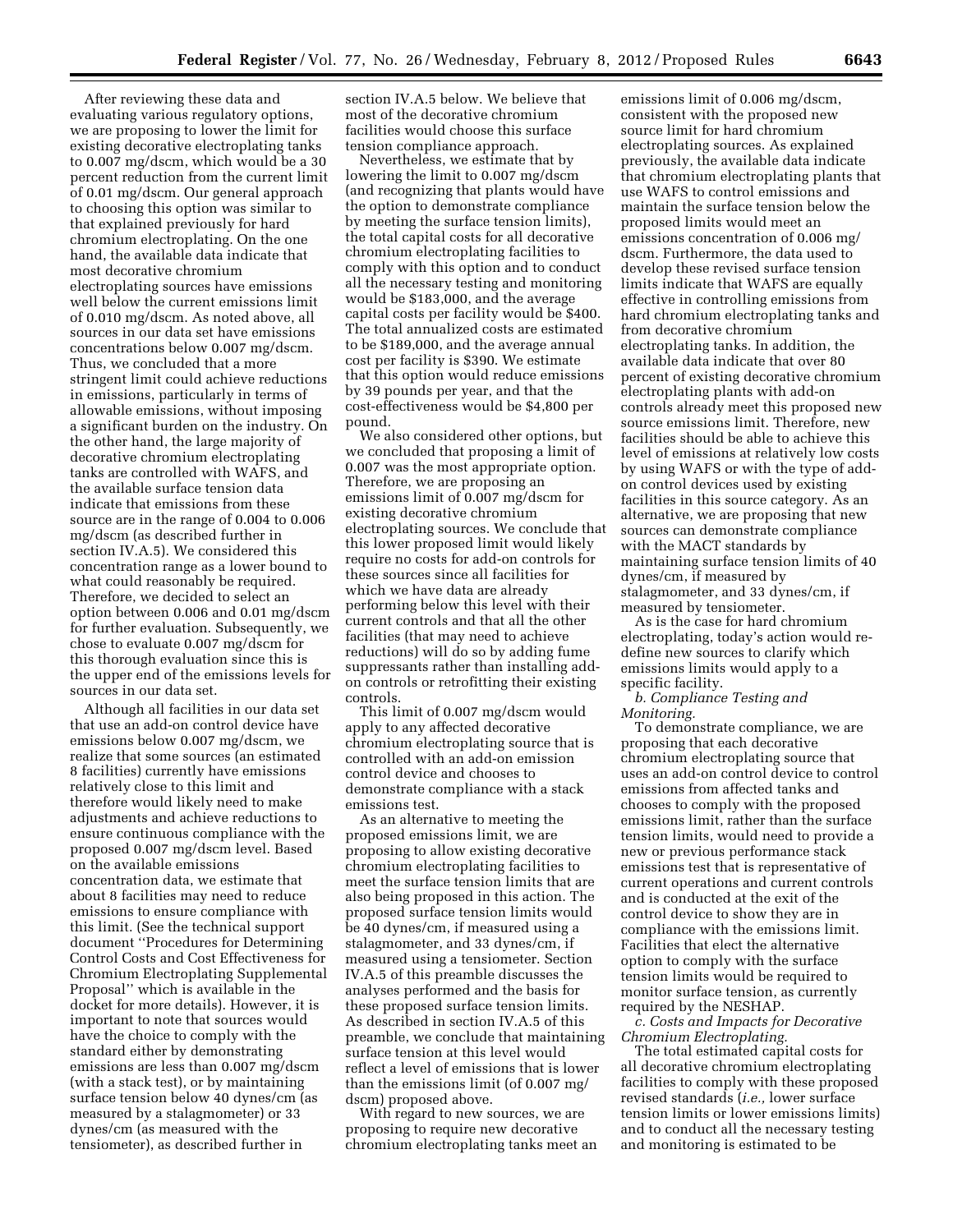\$183,000, and the average capital costs per facility are \$400. The total annualized costs are estimated to be \$189,000, and the average annual cost per facility across all facilities is \$390. The range for annualized costs per facility are from \$0 to \$4,200. We estimate that these requirements will reduce emissions by 39 pounds per year, and that the cost-effectiveness would be \$4,800 per pound.

#### 4. Chromium Anodizing

*a. Emissions Limits for Existing and New Chromium Anodizing Sources.* As discussed in section III.B.1.d. of this preamble, although we did not have the data to perform a detailed analysis of options for chromium anodizing sources, there is a basis for concluding that the same emissions limits being proposed for decorative chromium electroplating would also be appropriate for chromium anodizing sources. In terms of relative magnitude of emissions, the types of emission controls commonly used, and the emissions limits in the current NESHAP, these two source categories are similar. With regard to emissions levels, based on the available data, the average emissions from chromium anodizing plants are about 20 percent lower than the average emissions from decorative electroplating plants, with an average of about 0.46 pounds per year per facility for anodizing plants and 0.57 pounds per year per plant for decorative chromium electroplating. With regard to controls, the majority of chromium anodizing and decorative chromium electroplating plants rely partly or entirely on WAFS to limit emissions. Moreover, the tank sizes are similar, with an average of about 1,020 gallons per tank for decorative chromium electroplating plants and 1,380 gallons per tank for chromium anodizing plants. Overall, we conclude that chromium anodizing plants should be able to limit emissions just as effectively and to the same level as the decorative plants, primarily using WAFS, for about the same costs. Consequently, we are proposing the same emissions limits for new and existing chromium anodizing sources as are being proposed for decorative chromium electroplating sources. That is, we are proposing that existing chromium anodizing sources would have to meet an emissions limit of 0.007 mg/dscm, and new sources would have to meet an emissions limit of 0.006 mg/ dscm. Sources would also have the option of meeting the proposed surface tension limits as an alternative to meeting the proposed emissions limits. As is the case for hard chromium

electroplating, today's action would redefine new sources to clarify which emissions limits would apply to a specific facility. Nevertheless, since we have very limited data on chromium anodizing plants, we specifically request comments on these proposed limits and we seek data and information on emissions from these chromium anodizing sources, including emissions test results, emissions concentration data, mass rate emissions (*e.g.,* lbs per year), flow rates, and other emissions release information.

*b. Compliance Testing and Monitoring.* To demonstrate compliance, we are proposing that each chromium anodizing facility that uses an add-on control device to control emissions from affected tanks and chooses to comply with the proposed emissions limit, rather than the surface tension limits, would need to provide a new or previous performance stack emissions test that is representative of current operations and current controls and is conducted at the exit of the control device to show they are in compliance with the emissions limit. Facilities that elect the alternative option to comply with the surface tension limits would be required to monitor surface tension, as currently required by the NESHAP.

*c. Costs and Impacts for Chromic Acid Anodizing.* 

To meet the proposed lower emissions limits and/or the lower surface tension limits, we conservatively assume that about 50 percent of facilities will need to use additional WAFS, which would result in increased annualized costs. Since emissions are already quite low for these facilities, we assume that no facilities will need to install add-on controls to meet the lower limits. Therefore, the only capital costs will be costs for testing.

The total estimated capital costs for all chromic acid anodizing facilities to comply with the revised limits, which is completely for testing and monitoring, is estimated to be \$245,000 and the average capital costs per facility are \$1,700. The total annualized costs, which include costs for WAFS and annualized costs for testing and monitoring, are estimated to be \$54,000 and the average annual cost per facility across all facilities is \$370. The range for annualized costs per facility are from \$0 to \$2,600. We estimate that these requirements will reduce emissions by 6 pounds per year, and that the costeffectiveness would be \$9,100 per pound. More information about the estimates of costs and reductions and how they were derived are provided in the technical support document

''Procedures for Determining Control Costs and Cost Effectiveness for Chromium Electroplating Supplemental Proposal,'' which is available in the docket for this action.

#### 5. Surface Tension Limits

As described in section III.A.2 of this preamble, the available data on surface tension and emission concentration were evaluated in terms of upper tolerance limits (UTLs) to help us better understand the relationship between surface tension and emissions. As a first step, we categorized the data according to the type of instrument used (stalagmometer or tensiometer). We discarded any data for which we could not identify the measurement instrument.

We analyzed the data for the purpose of developing tolerance limits that could be used to establish emissions concentrations for specified surface tension values. Statistical tolerance limits are limits within which a stated proportion of the population is expected to lie. The UTL represents the value below which it can be expected that the specified percentage of the measurements would fall for the specified level of confidence in repeated sampling. For example, the 95 percent UTL with 99 percent confidence level is the value for which we can conclude with 99 percent certainty or confidence that at least 95 percent of the data points lie below. We used this UTL approach in our analysis at these percent values (*i.e.,* the 95 percent UTL with 99 percent confidence level).

To determine the UTL for various surface tension limits, we divided the surface tension data into intervals that had enough data points to calculate the mean and standard deviation. Separate data sets and intervals were determined for surface tension measurements using stalagmometers and for measurements using tensiometers. We then applied a statistical procedure to develop UTLs for each surface tension interval. We evaluated the results to determine appropriate intervals (*i.e.,* surface tension limits) that would be achievable from a process operating perspective and would achieve significant reductions in chromium emissions. We used these surface tension limits as the basis for our proposed decisions regarding surface tension. These proposed decisions are described previously in sections IV.A.1 through IV.A.4. The results of the UTL analysis indicate that maintaining the surface tension below 40 dynes/cm, as measured using a stalagmometer, would limit emissions to no more than 0.0055 mg/dscm; and maintaining the surface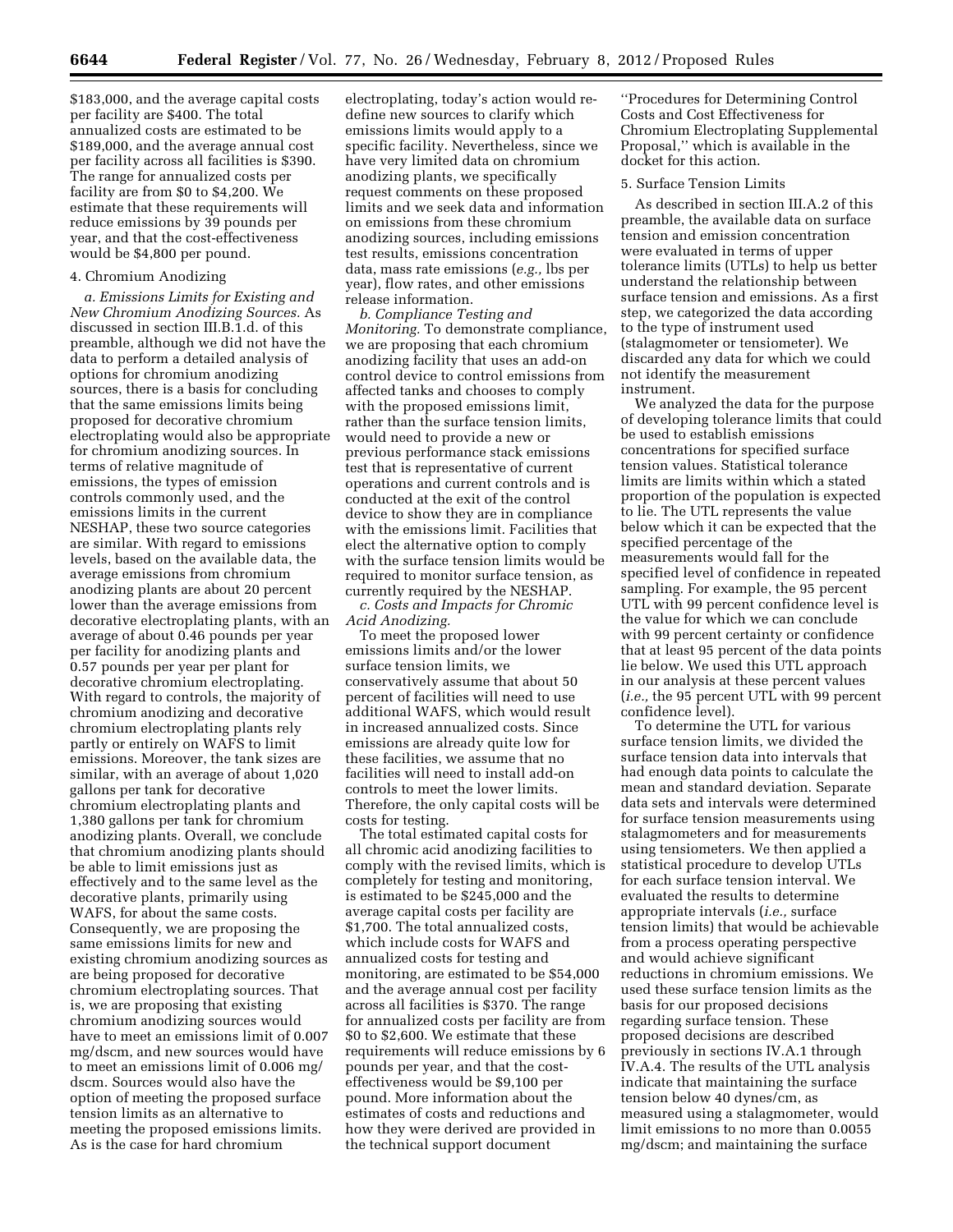tension below 32.5 dynes/cm, as measured using a tensiometer, would limit emissions to no more than 0.0047 mg/dscm. Recognizing that these instruments measure surface tension in integer increments, we rounded the tensiometer limit to 33 dynes/cm and concluded that maintaining these two surface tension limits (40 dynes/cm by stalagmometer and 33 dynes/cm by tensiometer) in chromium electroplating and anodizing baths would maintain emissions below 0.006 mg/dscm. Additional details on the analysis of the surface tension data can be found in the technical memorandum, ''Development of Revised Surface Tension Limits for Chromium Electroplating and Anodizing Tanks Controlled with Wetting Agent Fume Suppressants,'' which is available in the docket for this action.

Based on available data, many facilities that currently use WAFS already achieve surface tensions well below these levels (*i.e.,* 40 dynes/cm and 33 dynes/cm), and based on available information, we conclude that other facilities can easily achieve these levels with a relatively small increase in the use of fume suppressants. Therefore, as an alternative to meeting the

proposed emissions limits, we are proposing to allow new and existing sources in all three source categories (hard chromium electroplating, decorative chromium electroplating, and chromium anodizing) that use WAFS to comply with the NESHAP to meet these proposed lower surface tension limits (40 dynes/cm as measured with a stalagmometer and 33 dynes/cm as measured with a tensiometer).

As mentioned above, in the October 21, 2010 **Federal Register** notice (75 FR 65068), we proposed phasing out the use of wetting agent fume suppressants (WAFS) that contain perfluorooctyl sulfonates (PFOS). Based on available information, we continue to believe that non-PFOS WAFS are available that can effectively limit surface tension for about the same costs as PFOS-based WAFS, and that these non-PFOS WAFS can achieve surface tension levels below the proposed surface tension limits (described above).10,11 However, to be conservative, we have assumed that the costs for non-PFOS WAFS will be 15 percent higher than the PFOS based WAFS and these additional costs have been included in the costs presented in today's notice. More information about

the cost estimates for WAFS and how they were derived are provided in the technical support document ''Procedures for Determining Control Costs and Cost Effectiveness for Chromium Electroplating Supplemental Proposal,'' which is available in the docket for this action.

We are not re-opening the comment period on the proposed phase out of the use of PFOS-based WAFS. However, we are soliciting comment and data on whether the proposed surface tension limits can be met through the use of non-PFOS WAFS. We seek data and information on the type of WAFS used, what surface tensions have been achieved, what hexavalent chromium emissions reductions have been achieved, fume suppressant costs, and detailed information related to the feasibility of using different types of WAFS.

#### *B. What are the results of the risk assessment?*

1. Inhalation Risk Assessment Results

Table 4 provides an overall summary of the inhalation risk assessment results for the source category.

#### TABLE 4—CHROMIUM ELECTROPLATING AND ANODIZING INHALATION RISK ASSESSMENT RESULTS

| Source category                                                      | Number of<br>facilities <sup>1</sup> | Maximum individual cancer<br>risk<br>(in 1 million) $2$ |                                 | Population                               | Annual<br>cancer                                      | Maximum chronic non-can-<br>cer TOSHI <sup>4</sup> |                                 | Maximum                                               |
|----------------------------------------------------------------------|--------------------------------------|---------------------------------------------------------|---------------------------------|------------------------------------------|-------------------------------------------------------|----------------------------------------------------|---------------------------------|-------------------------------------------------------|
|                                                                      |                                      | Actual<br>emissions<br>level                            | Allowable<br>emissions<br>level | at risk<br>$\geq 1$ -in-1<br>million $3$ | incidence<br>(cases per<br>$\gamma$ ear) <sup>3</sup> | Actual<br>emissions<br>level                       | Allowable<br>emissions<br>level | off-site<br>acute non-<br>cancer HQ                   |
| Hard Chromium Electro-plating<br>Decorative Chromium Electro-plating | 699<br>577<br>179                    | 20<br>10<br>5                                           | 50<br>70<br>60                  | 130.000<br>43.000<br>5.000               | 0.05<br>0.02<br>0.003                                 | 0.02<br>0.008<br>0.004                             | 0.04<br>0.06<br>0.05            | <sup>5</sup> NA<br>5 <sub>NA</sub><br><sup>5</sup> NA |

<sup>1</sup> Number of facilities evaluated in the risk analysis.

2 Maximum individual excess lifetime cancer risk.

3Based on actual emissions.

4 Maximum TOSHI. The target organ with the highest TOSHI for these source categories is the respiratory system.

5 NA = Not applicable. There are no HAP with acute dose-response benchmark values, so no acute HQ were calculated for these source categories.

As shown in Table 4, the results of the inhalation risk assessment for the hard chromium electroplating source category indicate the maximum lifetime individual cancer risk could be up to 20-in-1 million based on actual emission levels of hexavalent chromium, and the maximum chronic noncancer TOSHI value could be up to 0.02. The total estimated national cancer incidence from these facilities, based on actual emission levels, is 0.05 excess cancer cases per year, or one case in every 20 years. In addition, we note that approximately 1,100 people are

estimated to have cancer risks greater than 10 in one million, and approximately 130,000 people are estimated to have risks greater than 1 in-1 million based on estimates of actual emissions. Based on allowable emission levels, the maximum lifetime individual cancer risk could be up to 50-in-1 million, and the maximum chronic noncancer TOSHI value could be up to 0.04. Hexavalent chromium, which is a known human carcinogen, is the only HAP emitted by these sources and the HAP driving all these risks.

The results of the inhalation risk assessment for the decorative chromium electroplating source category indicate the maximum lifetime individual cancer risk could be up to 10-in-1 million based on actual emission levels, and the maximum chronic noncancer TOSHI value could be up to 0.008. The total estimated national cancer incidence from these facilities, based on actual emission levels, is 0.02 excess cancer cases per year, or one case in every 50 years. In addition, we note that approximately 100 people are estimated to have cancer risks greater than 10 in

<sup>10</sup>Barlowe, G. and Patton, N., 2011. ''Non-PFOS, Permanent Mist Suppressants for Hard Chromium Plating, Decorative Chromium Plating and Chromic Etch Applications''. March 1, 2011.

<sup>11</sup> Danish, EPA. 2011. Substitution of PFOS for use in non-decorative hard chrome plating. Pia Brunn Poulsen, Lars K. Gram and Allan Astrup

Jensen. Danish Environmental Protection Agency. Environmental Project No. 1371 2011.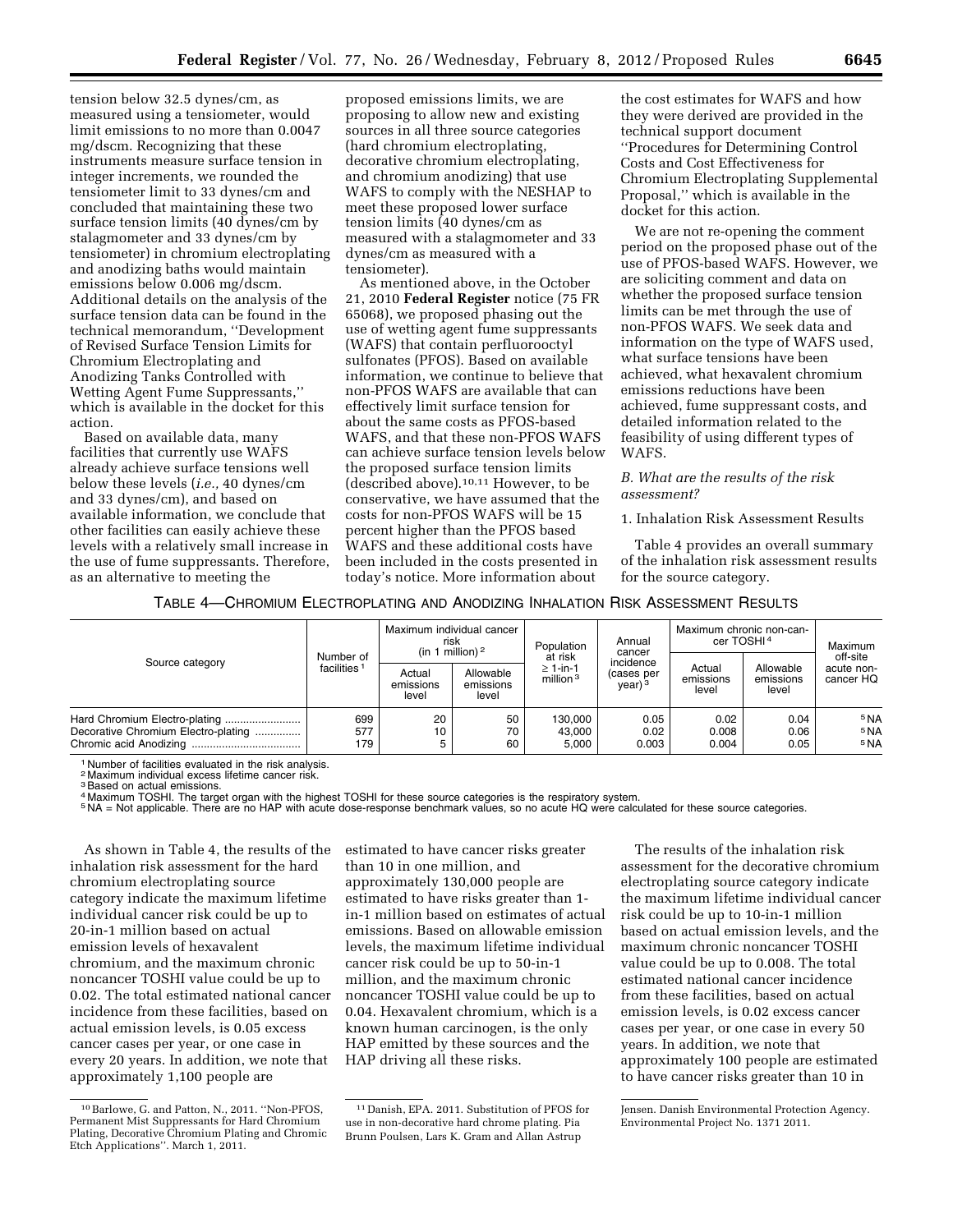one million, and approximately 43,000 people are estimated to have risks greater than 1-in-1 million based on estimates of actual emissions. Based on allowable emission levels, the maximum lifetime individual cancer risk could be up to 70-in-1 million, and the maximum chronic noncancer TOSHI value could be up to 0.06.

The results of the inhalation risk assessment for the chromic acid anodizing source category indicate the maximum lifetime individual cancer risk could be up to 5-in-1 million based on actual emission levels, and the maximum chronic noncancer TOSHI value could be up to 0.004. The total estimated national cancer incidence from these facilities, based on actual emission levels, is 0.003 excess cancer cases per year, or one case in every 333 years. In addition, we note that no people are estimated to have cancer risks greater than 10-in-1 million, and approximately 5,000 people are estimated to have risks greater than 1 in-1 million. Based on allowable emission levels, the maximum lifetime individual cancer risk could be up to 60-in-1 million, and the maximum

chronic noncancer TOSHI value could be up to 0.05.

The cancer risk estimates for all of the chromium electroplating source categories, especially those based on actual emissions, are considerably different compared to the results that were presented in the initial RTR proposal on October 21, 2010, (75 FR 65071). The risks due to the estimates of actual emissions presented above are considerably lower than those presented in the October 21, 2010 proposal FR Notice for hard chromium and decorative chromium plants. However, the risks due to actual emissions for chrome anodizing are about the same as the October 2010 proposal. The revised estimate of risks based on allowable emissions presented above are lower for hard chromium, about the same for decorative, and considerably higher for anodizing plants compared to the October 2010 proposal. The main reason for the difference is that we have significantly improved data on emissions and facility characteristics for this supplemental proposal, and we used a different methodology to estimate emissions for facilities for which we had incomplete data. This

improved data set is described further in section II.E of this preamble, and the methodology is described in section III.B.

For all three source categories, there were no reported emissions of PB–HAP, and chromium emissions are not known to have any associated adverse environmental impacts; therefore, we conclude there is low potential for human health multipathway risks or adverse environmental impacts. Also, because there are no HAP with acute dose-response benchmark values, no acute HQ were calculated for these source categories, and we believe that the potential for acute effects is low.

#### 2. Facility-Wide Risk Assessment Results

Table 5 displays the results of the facility-wide risk assessment. This assessment was conducted based on actual emission levels. For detailed facility-specific results, see Appendix 5 of the ''Residual Risk Assessment for the Chromic Acid Anodizing, Decorative Chromium Electroplating, and Hard Chromium Electroplating Source Categories'' which is available in the docket for this rulemaking.

# TABLE 5—CHROMIUM ELECTROPLATING AND ANODIZING FACILITY–WIDE RISK ASSESSMENT RESULTS

| Source category                                                                                                                                                                                                                             | Hard chromium<br>electroplating | Decorative chro-<br>mium electroplating | Chromium<br>anodizing<br>179 |  |
|---------------------------------------------------------------------------------------------------------------------------------------------------------------------------------------------------------------------------------------------|---------------------------------|-----------------------------------------|------------------------------|--|
|                                                                                                                                                                                                                                             | 699                             | 577                                     |                              |  |
| <b>Cancer Risk:</b>                                                                                                                                                                                                                         |                                 |                                         |                              |  |
| Estimated maximum facility-wide individual cancer risk (in 1 million)<br>Number of facilities with estimated facility-wide individual cancer risk of 100-                                                                                   | 70                              | 80                                      | 10                           |  |
| Number of facilities at which the source category contributes 50 percent or<br>more to the facility-wide individual cancer risks of 100-in-1 million or more<br>Number of facilities at which the source category contributes 50 percent or |                                 | 0<br>0                                  | O<br>O                       |  |
| more to the facility-wide individual cancer risk of 1-in-1 million or more                                                                                                                                                                  | 195                             | 98                                      | 31                           |  |
| <b>Chronic Noncancer Risk:</b>                                                                                                                                                                                                              |                                 |                                         |                              |  |
| Number of facilities with facility-wide maximum noncancer TOSHI greater                                                                                                                                                                     | 2                               |                                         | 0.1                          |  |
|                                                                                                                                                                                                                                             |                                 | 2                                       | <sup>0</sup>                 |  |
| Number of facilities at which the source category contributes 50 percent or<br>more to the facility-wide maximum noncancer TOSHI of 1 or more                                                                                               |                                 | 0                                       |                              |  |

The facility-wide MIR from all HAP emissions at a facility that contains sources subject to the hard chromium electroplating MACT standards is estimated to be 70-in-1 million, based on actual emissions. Of the 699 facilities included in this analysis, none have a facility-wide MIR of 100-in-1 million or greater. There are 206 facilities with facility-wide MIR of 1-in-1 million or greater, of which 195 have hard chromium electroplating operations that

contribute greater than 50 percent to the facility-wide risks. The facility-wide maximum individual chronic noncancer TOSHI value is estimated to be 2, based on actual emissions, and there is 1 facility with a facility-wide maximum individual chronic noncancer TOSHI value greater than 1. Hard chromium electroplating operations do not contribute greater than 50 percent to the facility-wide maximum chronic noncancer TOSHI value at any facility.

The facility-wide MIR from all HAP emissions at a facility that contains sources subject to the decorative chromium electroplating MACT standards is estimated to be 80-in-1 million, based on actual emissions. Of the 577 facilities included in this analysis, none have a facility-wide MIR of 100-in-1 million or greater. There are 121 facilities with a facility-wide MIR of 1-in-1 million or greater, of which 98 have decorative chromium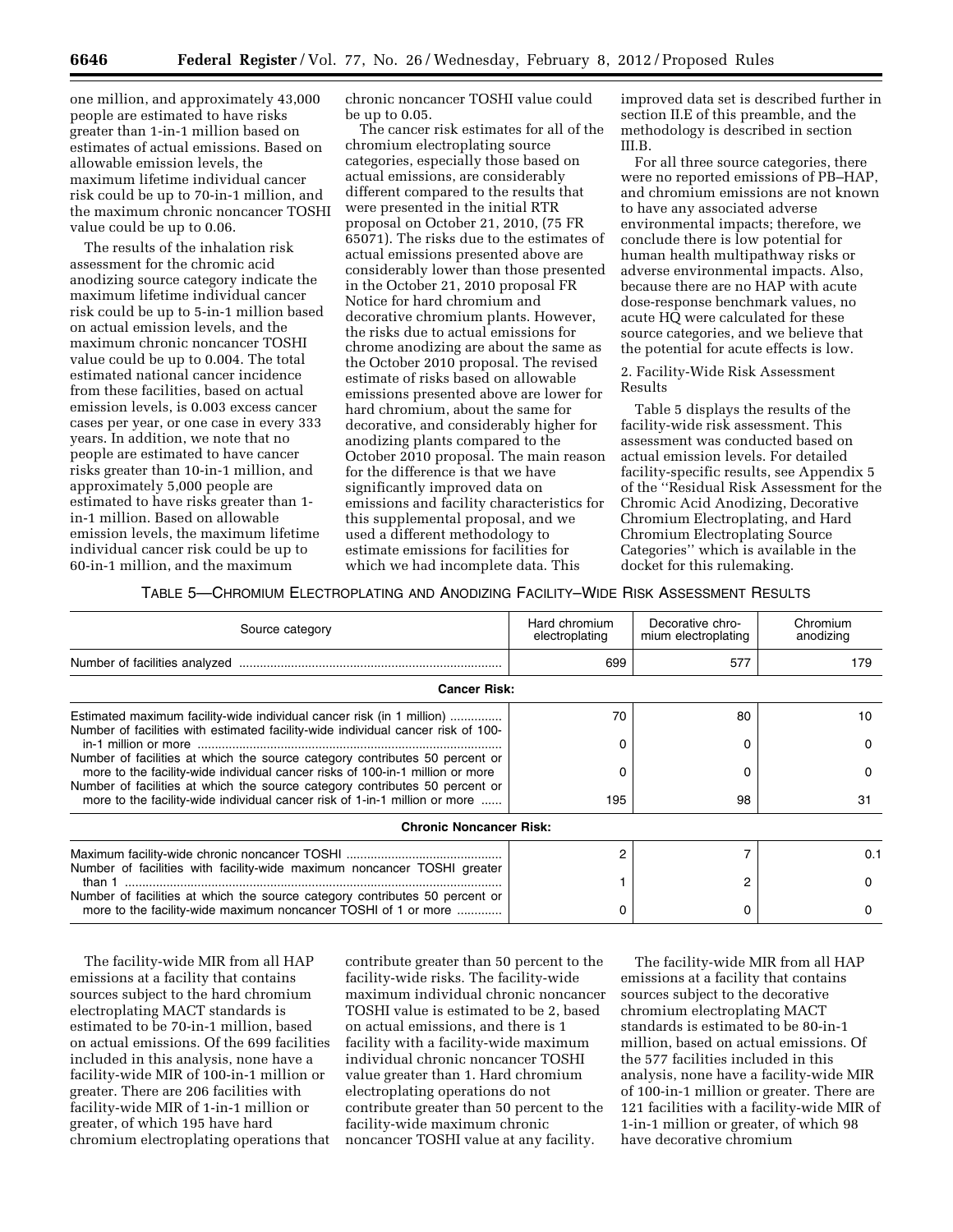electroplating operations that contribute greater than 50 percent to the facilitywide risks. The facility-wide maximum individual chronic noncancer TOSHI value is estimated to be 7, based on actual emissions, and there are 2 facilities with facility-wide maximum individual chronic noncancer TOSHI values greater than one. Decorative chromium electroplating operations do not contribute greater than 50 percent to the facility-wide maximum chronic noncancer TOSHI value at any facility.

The facility-wide MIR from all HAP emissions at a facility that contains sources subject to the chromium

anodizing MACT standards is estimated to be 10-in-1 million, based on actual emissions. Of the 179 facilities included in this analysis, none have a facilitywide MIR of 100-in-1 million or greater. There are 35 facilities with a facilitywide MIR of 1-in-1 million or greater, of which 31 have chromium anodizing operations that contribute greater than 50 percent to the facility-wide risks. The facility-wide maximum individual chronic noncancer TOSHI value is estimated to be 0.1.

3. Demographic Analysis Results

To examine the potential for any environmental justice (EJ) issues that might be associated with these source categories, we performed demographic analyses of the at-risk populations (*i.e.,*  the population with estimated lifetime cancer risks greater than or equal to 1 in-1 million due to emissions from chromium electroplaters) for two of the three chromium electroplating categories. The results of the demographic analyses are summarized in Table 6. These results, for various demographic groups, are based on the estimated risks from actual emissions levels for the population living within 50 km of the facilities.

# TABLE 6—HARD AND DECORATIVE CHROMIUM ELECTROPLATING DEMOGRAPHIC RISK ANALYSIS RESULTS

|                             | Nationwide            | Hard chromium<br>electroplating                           | Decorative chro-<br>mium electro-<br>plating |
|-----------------------------|-----------------------|-----------------------------------------------------------|----------------------------------------------|
|                             |                       | Population with cancer risk at or above<br>1-in-1 Million |                                              |
|                             | 312,900,000           | 131,000                                                   | 43,000                                       |
| <b>Race by Percent</b>      |                       |                                                           |                                              |
|                             | 72<br>28              | 59<br>41                                                  | 48<br>52                                     |
| <b>Race by Percent</b>      |                       |                                                           |                                              |
|                             | 72<br>13<br>1.1<br>14 | 59<br>21<br>0.8<br>20                                     | 48<br>21<br>0.8<br>30                        |
| <b>Ethnicity by Percent</b> |                       |                                                           |                                              |
|                             | 17<br>83              | 34<br>66                                                  | 26<br>74                                     |
| <b>Income by Percent</b>    |                       |                                                           |                                              |
|                             | 14<br>86              | 21<br>79                                                  | 24<br>76                                     |
| <b>Education by Percent</b> |                       |                                                           |                                              |
|                             | 10<br>90              | 27<br>73                                                  | 24<br>76                                     |

For hard chromium electroplating, the results indicate that there are approximately 131,000 people exposed to a cancer risk at or above 1-in-1 million due to emissions from the source category. For several demographic groups, the percentage of such groups in the at-risk population are higher than their respective nationwide percentages, including the African American, Other and Multiracial, Hispanic, Below the Poverty Level, and Over 25 without a High School Diploma demographic groups. These results indicate that these demographic groups

carry the potential to be disproportionately exposed to emissions and risks from this source category. These groups therefore stand to benefit the most from the emission reductions achieved by this proposed rulemaking.

For decorative chromium electroplating, the results indicate that there are approximately 43,000 people exposed to a cancer risk at or above 1 in-1 million due to emissions from the source category. The percentages of the at-risk population in several demographic groups are higher than their respective nationwide percentages, including the African American, Other

and Multiracial, Hispanic, Below the Poverty Level, and the Over 25 without a High School Diploma demographic groups. These results indicate that these demographic groups carry the potential to be disproportionately exposed to emissions and risks from this source category. These groups therefore stand to benefit the most from the emission reductions achieved by this proposed rulemaking.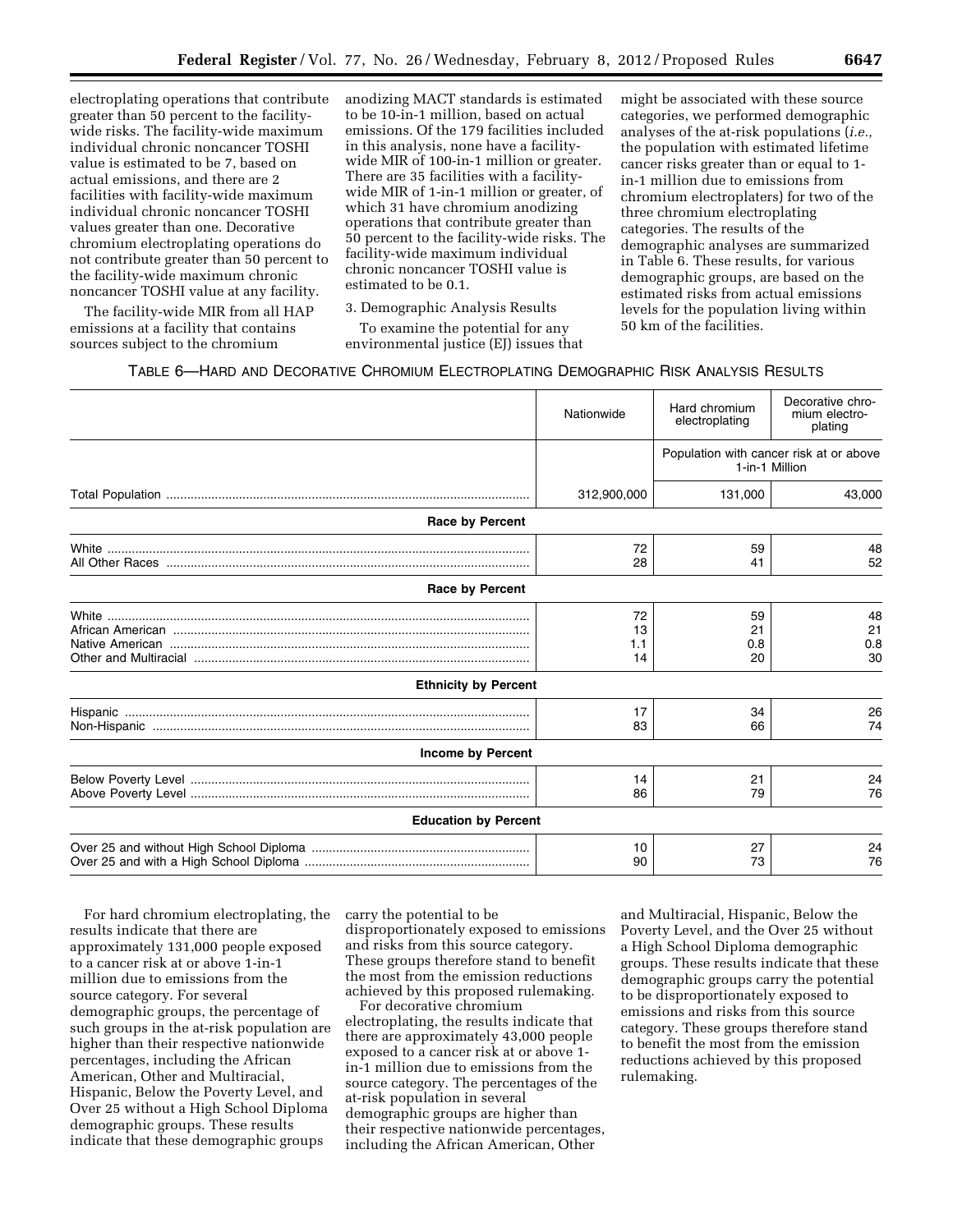*C. What are our proposed decisions regarding risk acceptability and ample margin of safety?* 

#### 1. Risk Acceptability

As noted in the preamble of the October 2010 proposal (75 FR 65068), we weigh all health risk factors in our risk acceptability determination, including the MIR, the numbers of persons in various cancer and noncancer risk ranges, cancer incidence, the maximum noncancer HI, the maximum acute noncancer hazard, the extent of noncancer risks, the potential for adverse environmental effects, and risk estimation uncertainties (54 FR 38044, September 14, 1989).

For each of the three source categories, the risk analysis we performed indicates that the cancer risk to the individual most exposed due to actual emissions is well below 100-in-1 million (an MIR of 100-in-1 million is generally considered the upper limit of acceptable risk), and that the cancer incidence is less than 0.05 cases per year (about 1 case in every 20 years). These risks are due to hexavalent chromium emissions. Hexavalent chromium is classified as a known human carcinogen by U.S. EPA. While the potential cancer risks due to allowable emissions from each of the three chromium electroplating categories are higher, they are also less than 100-in-1 million (with the highest estimated MIR of 70-in-1 million for the decorative chromium electroplating category based on allowable emissions). Specifically, for hard chromium electroplating, the MIR due to actual emissions is estimated to be 20-in-1 million, and the cancer incidence is estimated to be 0.05 cases per year. The MIR due to allowable emissions from hard chromium electroplating facilities is estimated to be 50-in-1 million, and the cancer incidence is estimated to be 0.2. For decorative chromium electroplating, the MIR due to actual emissions is estimated to be 10-in-1 million, and the cancer incidence is estimated to be 0.02 cases per year. The MIR due to allowable emissions from decorative chromium facilities is estimated to be 70-in-1 million, and the cancer incidence is estimated to be 0.08. For chromium anodizing, the MIR due to actual emissions is estimated to be 5 in-1 million, and the cancer incidence is estimated to be 0.003 cases per year. The MIR due to allowable emissions from chromium anodizing facilities is estimated to be 60-in-1 million, and the cancer incidence is estimated to be 0.08.

Our analysis also indicates that chronic noncancer health risks, potential acute impacts of concern, multipathway health risks and environmental risks are all negligible due to both actual and allowable emissions for all three source categories.

Although the cancer risks are due to emissions of a known human carcinogen (hexavalent chromium), since the cancer MIRs due to actual emissions are well below 100-in-1 million, and because a number of the other risk metrics do not indicate high risk concerns, we are proposing to determine that the risks due to HAP emissions from each of the three source categories are acceptable.

We note that the results of our demographic analyses (which are presented above) for hard and decorative chromium electroplating indicate that certain minority groups and low-income populations may be disproportionately exposed to emissions from these categories and to any risks that may result due to these emissions because the communities most proximate to facilities within these categories have a higher proportion of these groups than the national demographic profile. We note that we did not identify any vulnerability or susceptibility to risks particular to minority and low income populations from pollutants emitted from this source category. The Agency has determined that the existing NESHAP for these source categories provides an acceptable level of risk for all proximate populations, including minority and low-income populations.

#### 2. Ample Margin of Safety Analysis

We next considered whether the existing MACT standard provides an ample margin of safety (AMOS). Under the ample margin of safety analysis, we evaluate the cost and feasibility of available control technologies and other measures (including the controls, measures, and costs reviewed under the technology review) that could be applied in each of the three source categories to further reduce the risks (or potential risks) due to emissions of HAP identified in our risk assessment, along with all of the health risks and other health information considered in the risk acceptability determination described above.

Based on the fact that we have determined the risks due to actual and allowable emissions associated with each of the three categories of sources subject to the Chromium Electroplating NESHAP to be acceptable, and after evaluating the costs and feasibility of possible options to reduce emissions in our technology review, we are proposing that the same emission and surface tension limits that we are

proposing under section 112(d)(6) of the Clean Air Act, which are discussed previously in section IV.A of this preamble, will reduce health risks and provide an ample margin of safety to protect public health. As described below, these proposed actions will reduce the modeled estimated maximum individual cancer risks and the modeled population cancer risks for the three source categories. Specifically, under Section 112(f) of the Clean Air Act, we are proposing the following amendments to the NESHAP:

• Existing large hard chromium electroplating facilities would be required to meet an emissions limit of 0.011 mg/dscm or a surface tension limit of 40 dynes/cm, if measured by stalagmometer, or 33 dynes/cm, if measured by tensiometer;

• New large hard chromium electroplating facilities would be required to meet an emissions limit of 0.006 mg/dscm or a surface tension limit of 40 dynes/cm, if measured by stalagmometer, or 33 dynes/cm, if measured by tensiometer;

• Existing small hard chromium electroplating facilities would be required to meet an emissions limit of 0.015 mg/dscm or a surface tension limit of 40 dynes/cm, if measured by stalagmometer, or 33 dynes/cm, if measured by tensiometer;

• New small hard chromium electroplating facilities would be required to meet an emissions limit of 0.006 mg/dscm or a surface tension limit of 40 dynes/cm, if measured by stalagmometer, or 33 dynes/cm, if measured by tensiometer;

• Existing decorative chromium electroplating and chromium anodizing facilities would be required to meet an emissions limit of 0.007 mg/dscm or a surface tension limit of 40 dynes/cm, if measured by stalagmometer, or 33 dynes/cm, if measured by tensiometer;

• New decorative chromium electroplating and chromium anodizing facilities would be required to meet an emissions limit of 0.006 mg/dscm or a surface tension limit of 40 dynes/cm, if measured by stalagmometer, or 33 dynes/cm, if measured by tensiometer.

These proposed amendments to the NESHAP would reduce the cancer risks due to emissions of hexavalent chromium from this industry for all populations, including minority and low-income populations. Specifically, we estimate that the MIR based on actual emissions for each of these categories would be reduced by 25 to 50 percent, and the MIR based on allowable emissions would also be reduced by 25 to 50 percent. Cancer incidence and the number of people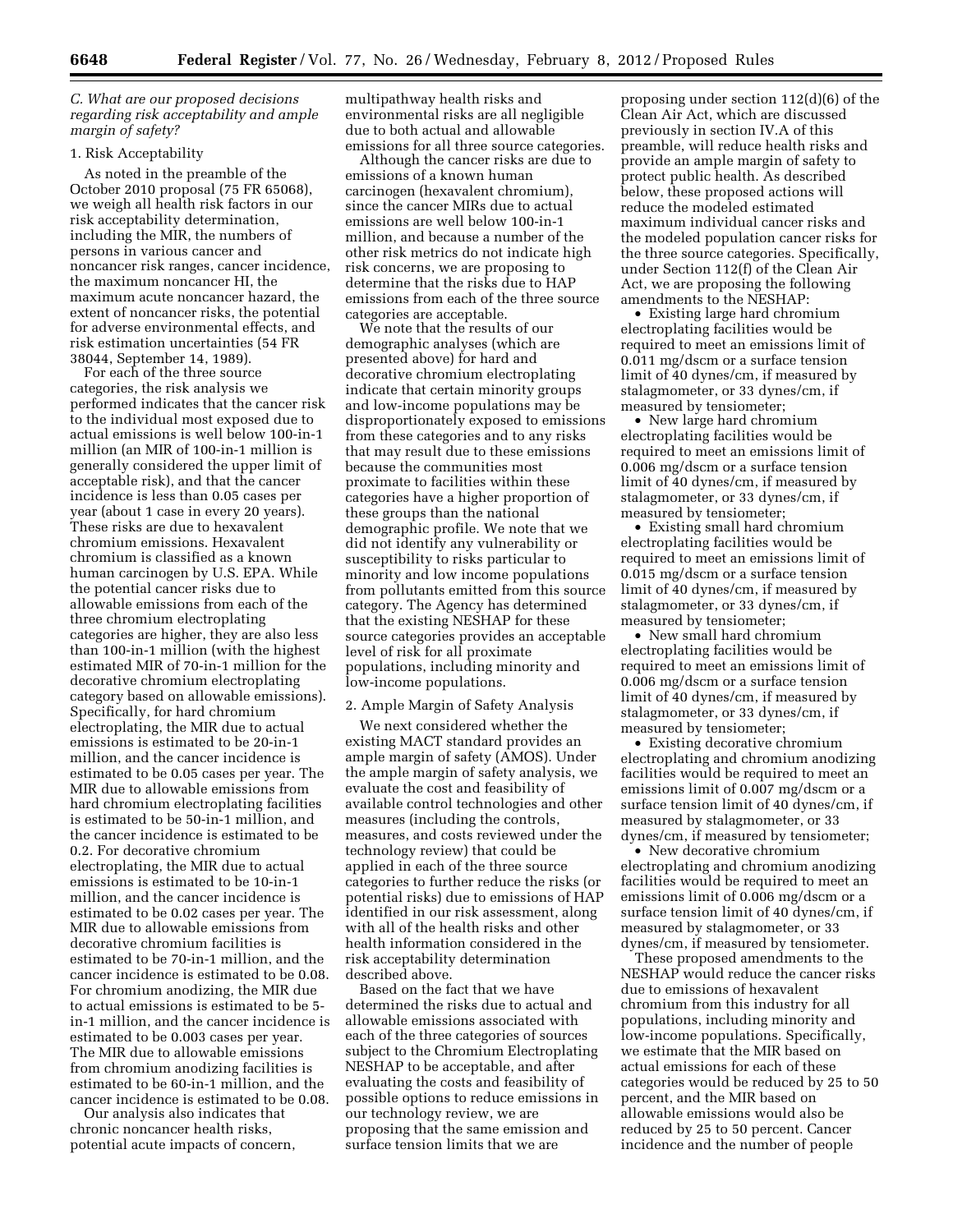exposed to risks greater than 1-in-1 million would also be reduced significantly, by about 25 to 50 percent each.

As described above, we estimate that the total estimated capital costs for all existing large hard chromium electroplating sources to comply with the proposed revised limits and conduct the necessary testing and monitoring would be \$1.8 million. The total annualized costs are estimated to be \$2.2 million. We estimate that these proposed requirements would reduce chromium emissions by 121 pounds per year, and that the cost-effectiveness would be \$18,100 per pound.

The total estimated capital costs for all existing small hard chromium electroplating sources to comply with the proposed revised limits and conduct the necessary testing and monitoring is estimated to be \$1.45 million. The total annualized costs are estimated to be \$652,000. We estimate that these proposed requirements would reduce chromium emissions by 41 pounds per year, and that the cost-effectiveness would be \$15,800 per pound.

The total estimated capital costs for all existing decorative chromium electroplating facilities to comply with these proposed revised standards (*i.e.,*  lower surface tension limits or lower emissions limits) and to conduct all the necessary testing and monitoring is estimated to be \$183,000. The total annualized costs are estimated to be \$189,000. We estimate that these proposed requirements would reduce emissions by 39 pounds per year, and that the cost-effectiveness would be \$4,800 per pound.

The total estimated capital costs for all existing chromic acid anodizing facilities to comply with the proposed revised limits and conduct the necessary testing and monitoring is estimated to be \$245,000. The total annualized costs are estimated to be \$54,000. We estimate that these proposed requirements would reduce emissions by 6 pounds per year, and that the cost-effectiveness would be \$9,100 per pound.

We conclude that the costs for all four categories or subcategories described above are reasonable given the risk reductions that will be achieved.

Based on all the above information, we propose that the NESHAP as revised with these proposed requirements will provide an ample margin of safety to protect public health by lowering emission levels and reducing cancer risk for all populations, including minority and low-income populations.

#### *D. Compliance Dates*

We are proposing to require existing facilities to comply with the proposed revised emissions limits or revised surface tension requirements no later than 2 years after the date of publication of the final rule. We believe this much time is needed for facilities to determine if they meet the proposed emissions limits, which would likely require conducting an emissions test. Scheduling a compliance test, conducting the test, and receiving the results, could take as much as 4 to 6 months. At that time, affected facilities that do not meet the proposed emissions limit would have to perform an engineering analysis to determine the control options, decide on what additional controls are needed, send out a tender notice, evaluate the bids received, and contract the installation and testing of the new equipment. Since most chromium electroplating facilities do not have in-house engineering expertise, they would likely have to hire consultants to perform all of the above work, and that would add to the time required.

We are proposing that all new facilities (newly constructed or reconstructed) must comply with the proposed revised emissions limits or surface tension requirements upon startup. We are proposing to require compliance with the electronic reporting requirements, which are discussed in section VII below, upon promulgation of the final rule.

#### **V. What action are we proposing for the steel pickling source category?**

#### *A. Elimination of an Alternative Compliance Option*

As a result of the review of the NESHAP, we are proposing the elimination of language in the NESHAP that allows HCl regeneration facilities to establish an alternative chlorine concentration standard for existing acid regeneration plants. The NESHAP currently allows the owner or operator to request approval for a source-specific standard based on the maximum design temperature and minimum excess air that allows production of iron oxide of acceptable quality if the source is unable to meet the otherwise applicable emissions limit for chlorine  $(Cl<sub>2</sub>)$  of 6 parts per million by volume (ppmv) (40 CFR subpart CCC). Upon review of this provision, we believe that it does not meet the requirements in section 112(d)(2) and (3) of the CAA. MACT standards for existing sources cannot be less stringent than the average emissions limitation achieved by the bestperforming 12 percent of existing

sources in the category or subcategory (or the best-performing five sources for categories or subcategories with fewer than 30 sources). This is referred to as the ''MACT floor.'' The promulgated standard in 40 CFR part 63, § 63.1157(b)(2), subpart CCC, was established in compliance with EPA's obligation to promulgate a standard representing the MACT floor. We do not have authority to allow a source to seek an alternative standard if such a source is unable to meet a standard which reflects the MACT floor level of control. Therefore, we are proposing to amend the NESHAP by removing the language in  $§ 63.1157(b)(2)$  that currently allows a source-specific standard for sources that demonstrate they are unable to meet the applicable standard and removing the methods for establishing a source-specific standard under § 63.1161(c)(2) of the NESHAP. This action is being proposed under section  $112(d)(2)$  and  $(3)$  of the CAA to ensure that the NESHAP is consistent with requirements of that section.

In addition to fulfilling the statutory requirements of Sections 112(d)(2) and (3), we note that this proposed action also will reduce the emissions of chlorine and HCl from this source category, resulting in a reduction of the Hazard Index (HI) from 2 due to HCl (that was presented in the October 21, 2010 proposal) to an HI of less than one. The one facility that posed the HI of 2 (in the October 21, 2010 proposal) will need to improve controls and reduce emissions by more than a factor of 2 to comply with this proposed action.

#### *B. Compliance Dates*

We are proposing that the amendments to § 63.1157(b)(2) and § 63.1161(c)(2) of the NESHAP would be effective upon promulgation of the final rule.

#### **VI. What other actions are we proposing?**

#### *A. Electronic Reporting*

EPA must have performance test data to conduct effective reviews of CAA sections 112 and 129 standards, as well as for many other purposes including compliance determinations, emission factor development, and annual emission rate determinations. In conducting these required reviews, EPA has found it ineffective and time consuming, not only for us, but also for regulatory agencies and source owners and operators, to locate, collect, and submit performance test data because of varied locations for data storage and varied data storage methods. In recent years, though, stack testing firms have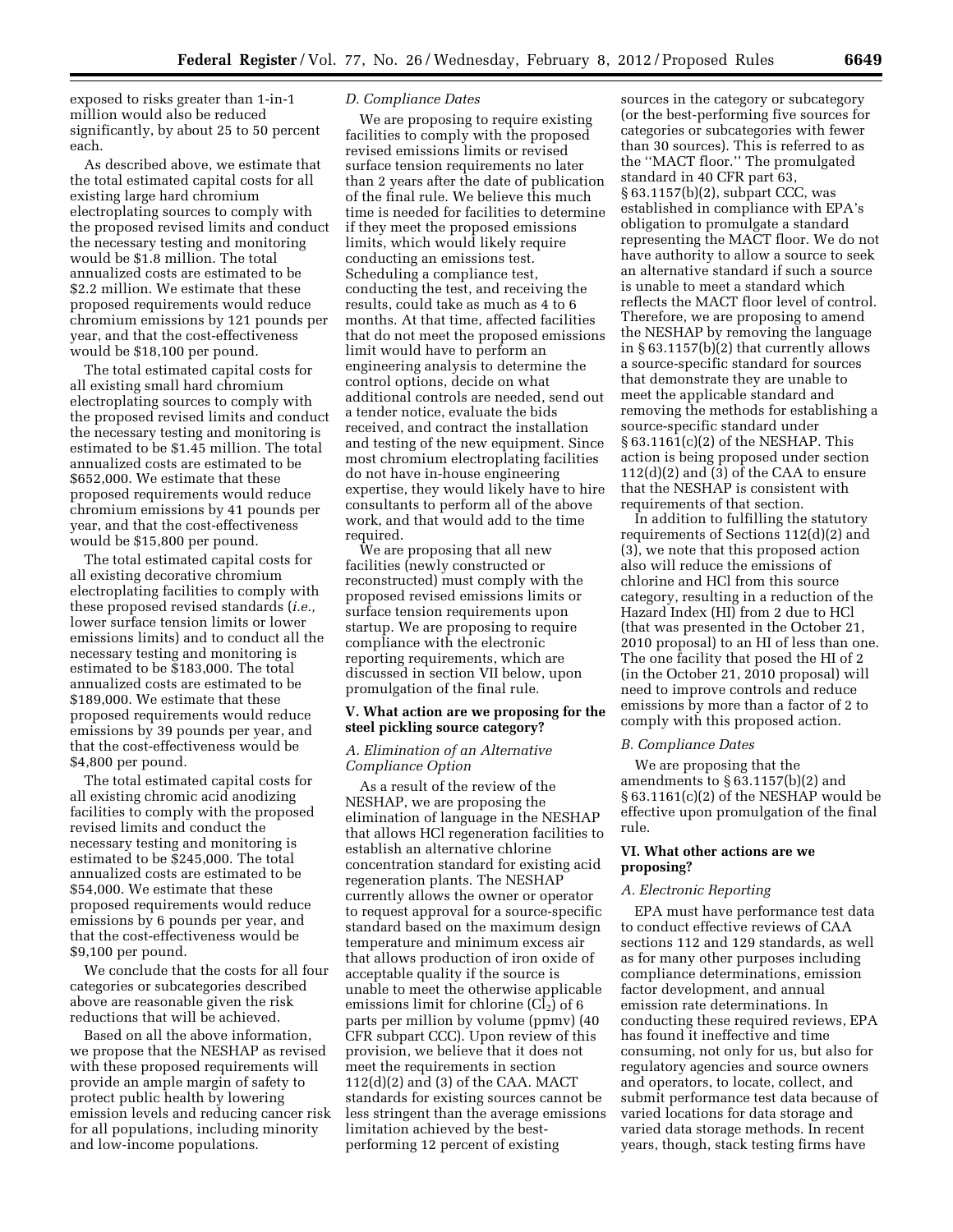typically collected performance test data in electronic format, making it possible to move to an electronic data submittal system that would increase the ease and efficiency of data submittal and improve data accessibility.

Through this proposal, EPA is presenting a step to increase the ease and efficiency of data submittal and improve data accessibility. Specifically, EPA is proposing that owners and operators of facilities in the Hard and Decorative Chromium Electroplating and Chromium Anodizing source categories and the Steel Pickling—HCl Process Facilities and Hydrochloric Acid Regeneration Plants source categories submit electronic copies of required performance test reports to EPA's WebFIRE database. The WebFIRE database was constructed to store performance test data for use in developing emission factors. A description of the WebFIRE database is available at *[http://cfpub.epa.gov/](http://cfpub.epa.gov/oarweb/index.cfm?action=fire.main) [oarweb/index.cfm?action=fire.main.](http://cfpub.epa.gov/oarweb/index.cfm?action=fire.main)* 

As proposed above, data entry would be through an electronic emissions test report structure called the Electronic Reporting Tool (ERT). The ERT would generate an electronic report which would be submitted using the Compliance and Emissions Data Reporting Interface (CEDRI). The submitted report would be transmitted through EPA's Central Data Exchange (CDX) network for storage in the WebFIRE database making submittal of data very straightforward and easy. A description of the ERT can be found at *[http://www.epa.gov/ttn/chief/ert/](http://www.epa.gov/ttn/chief/ert/index.html)  [index.html](http://www.epa.gov/ttn/chief/ert/index.html)* and CEDRI can be accessed through the CDX Web site (*[www.epa.gov/cdx](http://www.epa.gov/cdx)*).

The proposal to submit performance test data electronically to EPA would apply only to those performance tests conducted using test methods that will be supported by the ERT. The ERT contains a specific electronic data entry form for most of the commonly used EPA reference methods. A listing of the pollutants and test methods supported by the ERT is available at *[http://](http://www.epa.gov/ttn/chief/ert/index.html) [www.epa.gov/ttn/chief/ert/index.html.](http://www.epa.gov/ttn/chief/ert/index.html)*  We believe that industry would benefit from this proposed approach to electronic data submittal. Having these data, EPA would be able to develop improved emission factors, make fewer information requests, and promulgate better regulations.

One major advantage of the proposed submittal of performance test data through the ERT is a standardized method to compile and store much of the documentation required to be reported by this rule. Another advantage is that the ERT clearly states what

testing information would be required. Another important proposed benefit of submitting these data to EPA at the time the source test is conducted is that it should substantially reduce the effort involved in data collection activities in the future. When EPA has performance test data in hand, there will likely be fewer or less substantial data collection requests in conjunction with prospective required residual risk assessments or technology reviews. This would result in a reduced burden on both affected facilities (in terms of reduced manpower to respond to data collection requests) and EPA (in terms of preparing and distributing data collection requests and assessing the results).

State, local, and tribal agencies could also benefit from more streamlined and accurate review of electronic data submitted to them. The ERT would allow for an electronic review process rather than a manual data assessment making review and evaluation of the source provided data and calculations easier and more efficient. Finally, another benefit of the proposed data submittal to WebFIRE electronically is that these data would greatly improve the overall quality of existing and new emissions factors by supplementing the pool of emissions test data for establishing emissions factors and by ensuring that the factors are more representative of current industry operational procedures. A common complaint heard from industry and regulators is that emission factors are outdated or not representative of a particular source category. With timely receipt and incorporation of data from most performance tests, EPA would be able to ensure that emission factors, when updated, represent the most current range of operational practices. In summary, in addition to supporting regulation development, control strategy development, and other air pollution control activities, having an electronic database populated with performance test data would save industry, state, local, tribal agencies, and EPA significant time, money, and effort while also improving the quality of emission inventories and, as a result, air quality regulations.

# **VII. Summary of Cost, Environmental, and Economic Impacts**

#### *A. What are the affected sources?*

1. Chromium Electroplating and Chromium Anodizing

For the proposed amendments to the Chromium Electroplating NESHAP, the affected sources are each hard chromium electroplating tank, each

decorative chromium electroplating tank, and each chromium anodizing tank located at a facility that performs hard chromium electroplating, decorative chromium electroplating, or chromium anodizing.

#### 2. Steel Pickling

For the proposed amendments to the Steel Pickling NESHAP, the affected sources are hydrochloric acid regeneration plants that are major sources of HAP.

# *B. What are the emission reductions?*

# 1. Chromium Electroplating and Chromium Anodizing

Overall, the proposed amendments to the Chromium Electroplating NESHAP would reduce nationwide emissions of chromium compounds by an estimated 208 pounds per year (lbs/yr) from the current levels of 1,140 lbs/yr down to 930 lbs/yr. For large hard chromium electroplating, the proposed amendments would reduce chromium compound emissions by about 121 lbs/ yr from 561 lbs/yr down to 440 pounds. For small hard chromium electroplating, the proposed amendments would reduce chromium compound emissions by an estimated 41 lbs/yr from 240 lbs/ yr to 199 lbs/yr. For decorative chromium electroplating, the proposed amendments would reduce chromium compound emissions by an estimated 40 lbs/yr from 280 lbs/yr down to 240 lbs/ yr. For chromium anodizing, the proposed amendments would reduce chromium compound emissions by about 6 lbs/yr from 66 lbs/yr down to 60 lbs/yr. The proposed amendments would have negligible impacts on secondary emissions because the additional control equipment that would be required would not significantly impact energy use by the affected facilities.

#### 2. Steel Pickling

We estimate that the proposed amendment to remove the alternative compliance provision for hydrochloric acid regeneration facilities would reduce emissions of chlorine by 15 tpy.

#### *C. What are the cost impacts?*

1. Chromium Electroplating and Chromium Anodizing

We estimate that these proposed amendments would achieve 208 pounds reductions in hexavalent chromium emissions, and that the total capital and total annualized cost for the proposed amendments would be \$3.7 million and \$3.1 million/yr, respectively. The overall cost effectiveness would be \$14,900 per pound of hexavalent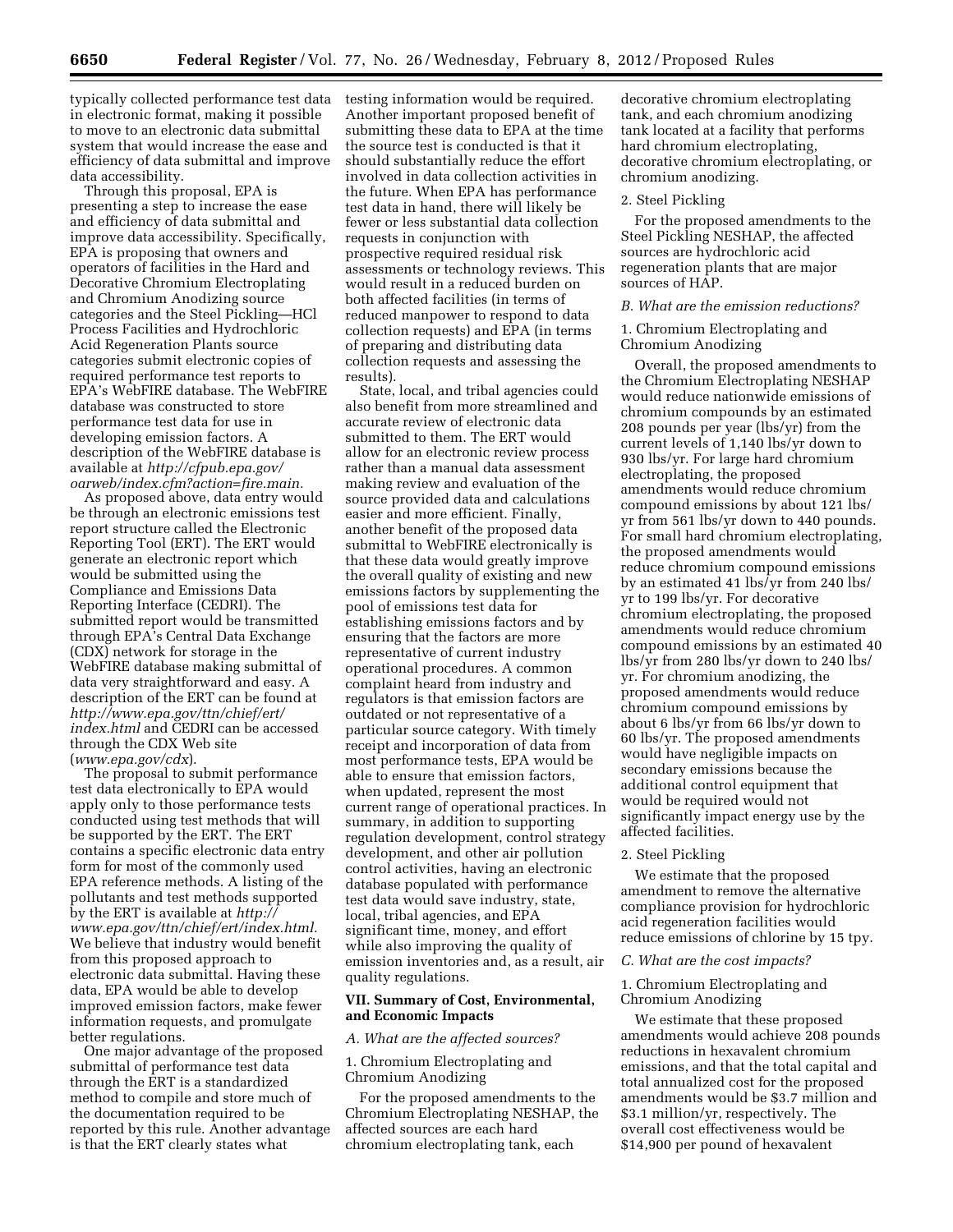chromium emissions reductions. A summary of the estimated costs and reductions of hexavalent chromium emissions are shown in Table 7.

TABLE 7—SUMMARY OF THE ESTIMATED COSTS, REDUCTIONS, AND COST EFFECTIVENESS FOR PROPOSED REQUIREMENTS FOR CHROMIUM ELECTROPLATING AND ANODIZING SOURCE CATEGORIES

| Source category or subcategory | Capital costs<br>$(controls +$<br>$WAFS + all$<br>testing) | Annualized costs<br>$(controls +$<br>$WAFS + all$<br>testing), \$/yr | Emissions<br>reductions<br>(lbs/vr) | Cost<br>effectiveness<br>(S/lb)      |
|--------------------------------|------------------------------------------------------------|----------------------------------------------------------------------|-------------------------------------|--------------------------------------|
|                                | \$1,821,000<br>1.445.000<br>183.000<br>245.000             | \$2,195,000<br>653.000<br>189.000<br>54.000                          | 121<br>41<br>39<br>6                | \$18,100<br>15.800<br>4,800<br>9.100 |
| Total                          | 3,694,000                                                  | 3,090,000                                                            | 208                                 | 14,900                               |

# 2. Steel Pickling

For HCl acid regeneration plants, we estimate that the capital cost for the proposed amendments would be between \$100,000 and \$200,000, depending on whether the existing equipment can be upgraded or will need to be replaced. The annualized cost are estimated to be between \$11,419 and \$22,837 per year. The estimated cost effectiveness would be \$761 to \$1,522 per ton of HAP (mainly chlorine and HCl).

#### *D. What are the economic impacts?*

1. Chromium Electroplating and Chromium Anodizing

EPA performed a screening analysis for impacts on all affected small entities by comparing compliance costs to average sales revenues by employment size category.12 This is known as the cost-to-revenue or cost-to-sales ratio, or the ''sales test.'' The ''sales test'' is the impact methodology EPA primarily employs in analyzing small entity impacts as opposed to a ''profits test,'' in which annualized compliance costs are calculated as a share of profits. The sales test is frequently used because revenues or sales data are commonly available for entities impacted by EPA regulations, and profits data normally made available are often not the true profit earned by firms because of accounting and tax considerations. The use of a ''sales test'' for estimating small business impacts for a rulemaking is consistent with guidance offered by EPA on compliance with SBREFA 13 and is consistent with guidance published by the U.S. SBA's Office of Advocacy that

suggests that cost as a percentage of total revenues is a metric for evaluating cost increases on small entities in relation to increases on large entities (U.S. SBA, 2010).14

Based on the analysis, we estimate that approximately 96 percent of all affected facilities have a cost-to-sales ratio of less than 1 percent. In addition, for approximately 1 percent of all affected facilities, or 9 facilities with fewer than 20 employees, the potential for cost-to-sales impacts may be between 3 and 8 percent. All of these facilities are in the hard chromium electroplating category, with 2 of the facilities in the small hard chromium electroplating category and 7 in the large hard chromium electroplating category. For these categories, because the average sales receipts used for the analysis may understate sales for some facilities and because these facilities are likely to be able to pass cost increases through to their customers, we do not anticipate the regulatory proposal to result in firm closures, significant price increases, or substantial profit loss. We conclude that this proposal will not have a significant economic impact on a substantial number of small entities. More information and details of this analysis are provided in the technical document ''Economic Impact Analysis for Risk and Technology Review: Chromium Electroplating,'' which is available in the docket for this proposed rule.

# 2. Steel Pickling

Because only one of the approximately 100 facilities incurs any cost for controls and that cost is estimated to be less than 1 percent of sales, no significant price or productivity impacts are anticipated.

#### *E. What are the benefits?*

# 1. Chromium Electroplating and Chromium Anodizing

The estimated reductions in chromium emissions that will be achieved by this proposed rule will provide benefits to public health. The proposed limits will result in significant reductions in the actual and allowable emissions of hexavalent chromium therefore will reduce the actual and potential cancer risks due to emissions of chromium from this source category.

#### 2. Steel Pickling

The estimated reductions in hydrogen chloride and chlorine emissions that will result from this proposed action will provide benefits to public health. The proposed limits will result in reductions in the potential for noncancer health effects due to emissions of these HAP.

# **VIII. Request for Comments**

We are soliciting comments on all aspects of this proposed action. All comments received during the comment period will be considered. In EPA's strive to continue to promote sustainability in our protection of human health and the environment, we request comment on sustainability related to the types of fume suppressants and surfactants, depending on their chemical properties, which may have more or less potential for negative health and environmental impacts beyond the air emissions addressed by this supplemental proposal. In addition to general comments on this proposed action, we are also soliciting additional information and data (*e.g.,* on emissions, emissions concentrations results from stack emissions tests, flow rates, facility parameters, facility types, controls, test reports, *etc.*) that may help to reduce the uncertainties inherent in the risk assessments and any additional data that would inform the other analyses

<sup>12</sup>*[http://www.census.gov/econ/susb/data/](http://www.census.gov/econ/susb/data/susb2002.html) [susb2002.html.](http://www.census.gov/econ/susb/data/susb2002.html)* 

<sup>13</sup>The SBREFA compliance guidance to EPA rulewriters regarding the types of small business analysis that should be considered can be found at: *[http://www.epa.gov/sbrefa/documents/Guidance-](http://www.epa.gov/sbrefa/documents/Guidance-RegFlexAct.pdf)[RegFlexAct.pdf.](http://www.epa.gov/sbrefa/documents/Guidance-RegFlexAct.pdf)* See Table 2 on page 36 for guidance on interpretations of the magnitude of the cost-to-sales numbers.

<sup>14</sup>U.S. SBA, Office of Advocacy. A Guide for Government Agencies, How to Comply with the Regulatory Flexibility Act, Implementing the President's Small Business Agenda and Executive Order 13272, June 2010.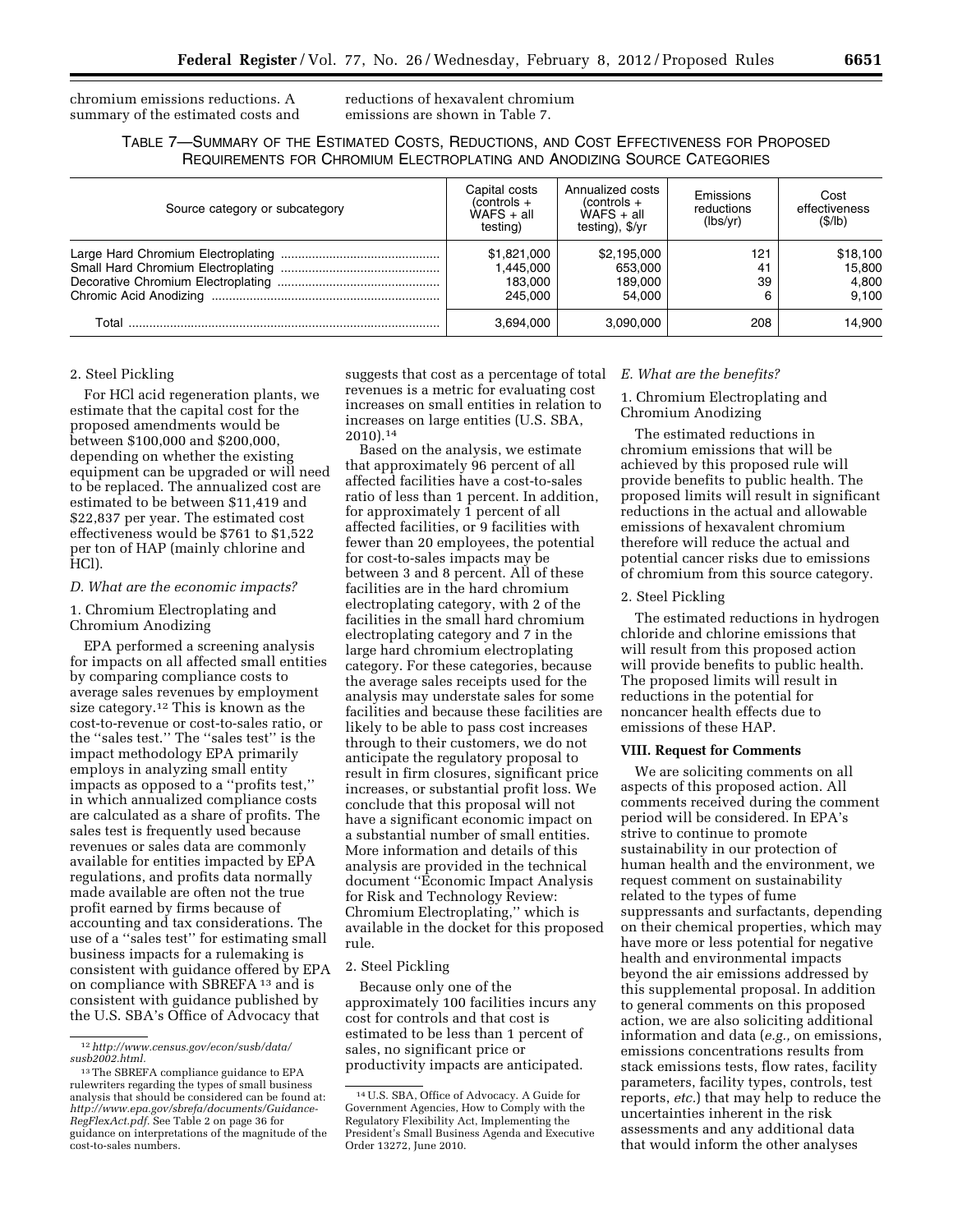described in this preamble (such as the analyses of the costs and reductions that would result from the proposed requirements). Because our current data set includes test results for only one chromium anodizing tank, we specifically request additional performance test data for chromium anodizing sources, including emissions concentration, exhaust flow rates, rectifier output, and control device type. Finally, we are requesting additional information on the costs and feasibility of using WAFS that do not contain PFOS to meet the proposed surface tension limits. Such data should include supporting documentation in sufficient detail to allow characterization of the quality and representativeness of the data or information. We are not reopening the public comment period for the actions proposed in the October 21, 2010 notice.

#### **IX. Statutory and Executive Order Reviews**

*A. Executive Order 12866: Regulatory Planning and Review and Executive Order 13563: Improving Regulation and Regulatory Review* 

Under Executive Order 12866 (58 FR 51735, October 4, 1993), this action is a significant regulatory action because it raises novel legal and policy issues. Accordingly, EPA submitted this action to the Office of Management and Budget (OMB) for review under Executive Orders 12866 and 13563 (76 FR 3821, January 21, 2011) and any changes made in response to OMB recommendations have been documented in the docket for this action.

#### *B. Paperwork Reduction Act*

The information collection requirements in this rule have been submitted for approval to OMB under the Paperwork Reduction Act, 44 U.S.C. 3501, *et seq.* 

We are not proposing any new paperwork requirements to the Steel Pickling—HCl Process Facilities and Hydrochloric Acid Regeneration Plants MACT standards. Revisions and burden associated with amendments to the Hard and Decorative Chromium Electroplating and Chromium Anodizing Tanks are discussed in the following paragraphs. The OMB has previously approved the information collection requirements contained in the existing regulation being amended with this proposed rule (*i.e.,* 40 CFR part 63, subparts N and CCC) under the provisions of the Paperwork Reduction Act, 44 U.S.C. 3501, et seq. The OMB control numbers for EPA's regulations

in 40 CFR are listed in 40 CFR part 9. Burden is defined at 5 CFR 1320.3(b).

The ICR document prepared by EPA for the amendments to the Hard and Decorative Chromium Electroplating and Chromium Anodizing Tanks NESHAP has been assigned EPA ICR number 1611.08. Burden changes associated with these amendments would result from the emission testing requirements and compliance demonstrations being proposed with today's action. The estimated average burden per response is 9 hours; the frequency of response is one-time for all respondents that must comply with the rule's reporting requirements and the estimated average number of likely respondents per year is 485. The cost burden to respondents resulting from the collection of information includes the total capital cost annualized over the equipment's expected useful life (\$100,958), a total operation and maintenance component (\$0 per year), and a labor cost component (about \$152,116 per year).

An agency may not conduct or sponsor, and a person is not required to respond to a collection of information unless it displays a currently valid OMB control number.

To comment on the Agency's need for this information, the accuracy of the provided burden estimates, and any suggested methods for minimizing respondent burden, EPA has established a public docket for this rule, which includes these ICR, under Docket ID number EPA–HQ–OAR–2010–0600. Submit any comments related to the ICR to EPA and OMB. See **ADDRESSES** section at the beginning of this notice for where to submit comments to EPA. Send comments to OMB at the Office of Information and Regulatory Affairs, Office of Management and Budget, 725 17th Street NW., Washington, DC 20503, Attention: Desk Office for EPA. Since OMB is required to make a decision concerning the ICR between 30 and 60 days after February 8, 2012, a comment to OMB is best assured of having its full effect if OMB receives it by March 9, 2012. The final rule will respond to any OMB or public comments on the information collection requirements contained in this proposal.

#### *C. Regulatory Flexibility Act*

The Regulatory Flexibility Act (RFA) generally requires an agency to prepare a regulatory flexibility analysis of any rule subject to notice and comment rulemaking requirements under the Administrative Procedure Act or any other statute unless the agency certifies that the rule will not have a significant economic impact on a substantial

number of small entities. Small entities include small businesses, small organizations, and small governmental jurisdictions.

For purposes of assessing the impacts of today's proposed rule on small entities, small entity is defined as: (1) A small business that is a small industrial entity as defined by the Small Business Administration's (SBA) regulations at 13 CFR 121.201; (2) a small governmental jurisdiction that is a government of a city, county, town, school district or special district with a population of less than 50,000; and (3) a small organization that is any not-for-profit enterprise which is independently owned and operated and is not dominant in its field.

After considering the economic impact of this supplemental proposed rule on small entities, I certify that this action will not have a significant economic impact on a substantial number of small entities. This proposed rule would impose more stringent emissions limits and lower surface tension requirements. These new proposed requirements and restrictions to the hard and decorative chromium electroplating and chromium anodizing tanks MACT standard will impact small entities, but those impacts have been estimated to be nominal. The proposed emissions limits reflect the level of performance currently being achieved by most facilities, and many facilities currently have emissions that are far below the proposed limits. With regard to the remaining facilities (those that will need to achieve emissions reductions), most of these facilities can achieve the proposed limits at low costs (*e.g.,* by using additional fume suppressants).

The EPA's analysis estimated that 96 percent of the affected entities will have an annualized cost of less than 1 percent of sales. In addition, approximately 1 percent of affected entities, or 9 facilities with fewer than 20 employees, may have cost-to-sales ratios between 3 to 8 percent. All of these facilities are in the hard chromium electroplating category, with 2 of the facilities in the small hard chromium electroplating category and 7 in the large hard chromium electroplating category.

Since our analysis indicates that a small subset of facilities (about 1 percent) may have cost-to-sales ratios greater than 3 percent, we have conducted additional economic impact analyses on this small subset of facilities to better understand the potential economic impacts for these facilities. The additional analyses indicate the estimates of costs-to-sales ratios in the initial analyses are more likely to be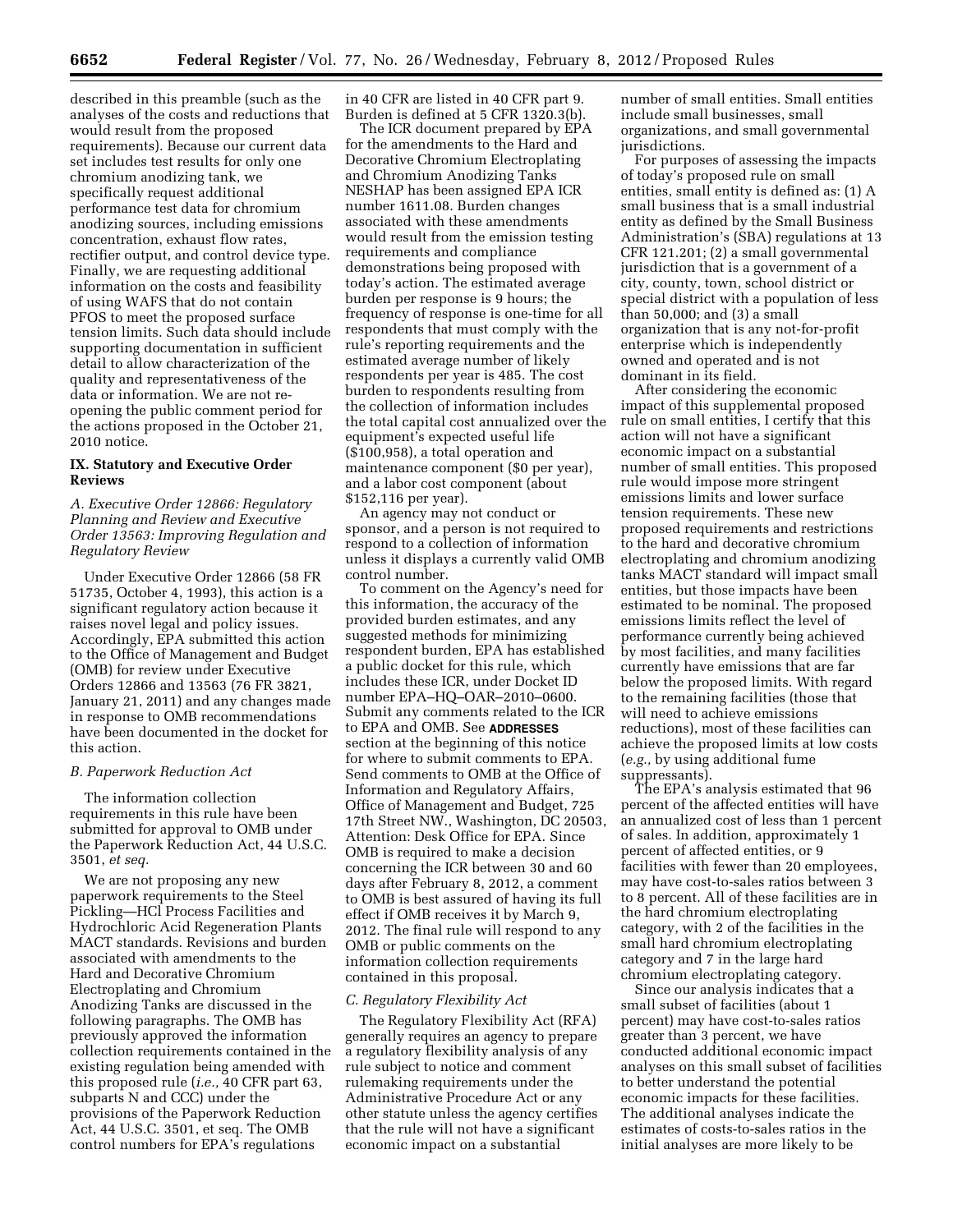overstated rather than understated because the additional analyses indicate that sales are typically higher for these sources than the average value used in the initial analysis.

Moreover, because of the nature of the market, these facilities are likely to be able to pass cost increases through to their customers. As such, we do not anticipate the proposal to result in firm closures, or substantial profit loss. More information and details of this analysis are provided in the technical document ''Economic Impact Analysis for Risk and Technology Review: Chromium Electroplating,'' which is available in the docket for this proposed rule.

Although this proposed rule will not have a significant economic impact on a substantial number of small entities, EPA nonetheless has tried to reduce the impact of this rule on small entities. We continue to be interested in the potential impacts of the proposed rule on small entities and welcome comments on issues related to such impacts.

#### *D. Unfunded Mandates Reform Act*

This proposed rule does not contain a Federal mandate under the provisions of Title II of the Unfunded Mandates Reform Act of 1995 (UMRA), 2 U.S.C. 1531–1538 for state, local, or tribal governments or the private sector. The proposed rule would not result in expenditures of \$100 million or more for State, local, and tribal governments, in aggregate, or the private sector in any 1 year. The proposed rule imposes no enforceable duties on any State, local, or tribal governments or the private sector. Thus, this proposed rule is not subject to the requirements of sections 202 or 205 of the UMRA.

This proposed rule is also not subject to the requirements of section 203 of UMRA because it contains no regulatory requirements that might significantly or uniquely affect small governments. This action contains no requirements that apply to such governments nor does it impose obligations upon them.

# *E. Executive Order 13132: Federalism*

This proposed rule does not have federalism implications. It will not have substantial direct effects on the States, on the relationship between the national government and the States, or on the distribution of power and responsibilities among the various levels of government, as specified in Executive Order 13132. None of the facilities subject to this action are owned or operated by State governments, and, because no new requirements are being promulgated, nothing in this proposal will supersede

State regulations. Thus, Executive Order 13132 does not apply to this proposed rule.

In the spirit of Executive Order 13132, and consistent with EPA policy to promote communications between EPA and State and local governments, EPA specifically solicits comment on this proposed rule from State and local officials.

# *F. Executive Order 13175: Consultation and Coordination With Indian Tribal Governments*

This proposed rule will not have tribal implications, as specified in Executive Order 13175 (65 FR 67249, November 9, 2000). It will not have substantial direct effect on tribal governments, on the relationship between the Federal government and Indian tribes, or on the distribution of power and responsibilities between the Federal government and Indian tribes, as specified in Executive Order 13175. Thus, Executive Order 13175 does not apply to this action.

EPA specifically solicits additional comment on this proposed action from tribal officials.

# *G. Executive Order 13045: Protection of Children From Environmental Health Risks and Safety Risks*

This proposed rule is not subject to Executive Order 13045 (62 FR 19885, April 23, 1997) because it is not economically significant as defined in Executive Order 12866, and because the Agency does not believe the environmental health or safety risks addressed by this action present a disproportionate risk to children. This action would not relax the control measures on existing regulated sources. Nevertheless, this proposed action would result in reductions in cancer risks due to chromium emissions for people of all ages, including children. The EPA's risk assessments (included in the docket for this proposed rule) demonstrate that these regulations, with the amendments being proposed in today's action, will be health protective.

The public is invited to submit comments or identify peer-reviewed studies and data that assess effects of early life exposure to hexavalent chromium.

# *H. Executive Order 13211: Actions Concerning Regulations That Significantly Affect Energy Supply, Distribution, or Use*

This action is not a ''significant energy action'' as defined under Executive Order 13211 (66 FR 28355 (May 22, 2001)), because it is not likely to have significant adverse effect on the supply, distribution, or use of energy. This action will not create any new requirements for sources in the energy supply, distribution, or use sectors.

# *I. National Technology Transfer and Advancement Act*

Section 12(d) of the National Technology Transfer and Advancement Act of 1995 (NTTAA), Public Law 104– 113, 12(d) (15 U.S.C. 272 note) directs EPA to use voluntary consensus standards (VCS) in its regulatory activities unless to do so would be inconsistent with applicable law or otherwise impractical. VCS are technical standards (*e.g.,* materials specifications, test methods, sampling procedures, and business practices) that are developed or adopted by VCS bodies. The NTTAA directs EPA to provide Congress, through OMB, explanations when the Agency decides not to use available and applicable VCS.

This proposed rulemaking does not involve technical standards. Therefore, EPA is not considering the use of any VCS.

# *J. Executive Order 12898: Federal Actions To Address Environmental Justice in Minority Populations and Low-Income Populations*

Executive Order 12898 (59 FR 7629, February 16, 1994) establishes Federal executive policy on environmental justice. Its main provision directs Federal agencies, to the greatest extent practicable and permitted by law, to make environmental justice part of their mission by identifying and addressing, as appropriate, disproportionately high and adverse human health or environmental effects of their programs, policies, and activities on minority populations and low-income populations in the United States.

The EPA has determined that this proposed rule will not have disproportionately high and adverse human health or environmental effects on minority or low-income populations because it maintains or increases the level of environmental protection for all affected populations without having any disproportionately high and adverse human health or environmental effects on any population, including any minority low-income, or indigenous populations. Further, the EPA is proposing that, after implementation of the provisions of this rule, the public health of all demographic groups will be protected with an ample margin of safety.

To examine the potential for any environmental justice issues that might be associated with two of the source categories associated with today's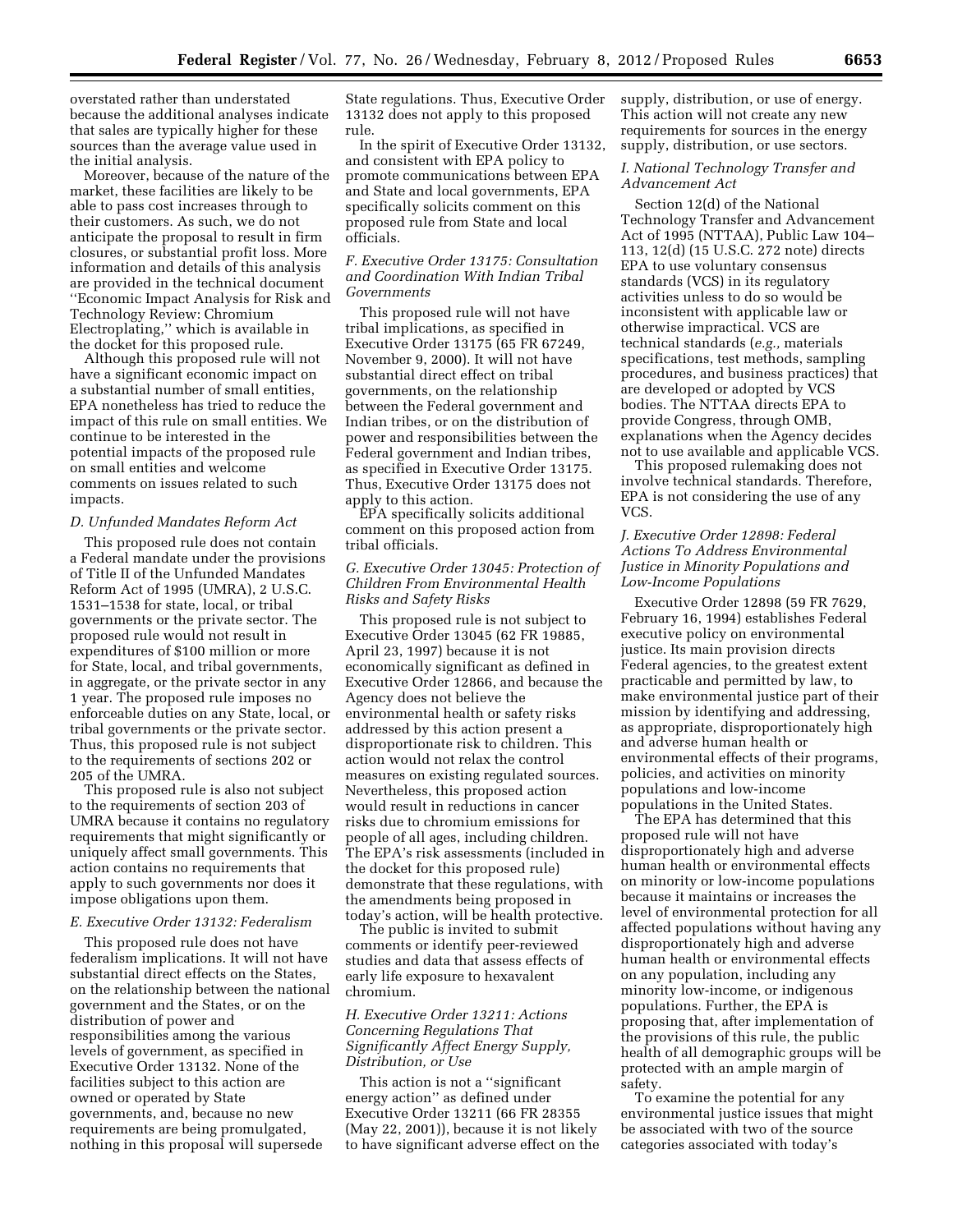proposed rule (Hard Chromium Electroplaters and Decorative Chromium Electroplaters), we evaluated the percentages of various social, demographic, and economic groups within the at-risk populations living near the facilities where these source categories are located and compared them to national averages. We did not conduct this type of analysis for the chromic acid anodizing or steel pickling categories because the numbers of people subjected to cancer risks greater than 1-in-1 million due to HAP emissions from these source categories were quite low. The development of demographic analyses to inform the consideration of environmental justice issues in EPA rulemakings is an evolving process. The EPA offers the demographic analyses in this rulemaking as examples of how such analyses might be developed to inform such consideration, and invites public comment on the approaches used and the interpretations made from the results, with the hope that this will support the refinement and improve utility of such analyses for future rulemakings.

Our analysis of the demographics of the population with estimated risks greater than 1-in-1 million indicates potential disparities in risks between demographic groups, including the African American, Other and Multiracial, Hispanic, Below the Poverty Level, and the Over 25 without a High School Diploma groups. These groups stand to benefit the most from the emission reductions achieved by this proposed rulemaking.

EPA defines ''Environmental Justice'' to include meaningful involvement of all people regardless of race, color, national origin, or income with respect to the development, implementation, and enforcement of environmental laws, regulations, and policies. To promote meaningful involvement, after the rule is proposed, EPA will be conducting a webinar to inform the public about the rule and to outline how to submit written comments to the docket. Further stakeholder and public input is expected through public comment and follow-up meetings with interested stakeholders.

#### **List of Subjects in 40 CFR Part 63**

Environmental protection, Air pollution control, Reporting and recordkeeping requirements, Volatile organic compounds.

Dated: January 27, 2012. **Lisa P. Jackson,**  *Administrator.* 

For the reasons stated in the preamble, part 63 of title 40, chapter I, of the Code of Federal Regulations is proposed to be amended as follows:

#### **PART 63—[AMENDED]**

1. The authority citation for part 63 continues to read as follows:

**Authority:** 42 U.S.C. 7401, et seq.

#### **Subpart N—[Amended]**

2. Section 63.341 is amended by adding, in alphabetical order in paragraph (a), definitions for *existing affected source* and *new affected source.* 

# **§ 63.341 Definitions and nomenclature.**   $(a) * * * *$

*Existing affected source* means an affected hard chromium electroplating tank, decorative chromium electroplating tank, or chromium anodizing tank, the construction or reconstruction of which commenced on or before February 8, 2012.

\* \* \* \* \* *New affected source* means an affected hard chromium electroplating tank, decorative chromium electroplating tank, or chromium anodizing tank, the construction or reconstruction of which commenced after February 8, 2012.

\* \* \* \* \* 3. Section 63.342 is amended by: a. Revising paragraphs (c)(1)(i),  $(c)(1)(ii)$ , and  $(c)(1)(iii)$ ;

b. Adding paragraph (c)(1)(iv);

c. Revising paragraphs (c)(2)(i),  $(c)(2)(ii)$ , and  $(c)(2)(iii)$ ;

d. Adding paragraph (c)(2)(vi);

e. Revising paragraphs (d)(1) and (d)(2); and

f. Adding paragraph (d)(3) to read as follows:

#### **§ 63.342 Standards.**

\* \* \* \* \*

 $(c)(1) * * * *$ 

(i) Not allowing the concentration of total chromium in the exhaust gas stream discharged to the atmosphere to exceed 0.011 milligrams of total chromium per dry standard cubic meter (mg/dscm) of ventilation air  $(4.8 \times 10^{-6}$ grains per dry standard cubic foot (gr/dscf)) for all open surface hard chromium electroplating tanks that are existing affected sources and are located at large hard chromium electroplating facilities; or

(ii) Not allowing the concentration of total chromium in the exhaust gas stream discharged to the atmosphere to

exceed 0.015 mg/dscm  $(6.6 \times 10^{-6})$ gr/dscf) for all open surface hard chromium electroplating tanks that are existing affected sources and are located at small, hard chromium electroplating facilities; or

(iii) If a chemical fume suppressant containing a wetting agent is used, not allowing the surface tension of the electroplating or anodizing bath contained within the affected tank to exceed 40 dynes per centimeter (dynes/ cm) (2.8  $\times$  10<sup>-3</sup> pound-force per foot (lbf/ft)), as measured by a stalagmometer, or 33 dynes/cm (2.3 ×  $10^{-3}$  lbf/ft), as measured by a tensiometer at any time during tank operation; or

(iv) Not allowing the concentration of total chromium in the exhaust gas stream discharged to the atmosphere to exceed 0.006 mg/dscm of ventilation air  $(2.6 \times 10^{-6} \text{ gr/dscf})$  for all open surface hard chromium electroplating tanks that are new affected sources.

\* \* \* \* \* (2) \* \* \*

(i) Not allowing the concentration of total chromium in the exhaust gas stream discharged to the atmosphere to exceed 0.011 mg/dscm of ventilation air  $(4.8 \times 10^{-6} \text{ gr/dscf})$  for all enclosed hard chromium electroplating tanks that are existing affected sources and are located at large hard chromium electroplating facilities; or

(ii) Not allowing the concentration of total chromium in the exhaust gas stream discharged to the atmosphere to exceed 0.015 mg/dscm  $(6.6 \times 10^{-6})$ gr/dscf) for all enclosed hard chromium electroplating tanks that are existing affected sources and are located at small, hard chromium electroplating facilities; or

(iii) If a chemical fume suppressant containing a wetting agent is used, not allowing the surface tension of the electroplating or anodizing bath contained within the affected tank to exceed 40 dynes/cm  $(2.8 \times 10^{-3} \text{ lbf/ft})$ , as measured by a stalagmometer, or 33 dynes/cm  $(2.3 \times 10^{-3} \text{ lbf/ft})$ , as measured by a tensiometer at any time during tank operation; or

\* \* \* \* \* (vi) Not allowing the concentration of total chromium in the exhaust gas stream discharged to the atmosphere to exceed 0.006 mg/dscm of ventilation air  $(2.6 \times 10^{-6} \text{ gr/dscf})$  for all enclosed hard chromium electroplating tanks that are new affected sources. \* \* \* \* \*

(d) *Standards for decorative chromium electroplating tanks using a chromic acid bath and chromium anodizing tanks.* During tank operation,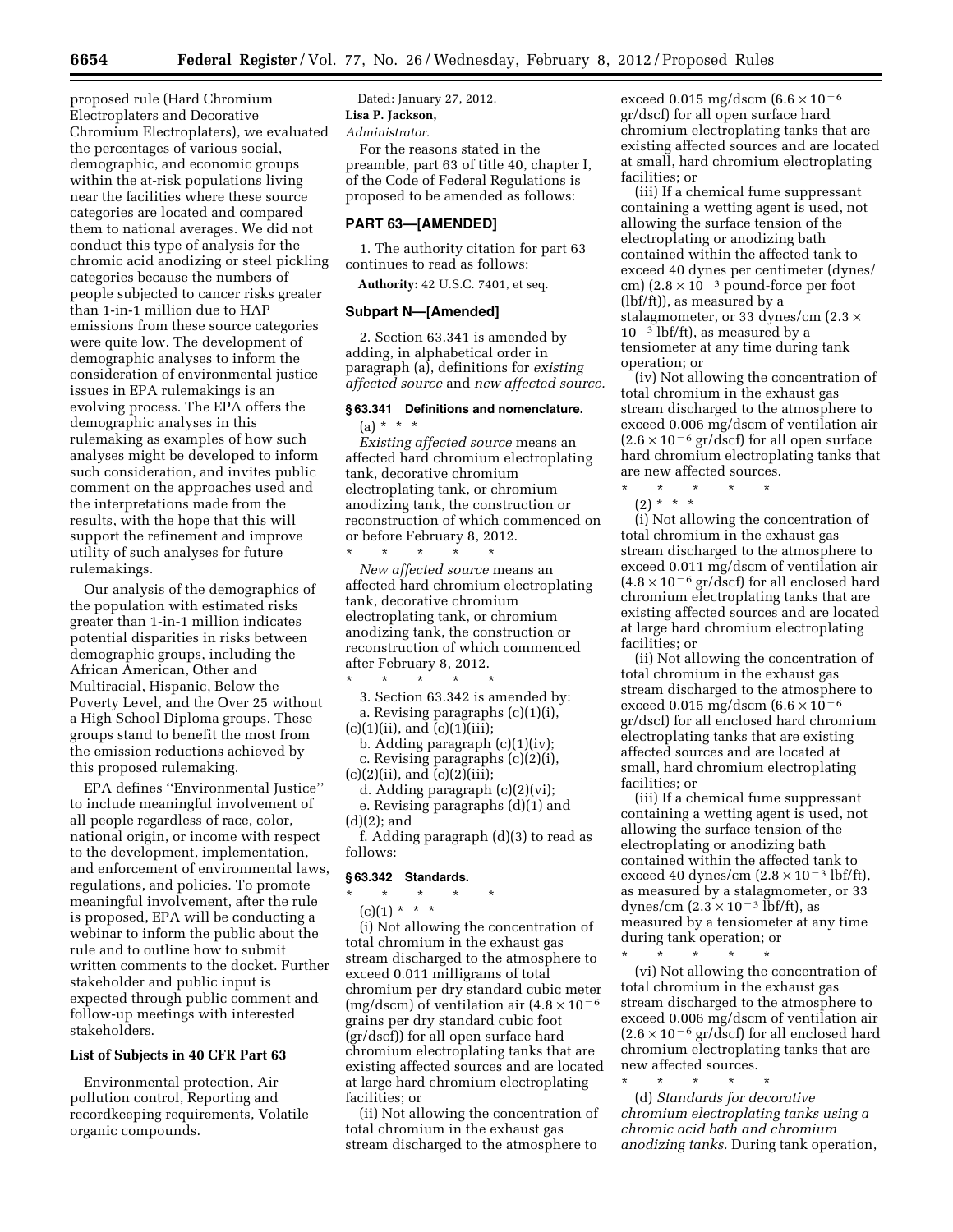each owner or operator of an existing, new, or reconstructed affected source shall control chromium emissions discharged to the atmosphere from that affected source by either:

(1) Not allowing the concentration of total chromium in the exhaust gas stream discharged to the atmosphere to exceed 0.007 mg/dscm  $(3.1 \times 10^{-6})$ gr/dscf) for all existing decorative chromium electroplating tanks using a chromic acid bath and all existing chromium anodizing tanks; or

(2) Not allowing the concentration of total chromium in the exhaust gas stream discharged to the atmosphere to exceed 0.006 mg/dscm  $(2.6 \times 10^{-6} \text{ gr/}$ dscf) for all new or reconstructed decorative chromium electroplating tanks using a chromic acid bath and all new or reconstructed chromium anodizing tanks;

(3) If a chemical fume suppressant containing a wetting agent is used, not allowing the surface tension of the electroplating or anodizing bath contained within the affected tank to exceed 40 dynes/cm  $(2.8 \times 10^{-3} \text{ lbf/ft})$ , as measured by a stalagmometer or 33 dynes/cm  $(2.3 \times 10^{-3} \text{ lbf/ft})$ , as measured by a tensiometer at any time during tank operation, for all existing, new, or reconstructed decorative chromium electroplating tanks using a chromic acid bath and all existing, new, or reconstructed chromium anodizing tanks.

\* \* \* \* \*

4. Section 63.343 is amended by: a. Revising paragraphs (a)(1), (a)(2), and (a)(4);

b. Revising paragraph (b)(1); and

c. Revising paragraphs (c)(1)(ii),  $(c)(2)(ii)$ ,  $(c)(4)(ii)$ ,  $(c)(5)(i)$ ,  $(c)(5)(ii)$ , and (c)(6)(ii) to read as follows:

# **§ 63.343 Compliance provisions.**

(a)(1) The owner or operator of an existing affected source shall comply with the emission limitations in § 63.342 no later than [DATE 2 YEARS AFTER PUBLICATION OF FINAL RULE IN **Federal Register**].

(2) The owner or operator of a new or reconstructed affected source that has an initial startup after [DATE OF PUBLICATION OF FINAL RULE IN THE **Federal Register**], shall comply immediately upon startup of the source. \* \* \* \* \*

(4) The owner or operator of a new area source (*i.e.,* an area source for which construction or reconstruction was commenced after February 8, 2012) that increases actual or potential emissions of hazardous air pollutants such that the area source becomes a major source must comply with the

provisions for new major sources, immediately upon becoming a major source.

\* \* \* \* \* (b) *Methods to demonstrate initial compliance.* (1) Except as provided in paragraphs (b)(2) and (b)(3) of this section, an owner or operator of an affected source subject to the requirements of this subpart is required to conduct an initial performance test as required under § 63.7, using the procedures and test methods listed in §§ 63.7 and 63.344.

\* \* \* \* \*

(c) \* \* \*  $(1) * * * *$ 

(ii) On and after the date on which the initial performance test is required to be completed under § 63.7, the owner or operator of an affected source, or group of affected sources under common control, shall monitor and record the pressure drop across the composite mesh-pad system once each day that any affected source is operating. To be in compliance with the standards, the composite mesh-pad system shall be operated within ±2 inches of water column of the pressure drop value established during the initial performance test, or shall be operated within the range of compliant values for pressure drop established during multiple performance tests.

\* \* \* \* \* (2) \* \* \*

(ii) On and after the date on which the initial performance test is required to be completed under § 63.7, the owner or operator of an affected source, or group of affected sources under common control, shall monitor and record the velocity pressure at the inlet to the packed-bed system and the pressure drop across the scrubber system once each day that any affected source is operating. To be in compliance with the standards, the scrubber system shall be operated within ±10 percent of the velocity pressure value established during the initial performance test, and within ±1 inch of water column of the pressure drop value established during the initial performance test, or within the range of compliant operating parameter values established during multiple performance tests.

\* \* \* \* \*  $(4) * * * *$ 

(ii) On and after the date on which the initial performance test is required to be completed under § 63.7, the owner or operator of an affected source, or group of affected sources under common control, shall monitor and record the pressure drop across the fiber-bed mist eliminator, and the control device

installed upstream of the fiber bed to prevent plugging, once each day that any affected source is operating. To be in compliance with the standards, the fiber-bed mist eliminator and the upstream control device shall be operated within ±1 inch of water column of the pressure drop value established during the initial performance test, or shall be operated within the range of compliant values for pressure drop established during multiple performance tests.

\* \* \* \* \*

(5) *Wetting agent-type or combination wetting agent-type/foam blanket fume suppressants.* (i) During the initial performance test, the owner or operator of an affected source complying with the emission limitations in § 63.342 through the use of a wetting agent in the electroplating or anodizing bath shall determine the outlet chromium concentration using the procedures in § 63.344(c). The owner or operator shall establish as the site-specific operating parameter the surface tension of the bath using Method 306B, appendix A of this part, setting the maximum value that corresponds to compliance with the applicable emission limitation. In lieu of establishing the maximum surface tension during the performance test, the owner or operator may accept 40 dynes/ cm, as measured by a stalagmometer, or 33 dynes/cm, as measured by a tensiometer, as the maximum surface tension value that corresponds to compliance with the applicable emission limitation. However, the owner or operator is exempt from conducting a performance test only if the criteria of paragraph (b)(2) of this section are met.

(ii) On and after the date on which the initial performance test is required to be completed under § 63.7, the owner or operator of an affected source shall monitor the surface tension of the electroplating or anodizing bath. Operation of the affected source at a surface tension greater than the value established during the performance test, or greater than 40 dynes/cm, as measured by a stalagmometer, or 33 dynes/cm, as measured by a tensiometer, if the owner or operator is using this value in accordance with paragraph (c)(5)(i) of this section, shall constitute noncompliance with the standards. The surface tension shall be monitored according to the following schedule:

\* \* \* \* \*

(6) \* \* \* (ii) On and after the date on which the initial performance test is required to be completed under § 63.7, the owner or